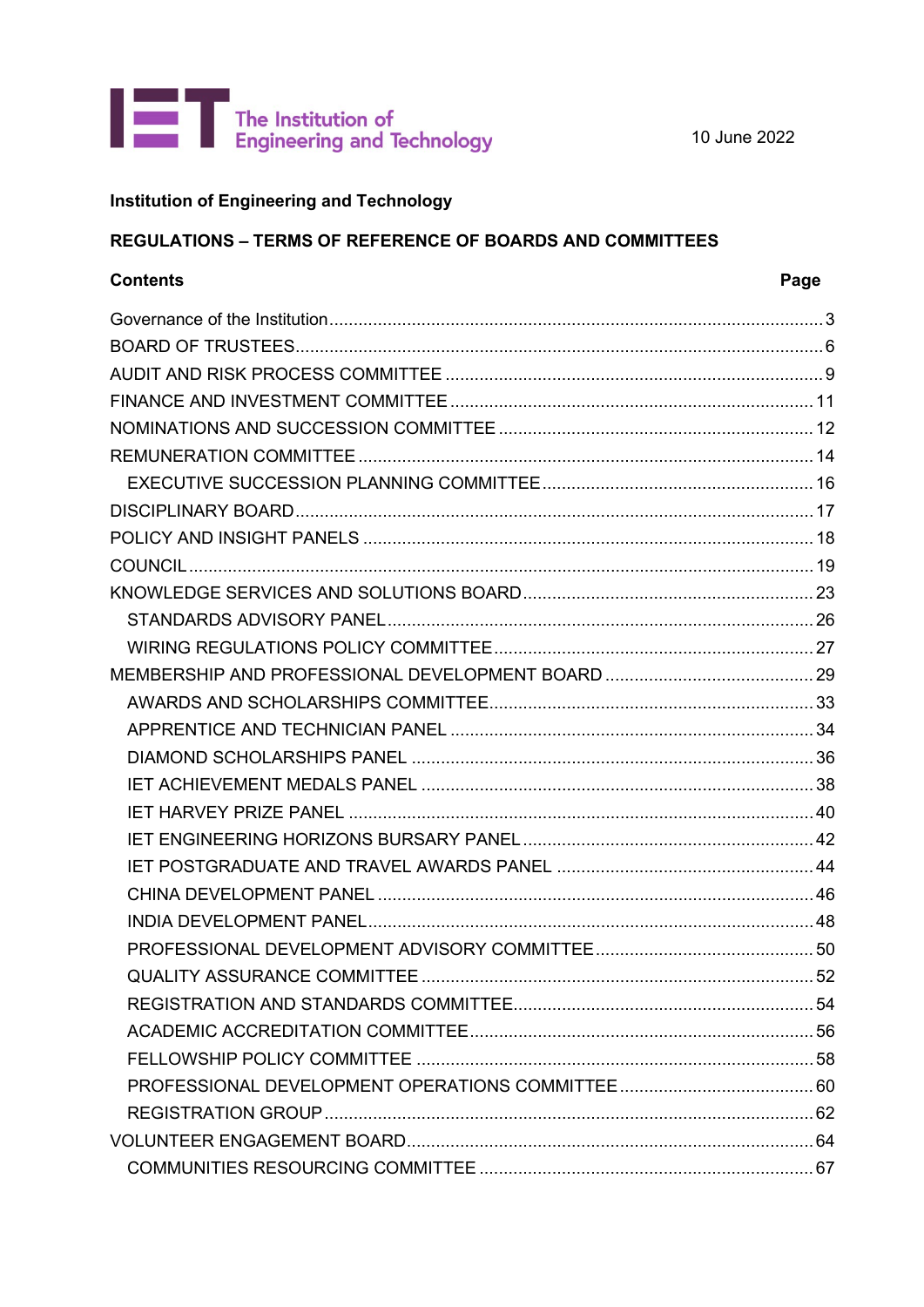The Institution of Engineering and Technology is registered as a Charity in England & Wales (no 211014) and Scotland (no SC038698).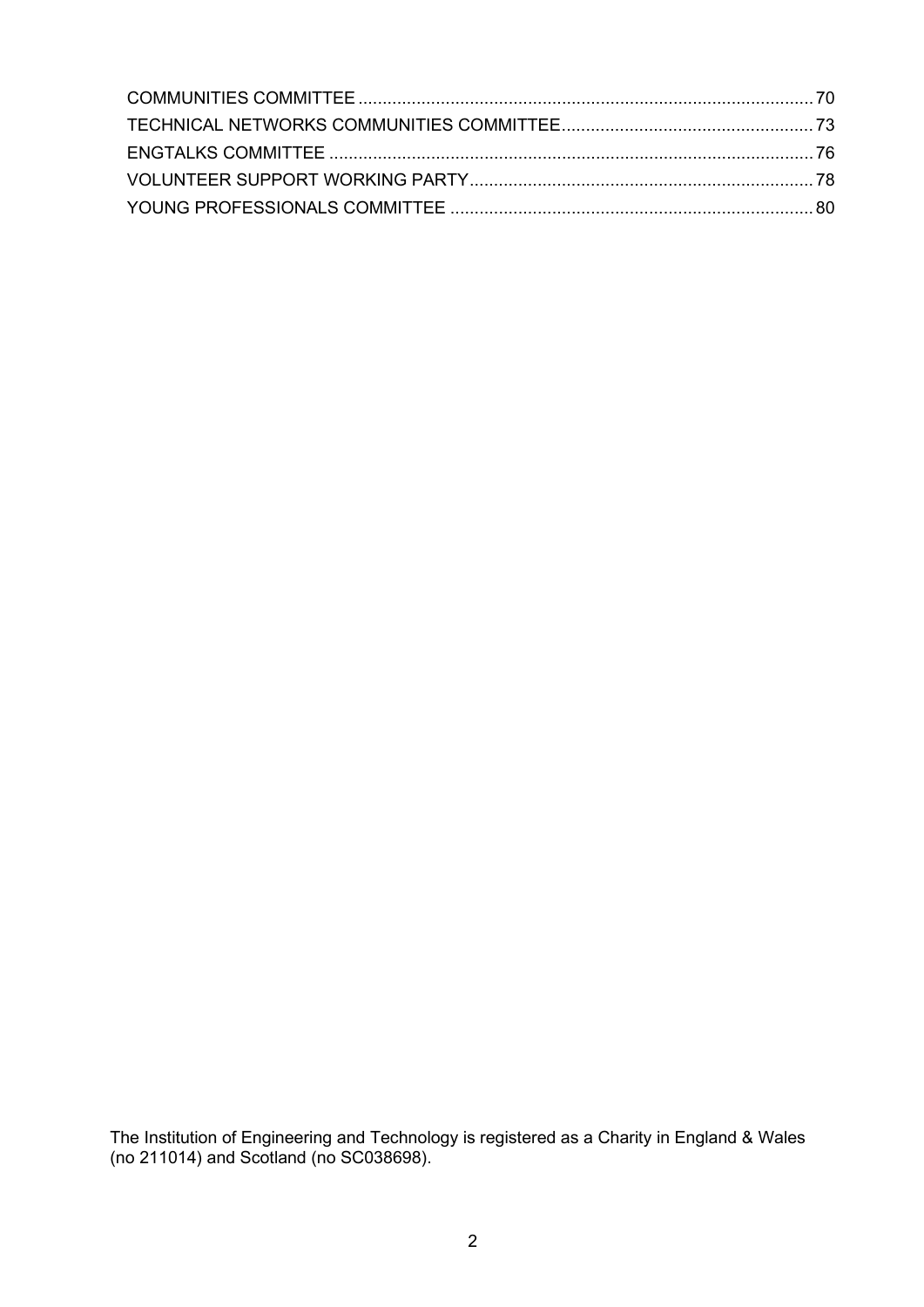# <span id="page-2-0"></span>**Governance of the Institution**

1. The Institution of Engineering and Technology has noted the recommendations of the Report of the Committee on the Financial Aspects of Corporate Governance (The Cadbury Report). This Code of Best Practice applies to listed Companies; however, its principles apply to all organisations with a public interest. The IET operates under its Royal Charter, the Charities Acts and the associated Accountancy Reporting Standards.

2. On behalf of the Board of Trustees, the following Boards and Committees of the IET deal with governance issues:

Audit and Risk Process Committee Finance and Investment Committee Remuneration Committee Nominations and Succession Committee Disciplinary Board

3. The Board of Trustees considers that the IET has adequate resources to continue in operational existence for the foreseeable future. For this reason, the going concern basis continues to be adopted in preparing the financial statements.

4. The Board of Trustees is responsible for the IET's systems of internal financial control. These can provide only reasonable, but not absolute, assurance against material misstatement or loss. The key features of the controls are:

- communication of ethical values and a controls awareness through written codes of conduct, formal standards of discipline and employee performance appraisal;
- a system of review and monitoring of the key areas of risk; financial systems and their controls are kept under continual review by the relevant professionally qualified staff employed by the IET;
- regular consideration of budgets, management accounts and variations from budget;
- quarterly meetings of the Audit and Risk Process Committee including discussions with the external Auditors with regard to the scope of the audits and the content of their reports to management and management's response.

5. Each Board and Committee operates under specific Terms of Reference and members uphold high standards of personal behaviour, both individually and in their collective responsibility, to ensure good corporate governance of the IET. It is expected that any conflicts of interest, if they arise, are declared.

6. Nothing in the IET's procedures precludes a member from questioning any aspect of the IET's governance, bringing forward any issue for debate, or stating their view in a personal capacity.

# **Terms of Reference of Boards and Committees**

- 7. The President is ex officio a member of all Boards and Committees.
- 8. The Bye-laws which concern the Boards and Committees of the IET, read as follows:
	- 79. Except where the Charter or these Bye-laws provide to the contrary, the Board may delegate any of its powers or the implementation of any of its resolutions to any committee, and every such committee shall be accountable to the Board. All delegations under this Bye-law shall be variable or revocable by the Board at any time.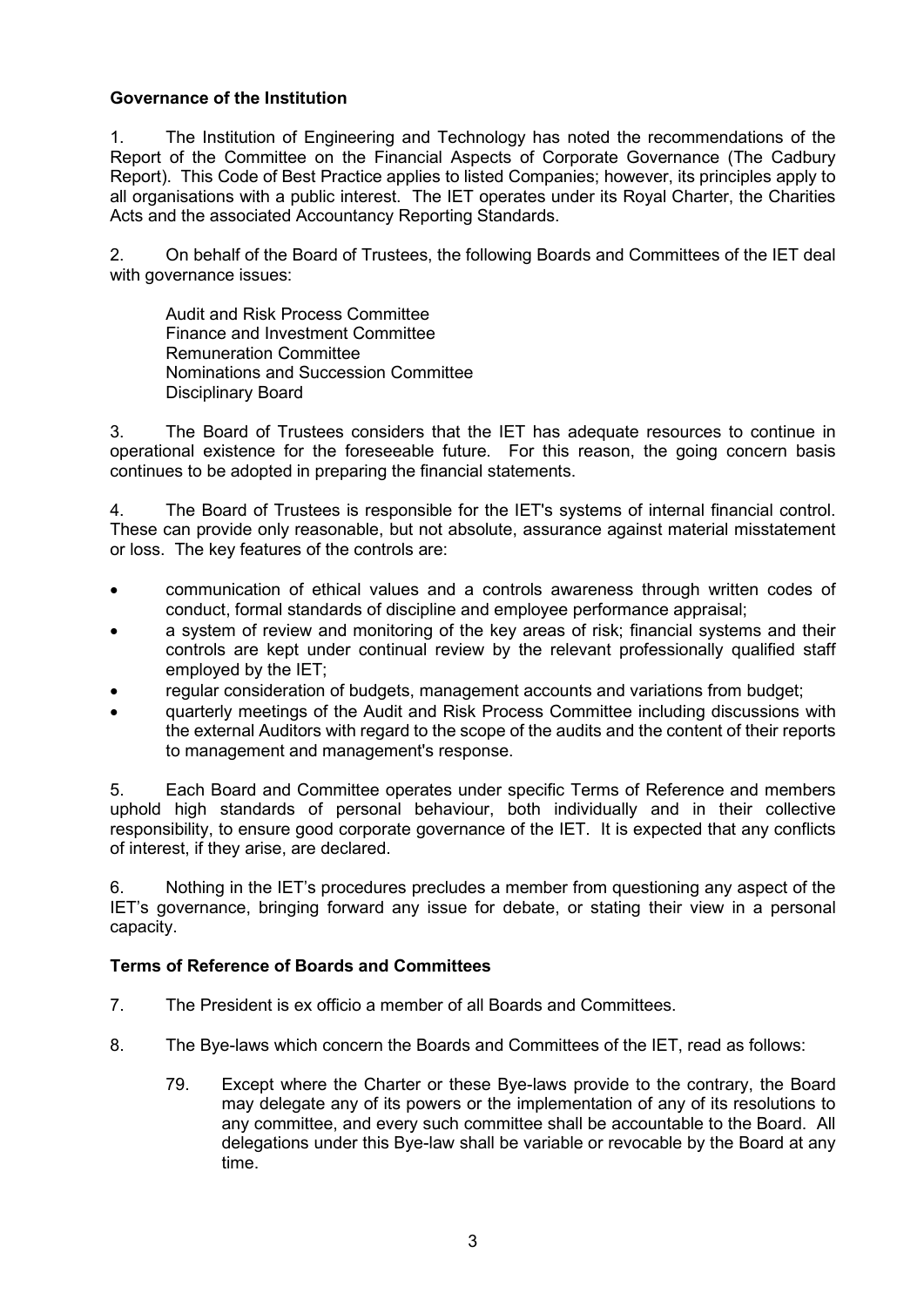- 80. The resolution making that delegation shall specify those who shall serve on such committee.
- 81. The composition of any such committee shall be entirely at the discretion of the Board which may make and vary such regulations and impose such terms and conditions and give such mandates to the committee as it may from time to time think fit.
- 82. The deliberations of any such committee shall be reported regularly to the Board and any resolution passed or any decision taken by any such committee shall be reported forthwith to the Board.
- 83. Groupings of members, based on territory, knowledge or special interest may be established or disestablished. These groupings shall be established, constituted or disestablished, and their affairs carried on, in accordance with Regulations to be approved from time to time by the Board who shall have power to vary the same subject always to the provisions of the Charter and Bye-laws.

9. The normal period of service for an elected or appointed member of any Board or Committee is three years. For appointed members, the period of service on a Board or Committee cannot be extended beyond a maximum of six years. It is customary for one third of the members of a Board or Committee to retire each year, to ensure a regular turnover.

10. The Bye-laws which describe the Board of Trustees and the election and appointment of Trustees apply mutadis mutandis to the Boards and Committees. The members of Boards or Committees are members of the IET, unless allowed otherwise by the terms of reference. Employees of the IET may not be members of Boards or Committees, unless allowed otherwise by the terms of reference.

# **Confidentiality of Board and Committee Papers**

11. The Institution of Engineering and Technology (IET) prides itself on being an open and inclusive organisation. It follows that the governance of the IET should be as open as possible, subject to issues of commercial or personal sensitivity. Board and Committee papers are presumed to be open unless classified as confidential in accordance with this policy.

12. Confidentiality may be required to protect individuals or be required to protect information of potential or actual commercial use to competitors, suppliers or customers. Documents may be classified as Open or Private and Confidential.

13. Papers marked Private and Confidential are private to the Board or Committee to whom the paper is addressed and to any higher reporting Board or Committee. For example, papers which are Private and Confidential to the Knowledge Services and Solutions Board may automatically be passed to the Board of Trustees, to which it reports. However, the same paper would not automatically be released to Committees which report to the Knowledge Services and Solutions Board, such as the Communities Resourcing Committee without the specific agreement of the Board. Boards and Committees should therefore consider when it would be helpful to share confidential papers with other parts of the Institution and give specific directions for the release of such papers.

14. Where the following is contained within the document, it should be marked Private and Confidential:

• Personal data: The paper contains personal data relating to an individual. It is important that such information is not disclosed as it may breach Data Protection requirements;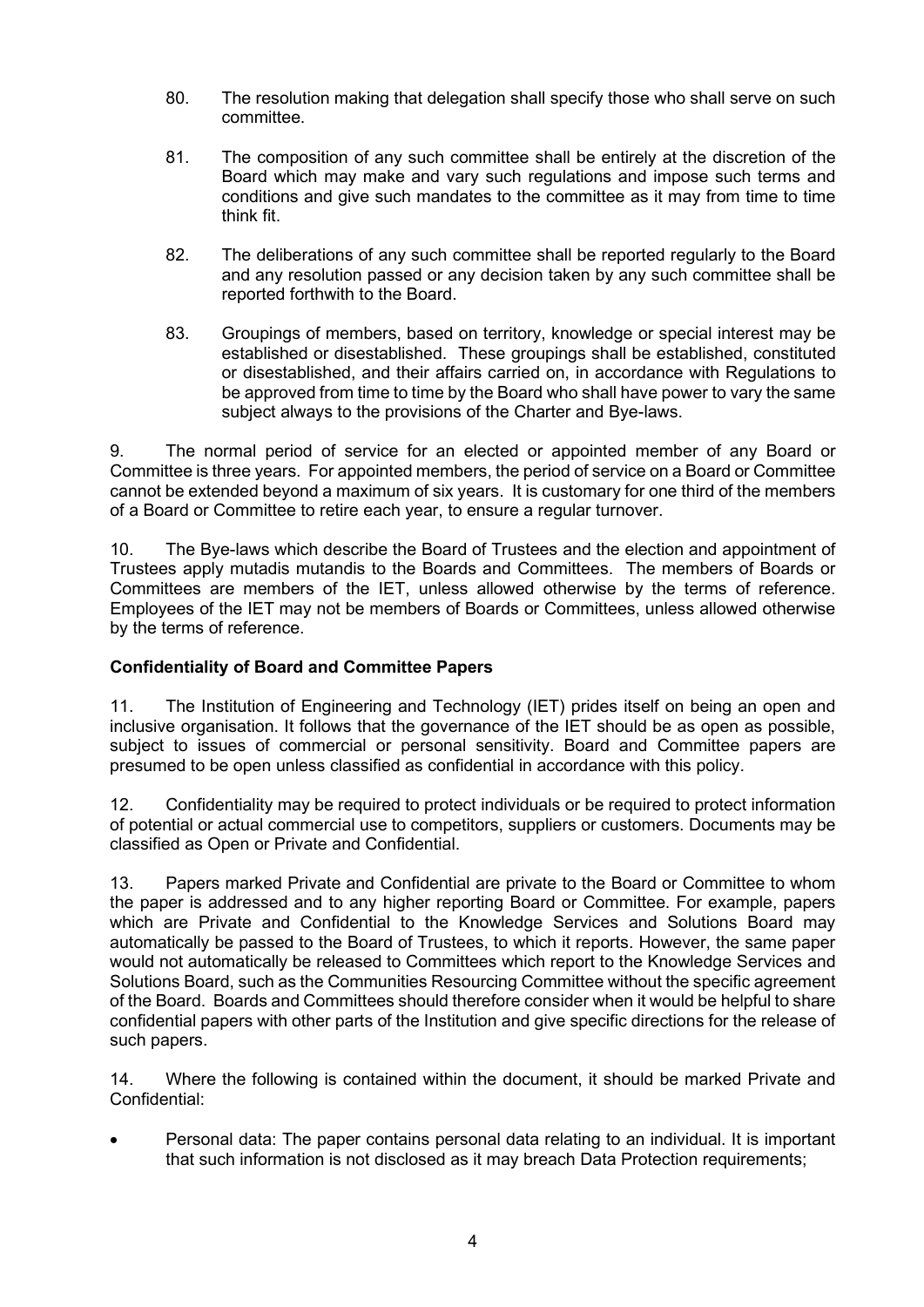- Staffing matters: Personnel matters, personal information or matters of a management, planning or forecasting nature, relating to staff. These should not be made available outside the Board or Committee as this may breach IET procedures or legislative requirements relating to staff;
- Information relating to negotiations, commercial or otherwise, where disclosure could prejudice the IET's position, or could prejudice future negotiations of a similar nature;
- Information about spending estimates where such information may benefit a supplier, contractor or other organisation to the potential detriment of the IET;
- Details about a complaint concerning an individual or group of individuals, including members, volunteers and staff as this may prejudice any investigation and could also disclose personal data;
- Information which has been supplied in confidence by a third party or would result in such supply as this would breach the trust of the third party;
- Information considered confidential to a third party relationship, or which could be used externally to create legal challenge, reputational risk or commercial advantage;
- It concerns legal advice or Counsel's Opinion, or is otherwise covered by legal professional privilege or concerns active legal proceedings;
- Information which if made available might create a risk of action for libel, slander or contempt;
- Information the disclosure of which would be prejudicial to the engineering profession as a whole;
- It relates to minutes of or the proceedings or business of a committee or other group which has been marked Private and Confidential by that Board or Committee;
- Information which if disclosed may result in premature publicity of courses of action that may not, in the end, be followed;
- Information from a contract which contains a confidentiality clause;
- Any other matter which the Board or Committee considers appropriate in the particular circumstances. The Board or Committee should consider carefully that it is in the interests of the IET to mark a document Private and Confidential under this paragraph as most situations would fall under the paragraphs above.

15. Decisions about the classifications of documents are made by Board and Committee Chairs in consultation with Board and Committee Secretaries. The paper should note the reason why the paper has been marked as Private and Confidential.

16. Papers which are not marked Private and Confidential may be provided to any party on request. Papers marked Private and Confidential may only be released as described in paragraph 12 above or on the express authority of the Board, Committee or Council. Boards, Committees and Council may decide to change the classification of a paper, including changing a paper to an Open classification after it has been considered.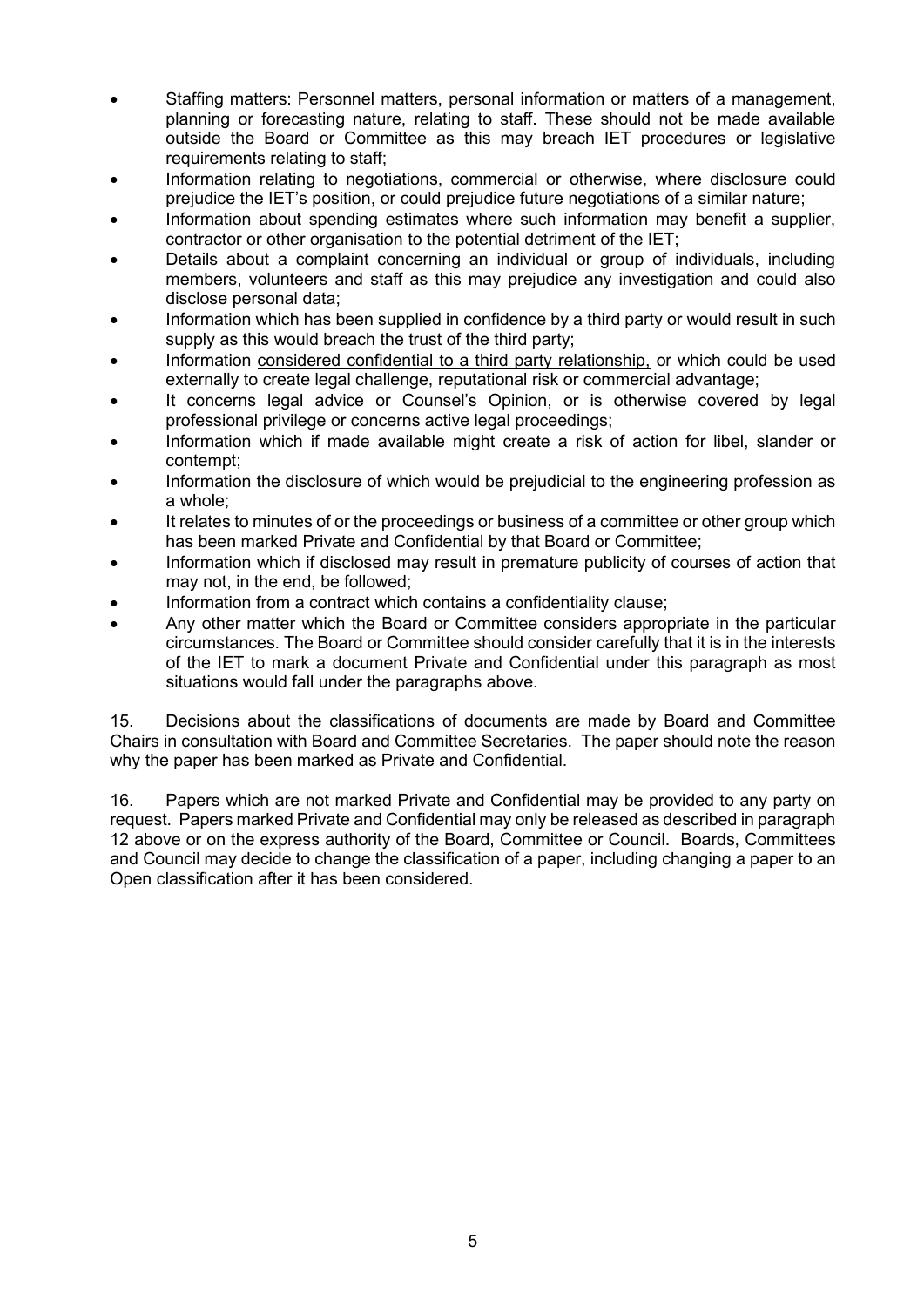# <span id="page-5-0"></span>**BOARD OF TRUSTEES**

The terms of reference of the Board of Trustees are described in the Royal Charter and Bye-laws as follows.

# **Board of Trustees**

56. The Board shall consist of:

the President; two Deputy-Presidents; six Vice-Presidents; six ordinary members; the Past President (subject to Bye-law 66): of whom at least two Trustees must be aged less than 36 years at the commencement of their period of office and, if such persons are not also resident outside the United Kingdom, at least one other Trustee shall be resident outside the United Kingdom at such time; and any person(s) co-opted to the Board pursuant to Bye-law 67.

- 57. The office of a member of the Board shall be honorary and without remuneration.
- 58. Any question of doubt or difficulty as to eligibility for, or retirement from, membership of the Board shall be decided by the Board.
- 59. No member who is an employee of the IET or prohibited by law from being a charity trustee shall be eligible to be a member of the Board.
- 60. Unless stated to the contrary, in relation to any period of office, a year is the time between 1st October and 30th September next.

# **Proceedings, powers and duties of the Board**

- 76. The Board shall manage the property and affairs of the IET in accordance with the Charter and these Bye-laws, and may exercise all such powers of the IET as are not required to be exercised by a General Meeting of the IET.
- 77. The Board shall meet as often as the business of the IET may require and may act notwithstanding any vacancy in its body. Subject to these Bye-laws, it shall regulate its proceedings as it thinks fit, and shall from time to time formulate and resolve rules of procedure for its meetings.
- 78. The quorum for the transaction of business of the Board shall be eight or one more than half of its number, whichever is the greater.

# **BOARD OF TRUSTEES**

The terms of reference of the Board of Trustees are described in the Royal Charter and Bye-laws, paragraphs 56-60, 76-78.

The principal roles of Trustees individually and collectively as the Board of Trustees are: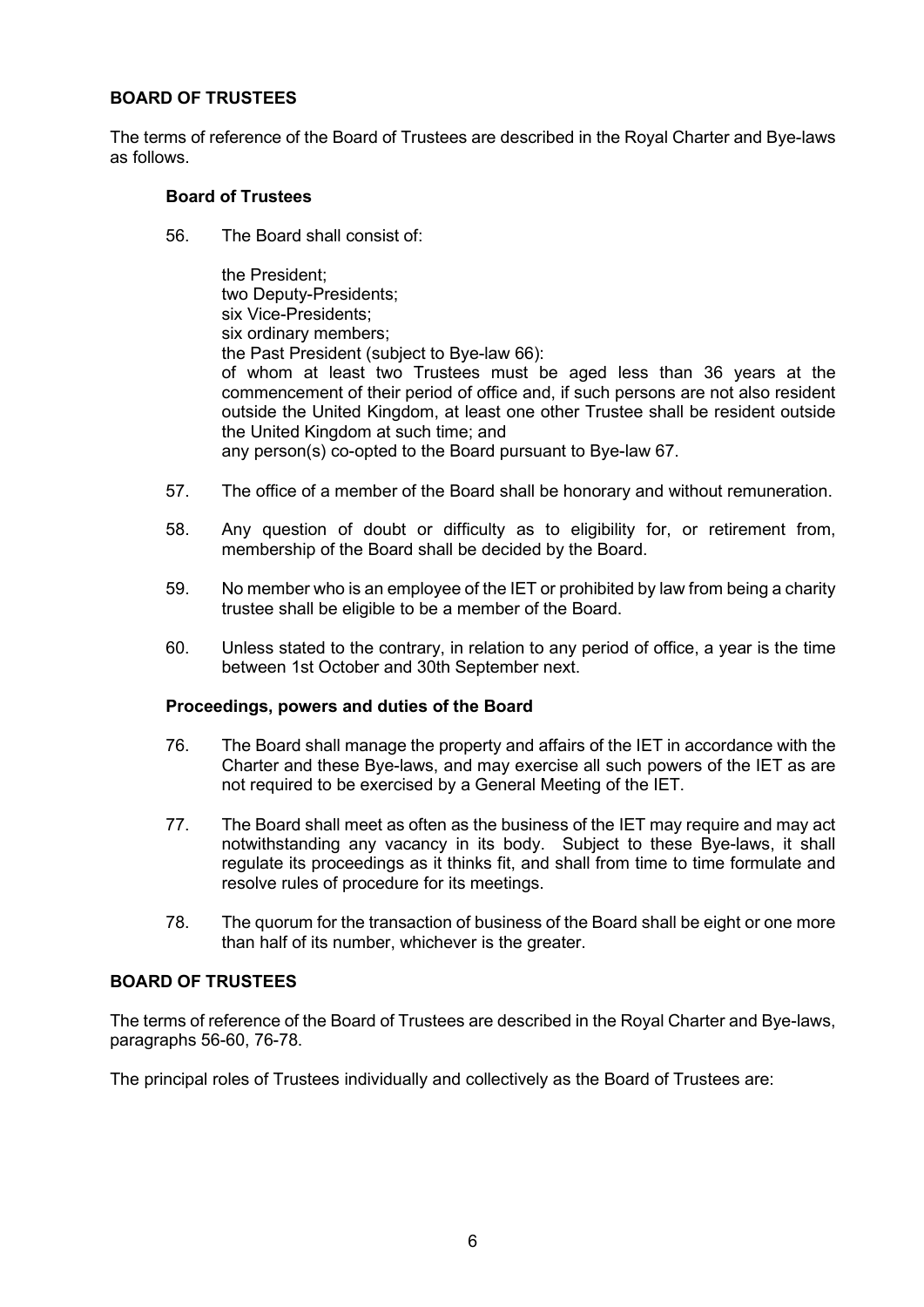# **Strategic Leadership**

- Ensure that the IET complies with charity law, does not breach any of the requirements or rules set out in the Royal Charter and Bye-laws, and that it remains true to its charitable objects and purposes.
- Provide strategic leadership of the IET.
- Approve the strategic direction, developed in conjunction with the Chief Executive and Secretary.
- Ensure that the appropriate level of consultation has been carried out and that the strategic direction is consistent with the delivery of the charitable aims of the IET.

# **Monitoring the Effective and Efficient Delivery of the Strategy**

- Ensure that the Corporate Plan provides the Chief Executive and Secretary with the necessary resources and assets to deliver the agreed strategy and that these are being deployed appropriately.
- Ensure that the Chief Executive and Secretary has competent and properly motivated human resources to deliver the forward plans and that succession plans are in place.

# **Stewardship, Assurance and Risk Management**

- Ensure that a relevant governance structure is maintained for all Boards and Committees and review the structure periodically.
- Monitor the Corporate Plan and all activities to ensure that:
	- o Progress is being made.<br>
	o All activities are appropri
	- All activities are appropriate, in accordance with the Bye-laws and Regulations of the IET, and uphold the highest standards of ethical and professional behaviour.
	- o The charity is being operated legally, in accordance with the Bye-laws and Regulations of the IET, and upholds highest standards of ethical and professional behaviour.
	- $\circ$  The member and volunteer groups and structure are aligned to the IET strategy and are well motivated and organised to deliver its short term plans and long term objectives.
- Operate a risk management process to identify and respond to significant and material risks to the IET's 'licence to operate' and its financial capability to deliver its long term objectives.

# **Stakeholder Management**

- Operate a process to identify and manage all key stakeholders.
- Identify key issues and create an action plan to engage members and other stakeholders both pro-actively and in response to their needs and expectations.

# **Constitution**

- President;
- Two Deputy Presidents;
- Six Vice Presidents;
- Six Ordinary Members;
- The Past President (subject to Bye-law 66);
- of whom at least two Trustees must be aged less than 36 years at the commencement of their period of office and, if such persona are not also resident outside the United Kingdom, at least one other Trustee shall be resident outside the United Kingdom at such time;
- any person co-opted to the Board pursuant to Bye-law 67.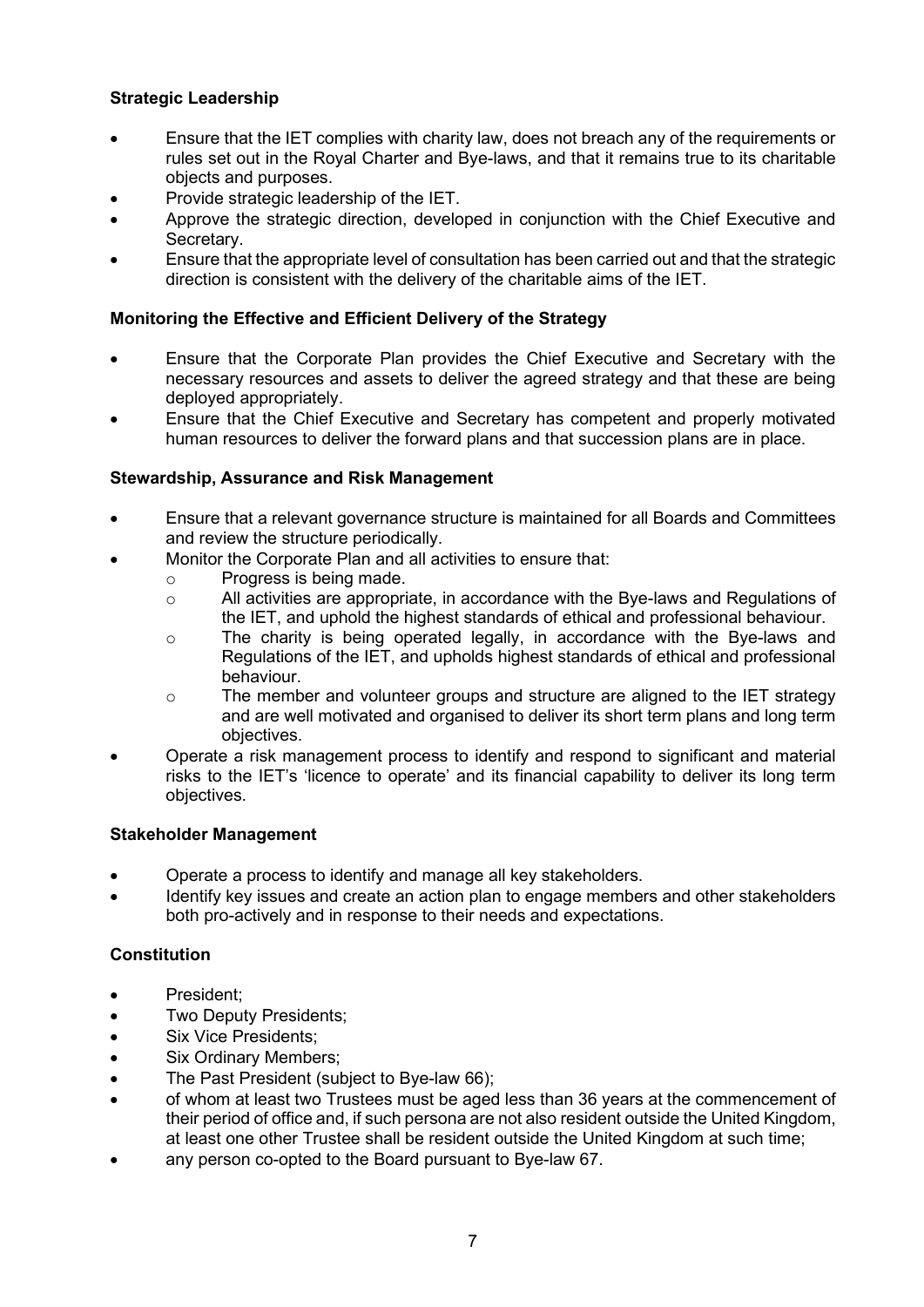# **Quorum**

Eight, or one more than half of its number, whichever is the greater.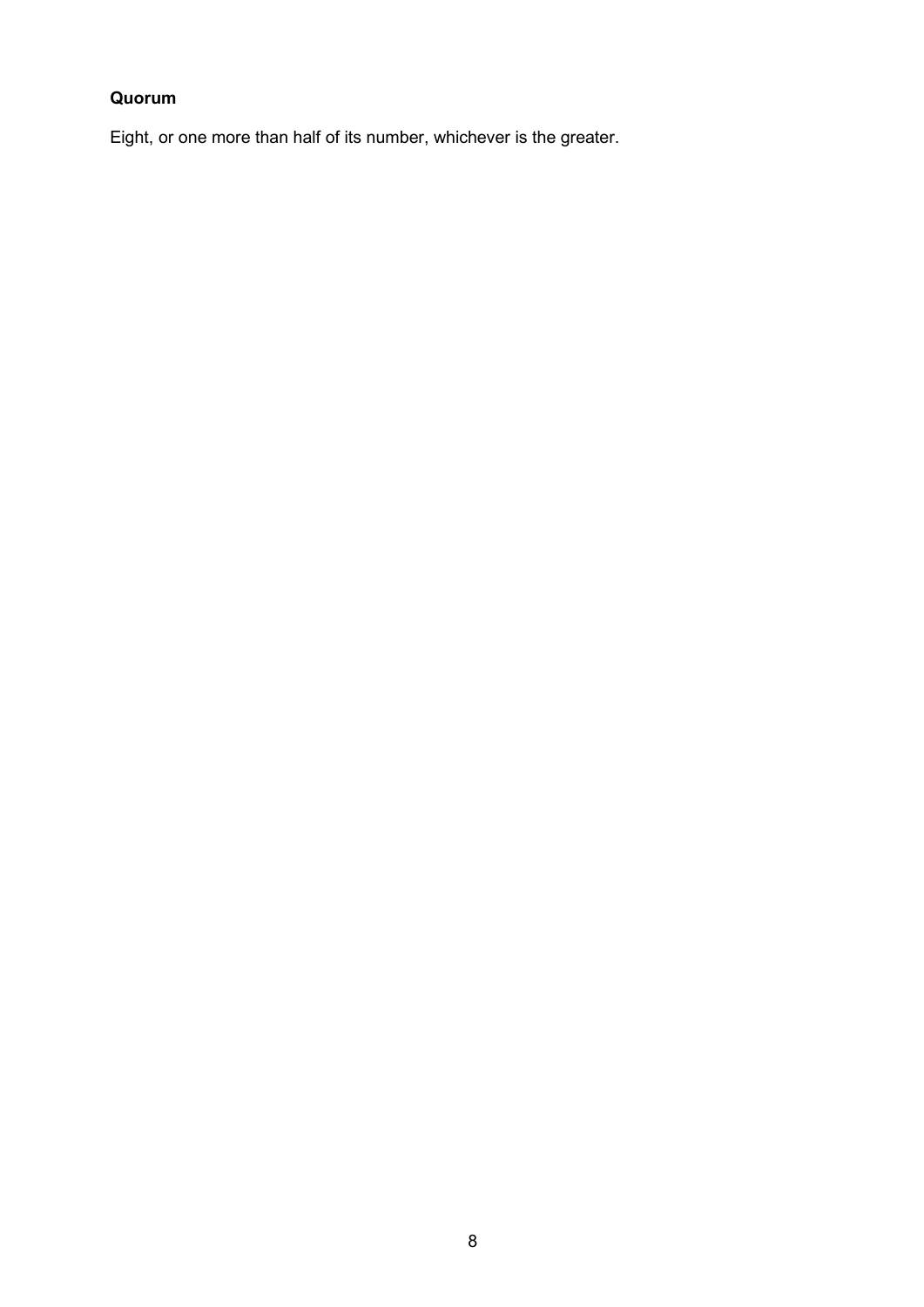# <span id="page-8-0"></span>**AUDIT AND RISK PROCESS COMMITTEE**

## **Terms of Reference**

- (a) To consider the appointment of the external auditor and assess independence of the external auditor, ensuring that key partners are rotated at appropriate intervals.
- (b) To recommend the audit fee to the Board of Trustees and pre-approve any fees in respect of non-audit services provided by the external auditor and to ensure that the provision of non-audit services does not impair the external auditors' independence or objectivity.
- (c) To discuss with the external auditor, before the audit commences, the nature and scope of the audit and to review the auditors' quality control procedures and steps taken by the auditor to respond to changes in regulatory and other requirements.
- (d) To oversee the process for selecting the external auditor and make appropriate recommendations to the Board of Trustees.
- (e) To review and advise on the external auditor's management letter and management's response.
- (f) To review and approve the internal audit programme and ensure that the internal audit function is adequately resourced and has appropriate standing within the IET.
- (g) To consider management's response to any major external or internal audit recommendations.
- (h) To consider management's recommendation for the appointment or dismissal of the head of internal audit.
- (i) To review and advise on the adequacy and security of the IET's procedures for its employees and contractors to raise concerns, in confidence, about possible wrongdoing in financial reporting and other matters. The Committee shall ensure that these arrangements allow proportionate and independent investigation of such matters and follow up action.
- (j) To review and advise on management's and the internal auditor's reports on the effectiveness of systems for internal financial control, financial reporting and risk management.
- (k) To review and advise on the IET's procedures for detecting fraud.
- (l) To review and advise on the IET's procedures for the prevention of bribery.
- (m) To review and advise on the remit of the risk management function and ensure that it is adequately resourced and has appropriate standing within the IET.
- (n) To review, and challenge where necessary, the actions and judgements of management, in relation to the annual financial statements before submission to the Board of Trustees, paying particular attention to:
	- (i) critical accounting policies and practices, and any changes in them;<br>(ii) decisions requiring a major element of judgment;
	- decisions requiring a major element of judgment;
	- (iii) the extent to which the financial statements are affected by any unusual transactions in the year and how they are disclosed;
	- (iv) the clarity of disclosures;
	- (v) significant adjustments resulting from the audit;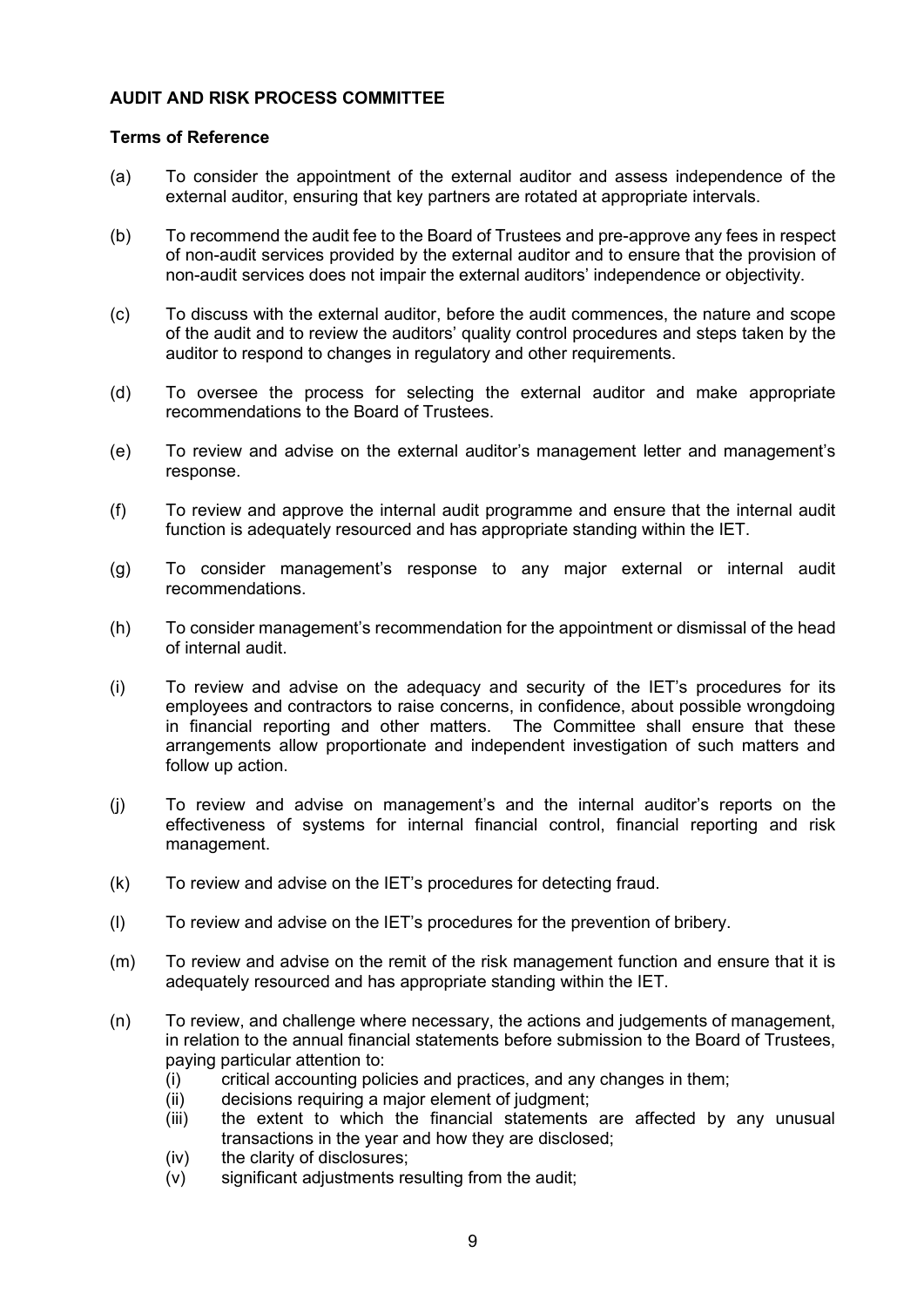- (vi) the going concern assumption;
- 
- (vii) compliance with accounting standards;<br>(viii) compliance with legal requirements; compliance with legal requirements;
- (ix) reviewing the IET's statement on internal financial control, financial reporting and risk management prior to endorsement by the Board of Trustees and reviewing the policies and process for identifying and assessing business risks and the management of those risks by the IET;
- (x) any other matters relevant to the financial well-being of the IET.
- (o) To discuss with the external auditor any problems and reservations arising from the interim and final audits and any matters the auditor may wish to discuss (in the absence of management where necessary).
- (p) To oversee and advise the Board of Trustees on the current risk exposures of the IET.
- (q) To review and advise on the IET's capability to identify and manage new risk types.
- (r) To review and advise on reports on any material breaches of risk limits and the adequacy of proposed action.
- (s) To ensure compliance annually with Delegated Authorisations which should be monitored by the Honorary Treasurer.
- (t) To be the primary interface on behalf of the IET with the Charity Commission on any investigation or enquiry into IET's financial affairs.
- (u) To consider other topics, as defined by the Board of Trustees.
- (v) To seek any information that the Committee requires from any employee of the IET Group.
- (w) To obtain external legal or independent professional advice and to invite such advisors to attend meetings as necessary.
- (x) To report to the Board of Trustees.

# **Constitution**

A Deputy President or Vice-President An Ordinary Member of the Board of Trustees Honorary Treasurer Chair of Council

The Chair and the members of the Committee shall be appointed by the Board of Trustees. The Committee may co-opt members from time to time to provide necessary skills or diversity.

# **Quorum**

Three, including at least two Trustees.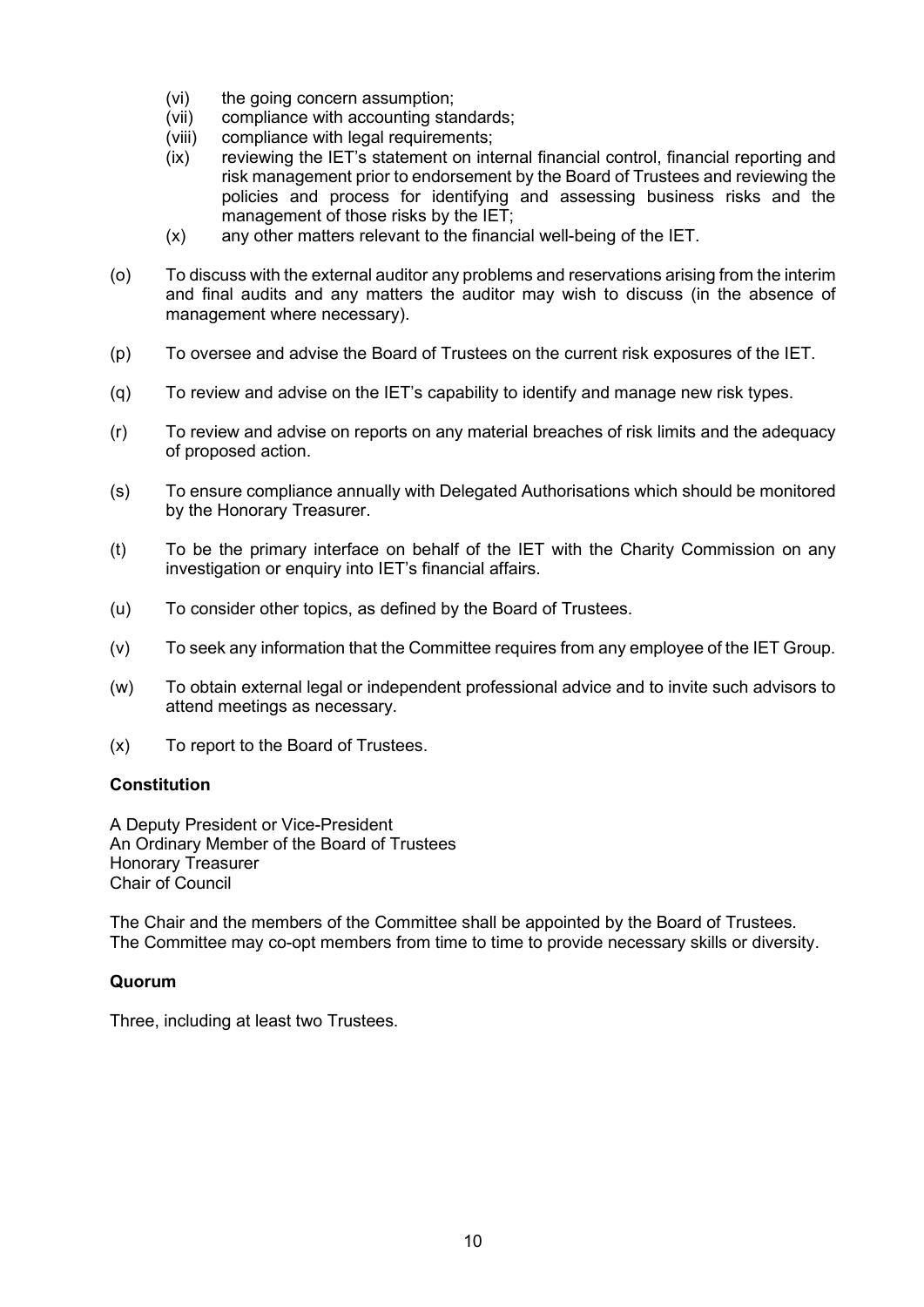# <span id="page-10-0"></span>**FINANCE AND INVESTMENT COMMITTEE**

# **Terms of Reference**

- (a) Develop, with staff, options for the IET's financial framework, policies and plans.
- (b) Oversee the financial performance of the IET on a routine basis by:
	- agreeing the principles for the budgeting process;
		- reviewing drafts of the budget;
		- monitoring emerging results.
- (c) Propose options for timely actions to mitigate risks to satisfactory financial performance.
- (d) Ensure that the investments of the IET held against the reserve funds and the trust funds are managed on behalf of the Board of Trustees in accordance with agreed policy and in accordance with legislation and good practice.
- (e) Give clear written instructions to the professional investment advisers on the IET's investment policy.
- (f) Monitor the performance of the portfolios managed by the investment advisers and discuss their performance with the investment advisers as necessary.
- (g) Consider changes to investment strategy and make appropriate recommendations to the Board of Trustees
- (h) Recommend to the Board of Trustees any change in the appointment of investment advisers.
- (i) Review any significant internal investments and projects referred to it by the Board of **Trustees**
- (j) Deal with any detailed financial issues outside the scope of the Audit and Risk Process Committee, at the request of the Board of Trustees.
- (k) Report to the Board of Trustees.

# **Constitution**

A Deputy President or Vice-President Two other Trustees with appropriate specialist experience Honorary Treasurer

The Chair and the members of the Committee shall be appointed by the Board of Trustees. The Committee may co-opt members from time to time as necessary.

Not more than three members of the Board of Trustees of the IET Benevolent Fund (or its successor) may be invited to attend the investment part of the Committee's meetings as observers.

# **Quorum**

Three, including at least two Trustees.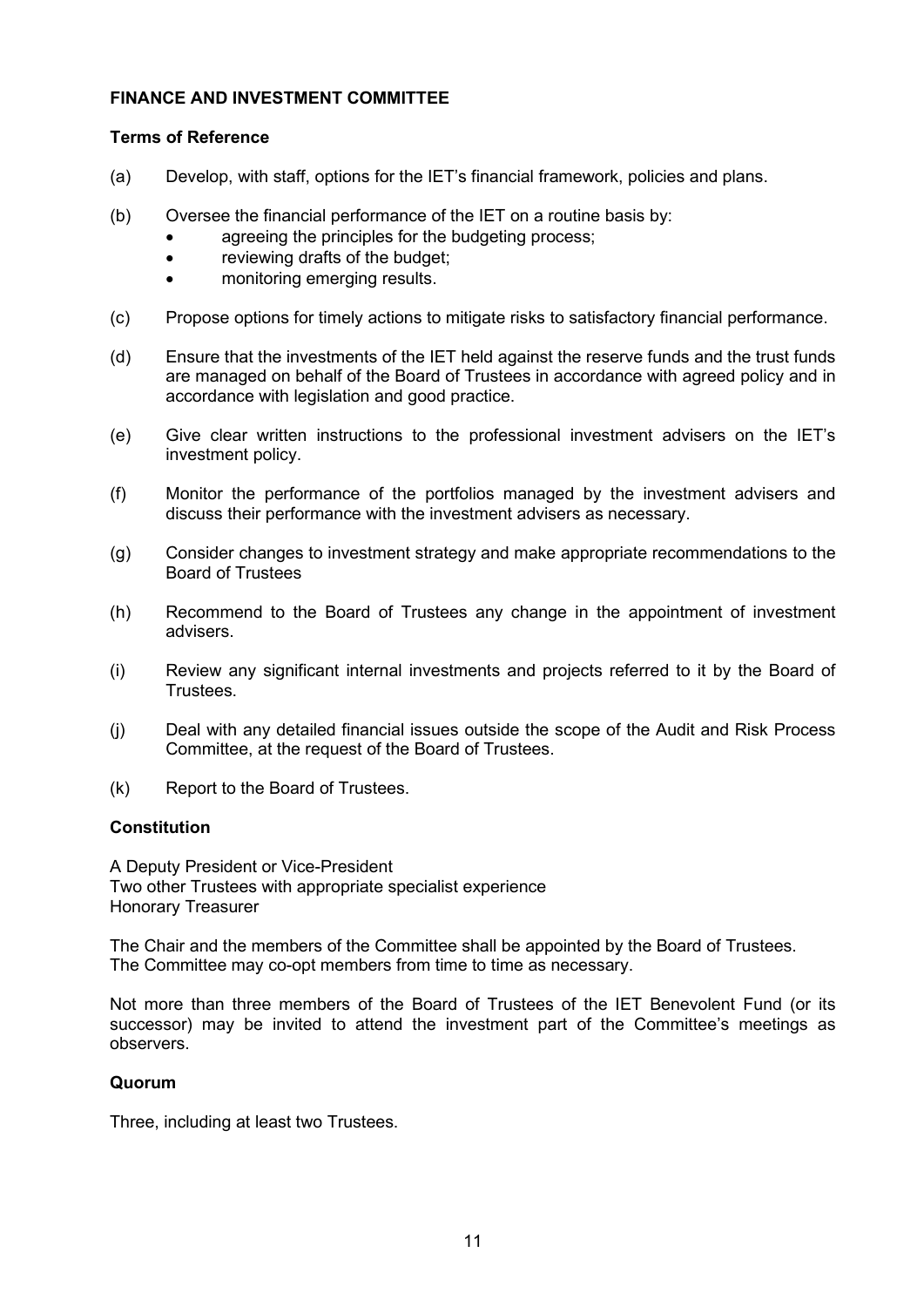# <span id="page-11-0"></span>**NOMINATIONS AND SUCCESSION COMMITTEE**

# **Terms of Reference**

# **Purpose**

1. To make recommendations to the Board of Trustees for suitable candidates for election or appointment to positions on Boards and Committees, seeking to achieve a balance of skills, demographics, diversity, sectoral knowledge and international membership. To provide a robust and transparent process that is open and attractive to candidates.

- 2. To manage the lists of potential candidates for current and future positions.
- 3. To monitor nomination and election processes.
- 4. To make recommendations for honours and awards.

# **Terms of Reference**

- (a) To ensure the effectiveness of all the administrative processes underpinning talent management, succession planning, elections, handovers and nominations to all of the IET's Boards and Committees.
- (b) To make recommendations to the Board of Trustees to meet the needs of the Board of Trustees, Main Boards, Committees and Council for skills, experience and diversity, taking account of the diversity and characteristics of the membership, including but not limited to geographical location, age, gender, employment, sector and interests.
- (c) To make recommendations to the Board of Trustees for the appointment of Trustees and the nomination of candidates for the election of Trustees.
- (d) To make recommendations to the Board of Trustees, for the appointment of the Chairs and members of the Main Boards and the Committees reporting to the Board and Council and the nomination of candidates for the election of members of the Main Boards and the Committees reporting to the Board and Council.
- (g) To ensure that Young Professionals are adequately represented on the IET's Boards and Committees.
- (h) To monitor the nomination and election process for governance positions that do not fall within its remit, eg for elected positions on the Main Boards and Council.
- (i) To manage the lists of potential candidates with appropriate skills, experience and personal characteristics, in conjunction with Board and Committee Chairs, and to ensure that a wide selection of potential candidates are identified.
- (j) To maintain succession plans for key positions.
- (k) To undertake an annual review of the skills, experience and personal characteristics required for each Board, in conjunction with Board and Committee Chairs, and to identify gaps to be filled.
- (l) To create and manage a list of suitably qualified members who might be future candidates to serve on the Board of Trustees, Main Boards and Committees reporting to the Board.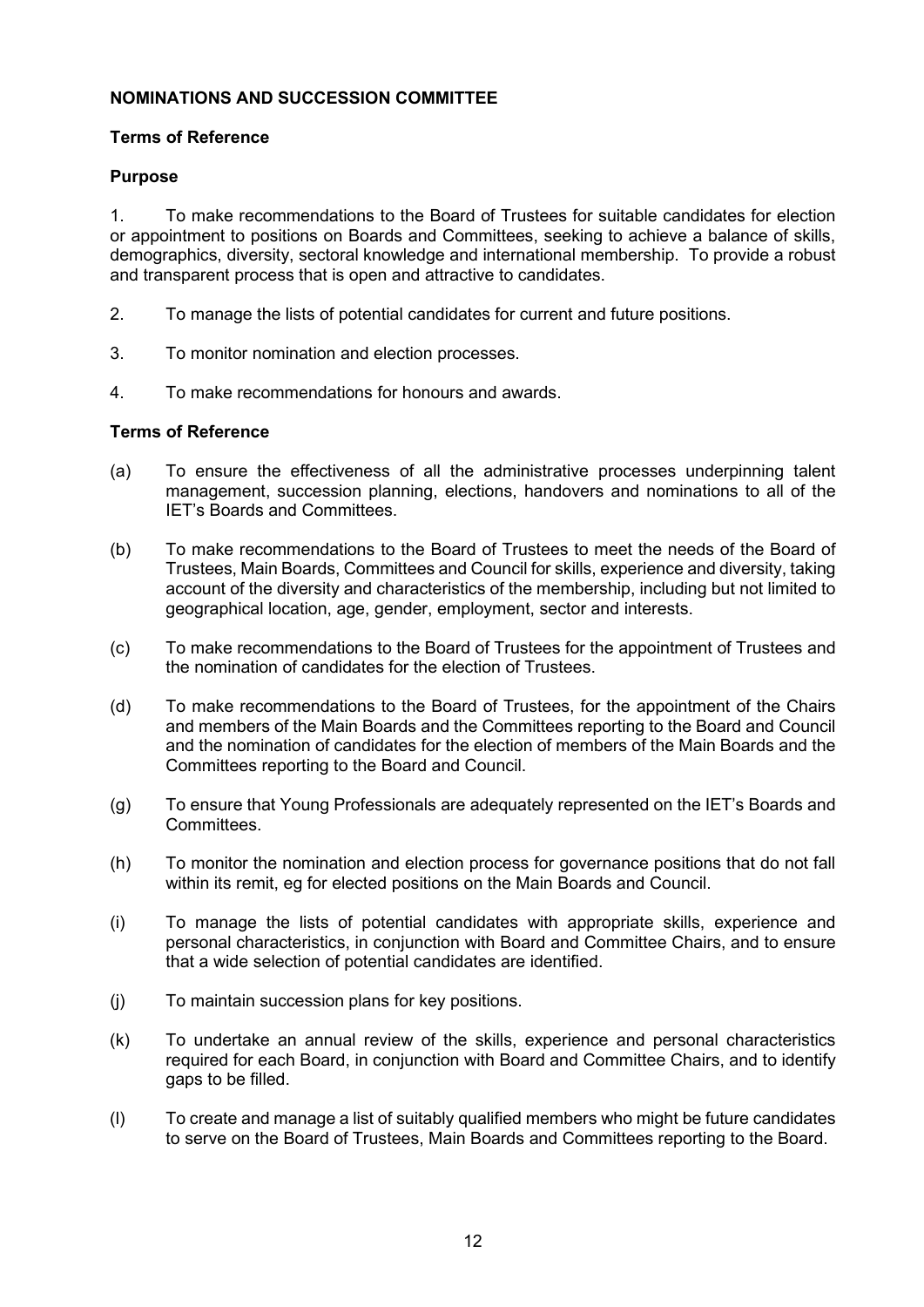- (m) To make recommendations to the Board of Trustees for the provision of an appropriate programme of training and mentoring for the members of Boards and Committees.
- (n) To make recommendations to the Board of Trustees for the election of Honorary Fellows.
- (o) To advise the President when considering those to be nominated for honours and awards made by other bodies.
- (p) To consider other matters referred to it from time to time.
- (q) To report to the Board of Trustees.

# **Reporting**

5. The Committee will publish an annual report on its work. The report will include information as to how the Committee has fulfilled its obligations as specified in its Terms of Reference and the Bye-laws and Regulations and how it has performed against its own targets. The work of the Committee may be reviewed through the internal audit programme which is considered and monitored by the Audit and Risk Process Committee.

# **Constitution**

The President

- 2 Deputy Presidents
- 3 Past Presidents, being the most recent available
- 2 Ordinary Members of the Board of Trustees
- 3 Chairs of Main Boards\*
- 3 Ordinary Members of Council, not current Trustees, selected by Council
- 1 non-member, selected by the Committee

The Chair of the Committee will be a Past President who is a member of the Committee. The Chair will be appointed by the Board of Trustees for a term of three years, or for a shorter period if due to retire from the Committee in less than three years.

\*The Chairs of Main Boards will not participate in the Committee's discussion of candidates for Deputy President, nor its recommendations to the Board of Trustees regarding candidates for appointment as Deputy President.

# **Quorum**

Five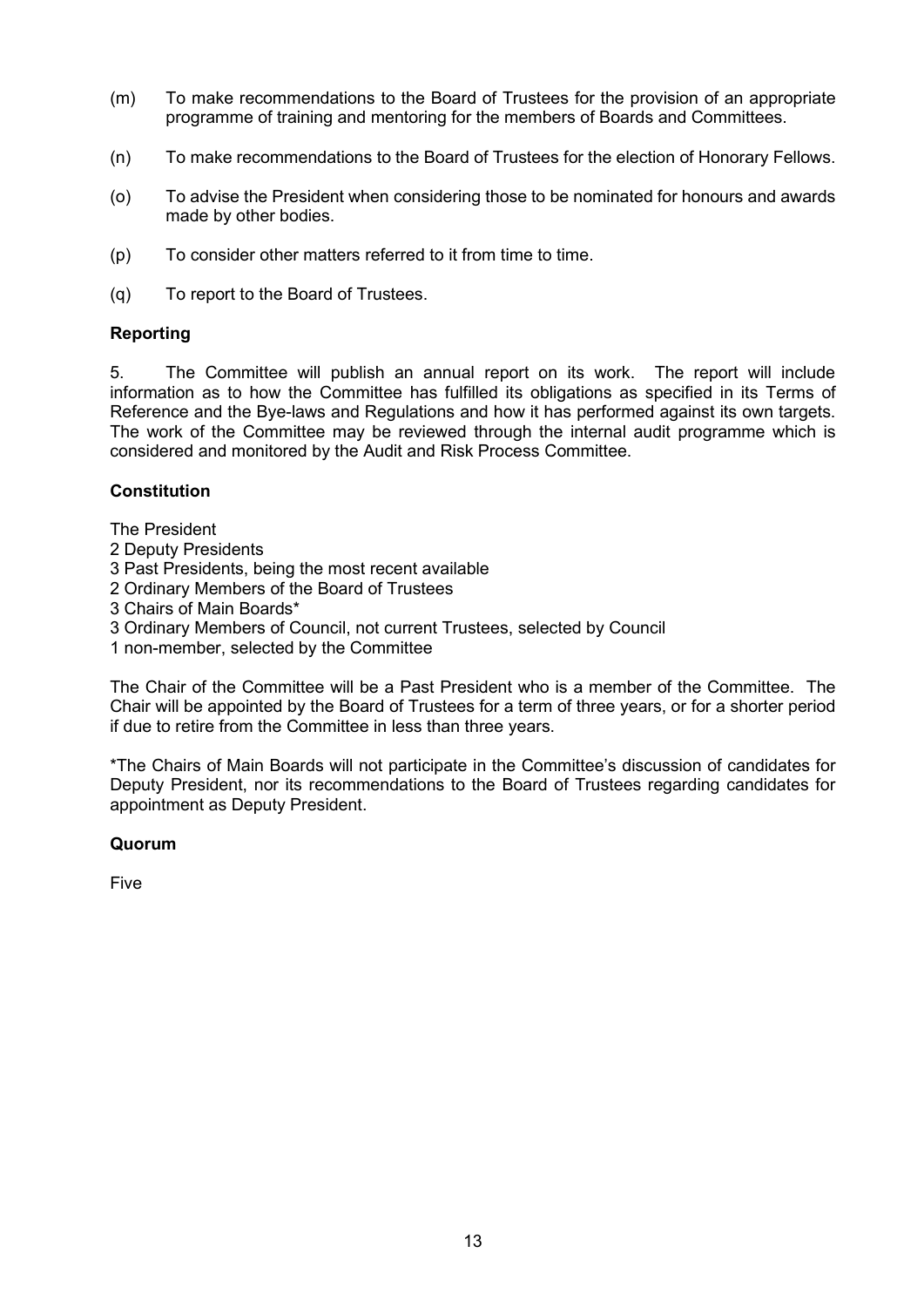# <span id="page-13-0"></span>**REMUNERATION COMMITTEE**

### **Terms of Reference**

### **Definitions**

Executive Team means the direct reports of the Chief Executive and Secretary. Senior management means the direct reports of the Executive Team.

#### **Terms of Reference**

- (a) To approve on behalf of the Board of Trustees:
	- (i) The employment contracts, annual salary and remuneration review and any termination agreements for the Chief Executive and Secretary and the Executive Team. For information purposes the Committee may also receive details of the salaries and remuneration packages of the senior management.
	- (ii) Employment policy for all staff, including pension schemes, and any general arrangements for performance related pay.
	- (iii) Annual salary budget changes and material changes to staff costs.
	- (iv) Fees and other remuneration to be paid to any Trustee for any services to the IET (eg honoraria etc); such payments to be declared in the IET's annual accounts.
	- (v) Any offer of a non-executive directorship or other external appointment made to the Chief Executive and Secretary or members of the Executive Team, whether remunerated or not.
- (b) To consider the remuneration of the Chief Executive and Secretary and the Executive Team, as set out below:
	- (i) The goals, objectives and performance measures for the Chief Executive and Secretary will be set on the basis of the agreed strategic plan and goals for the IET as a whole and agreed with the President, who in turn will share with the Chair of the Committee.
	- (ii) The President will review the performance of the Chief Executive and Secretary against the goals, objectives and performance measures set and report on these to the Committee. Using this input the Committee will decide upon the base pay and incentive awards for the Chief Executive and Secretary, also taking account of the situation of the IET, the economic environment, the external market and benchmarks, supported by external advisors as appropriate.
	- (iii) The Board of Trustees will set the corporate objectives and KPIs that underpin the corporate segment of the incentive plans for the Executive Team. It is the responsibility of the Chief Executive and Secretary to set the personal objectives of the Executive Team; the objectives will be seen by the Committee in advance of being set and the Chief Executive and Secretary will consider comments forthcoming from the President.
	- (iv) The rating of the Executive Team's performance against corporate objectives and the Chief Executive and Secretary's assessment of performance against personal objectives should be reported to the Committee along with recommendations for changes in base pay and bonus awards, taking into account the situation of the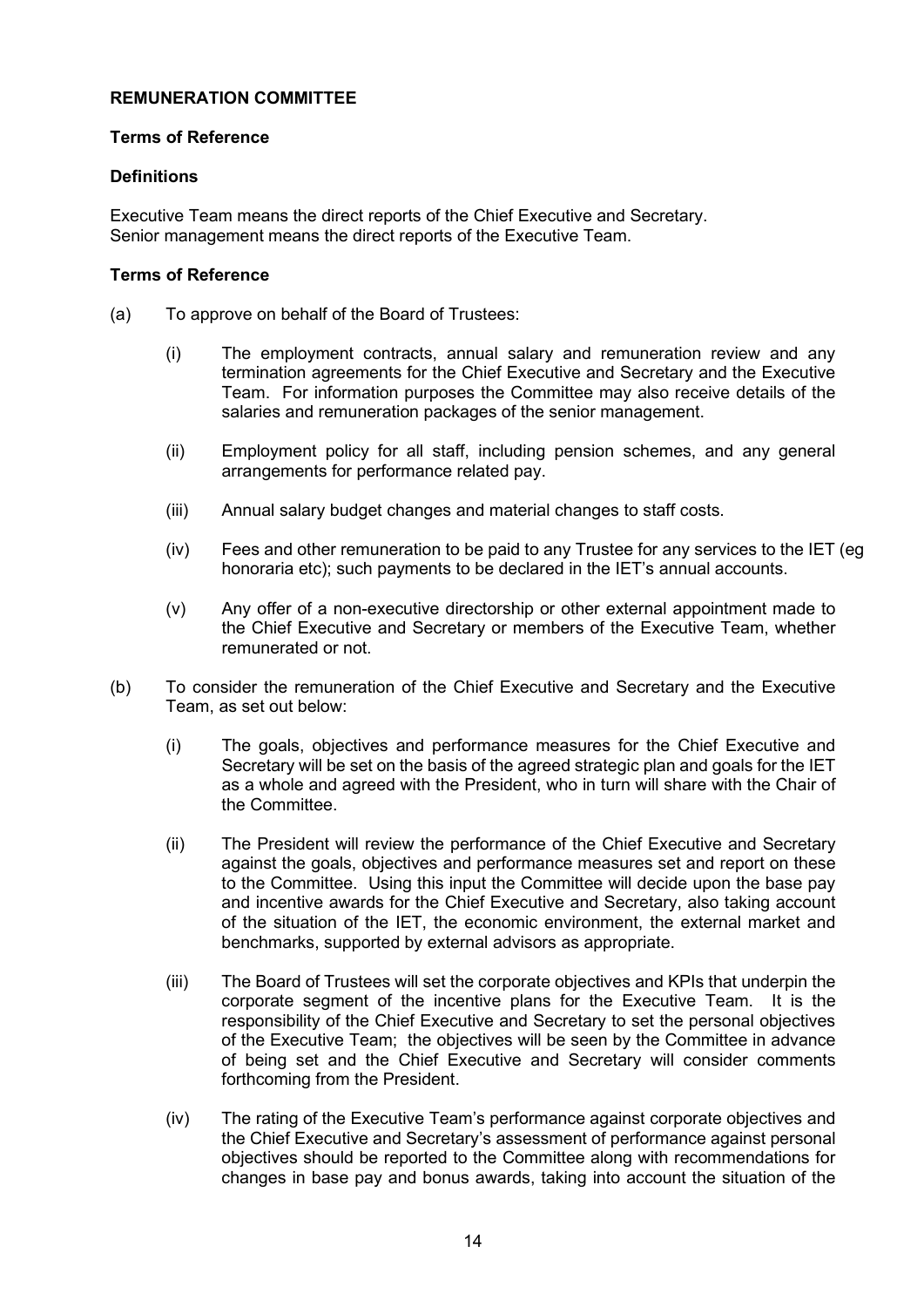IET, the economic environment, the external market and benchmarks, supported by external advisors as appropriate.

- (v) The Committee will have ultimate responsibility for approving remuneration levels for the Executive Team.
- (c) To report to the Board of Trustees. A formal report to be submitted at least once per year detailing broadly the activities of the Committee throughout the year. In addition, the content of these reports will include details of salary costs, salary changes, objectives and agreed performances, progress on long term incentive plans, executive management changes. The report will not mention individual salary or bonus information.

# **Modus Operandi**

The Committee has delegated powers to take decisions within its terms of reference on behalf of the Board of Trustees and may be assigned additional duties as considered relevant by the Board of Trustees. The Committee may directly appoint external advisors as deemed appropriate, subject to approval by the Board of Trustees.

#### **Constitution**

President 2 Deputy Presidents Honorary Treasurer 2 most recent Past Presidents

The Chair of the Committee shall be a Trustee will be appointed by the Board of Trustees from amongst the members of the Committee and will serve for three years. If the Chair retires as a Trustee before completing a three year term as Chair, they may be co-opted as a member of the Committee to allow them to complete a three year term, in a non-voting capacity.

The Committee may co-opt a retiring Chair of the Committee to act as Deputy Chair for a term of up to three years, in a non-voting capacity.

The Committee may co-opt any retiring member of the Committee with an expertise in remuneration work for a term of up to three years, in a non-voting capacity.

The Committee may co-opt a non-member with an expertise in remuneration work for a term of up to three years, in a non-voting capacity. No person may be a co-opted member of the Committee for more than six years in total.

#### **Quorum**

Three voting members.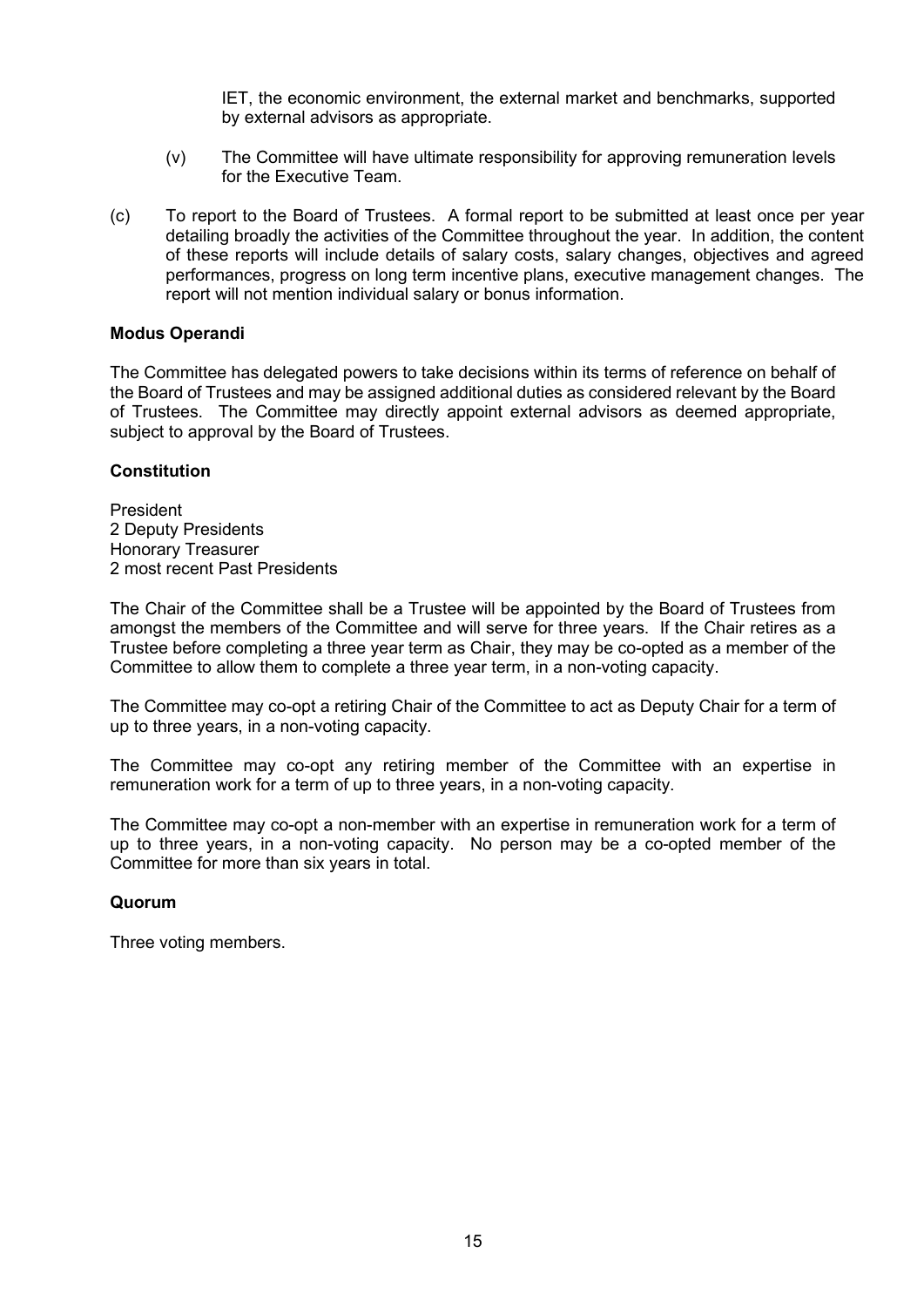# <span id="page-15-0"></span>**EXECUTIVE SUCCESSION PLANNING COMMITTEE**

## **Terms of Reference**

To review executive staff succession on behalf of the Board of Trustees.

To receive an update on the talent management and succession process within the IET.

To report to the Remuneration Committee.

### **Meetings**

The Committee will meet annually.

# **Constitution**

President 2 Deputy Presidents

### **Quorum**

Two members.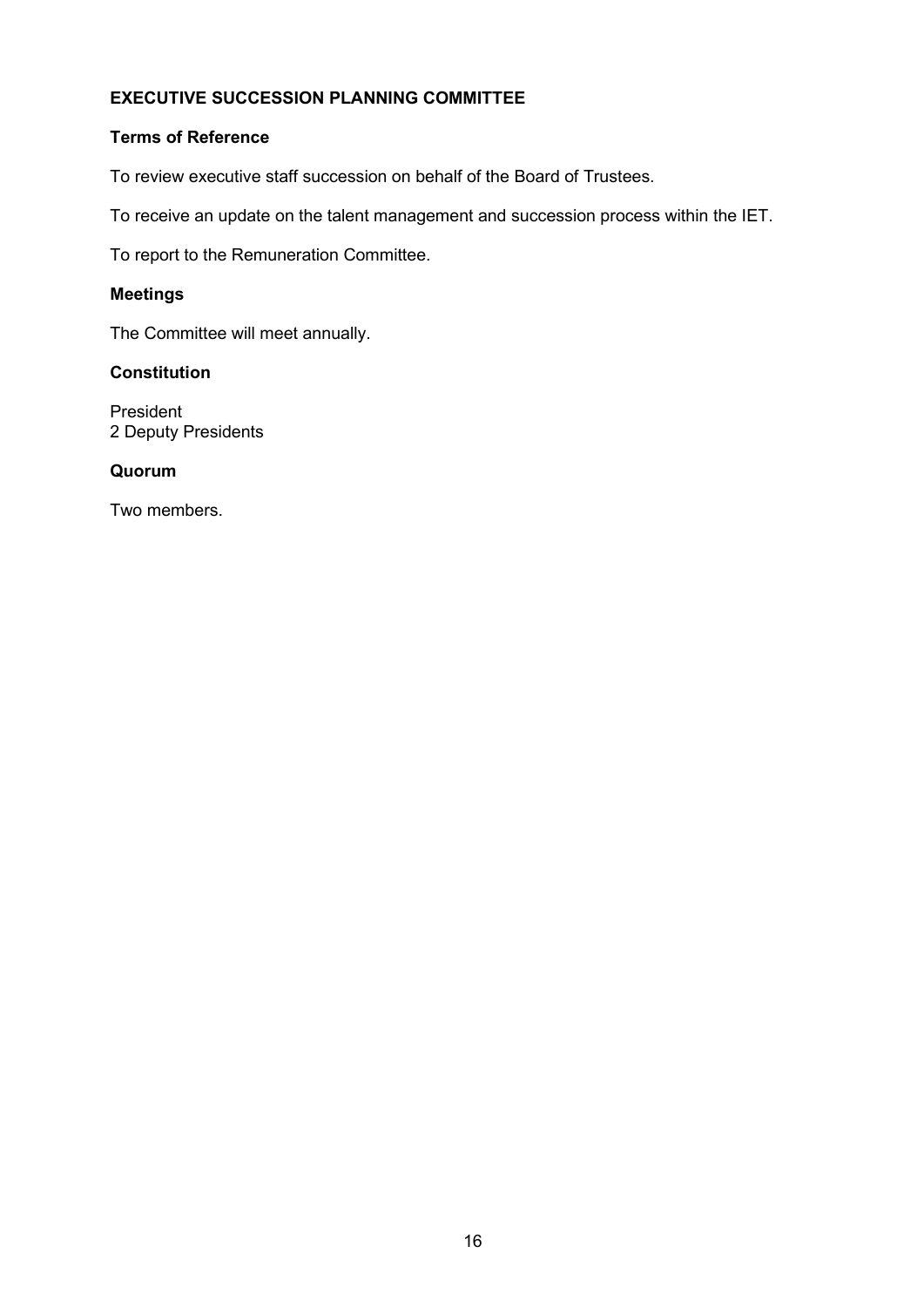# <span id="page-16-0"></span>**DISCIPLINARY BOARD**

# **Extract from the Bye-laws**

33. The Board shall make Regulations to deal with any allegation of improper conduct which may be brought before it. The accused shall have the right to be heard by an independent tribunal, to be represented at any hearing, to cross examine witnesses and to call witnesses on behalf of the accused, and in all respects the proceedings shall be conducted in accordance with natural justice. Should a member be found by the tribunal to be guilty of improper conduct, the tribunal may order that the member be expelled from the IET, suspended from membership of the IET for any period, reprimanded or admonished. The member shall have the right to appeal to an independent tribunal established by the Board. Should such expulsion or suspension result in termination of national professional registration, an appeal may be made to the national regulatory body administering the register of professional engineers on the grounds either that the processes required by the licences held by the IET were not correctly followed or that the refusal was unreasonable or disproportionate.

# **Extract from the Disciplinary Regulations**

# **Disciplinary Board**

9.1 A Disciplinary Board shall be appointed by the Board of Trustees and shall comprise not more than 15 individuals. Members of the Disciplinary Board shall hold office for 3 years, which term may be renewed for one further term of 3 years. The Board of Trustees shall appoint one member of the Disciplinary Board to act as Chair of the Disciplinary Board.

# **Preliminary Investigation Board**

5.1 The Preliminary Investigation Board shall be appointed by the Board of Trustees and shall comprise not less than 7 members. If none of the matters in 4.2 apply, the Complaints Secretary will convene a Preliminary Investigation Panel of 3 individuals drawn from the Preliminary Investigation Board appointed by the Board of Trustees.

# **Preliminary Investigation Panel**

5.2 When referring a complaint to a Preliminary Investigation Panel, the Complaint Secretary will convene a Preliminary Investigation Panel of 3 individuals drawn from the Preliminary Investigation Board.

# **Disciplinary Panel**

9.2 The Complaint Secretary will convene a Disciplinary Panel of 3 individuals drawn from the Disciplinary Board. No person who was a member of the Preliminary Investigation Panel may be a member of the Disciplinary Panel. The Chair of the Disciplinary Board will identify a Chair of the Disciplinary Panel.

# **Appeal Panel**

18.1 The Complaint Secretary will convene an Appeal Panel of 3 individuals drawn from a pool of persons independent of the Preliminary Investigation Board and Disciplinary Board maintained for purposes of appeals. The Complaint Secretary will identify a Chair of the Appeal Panel.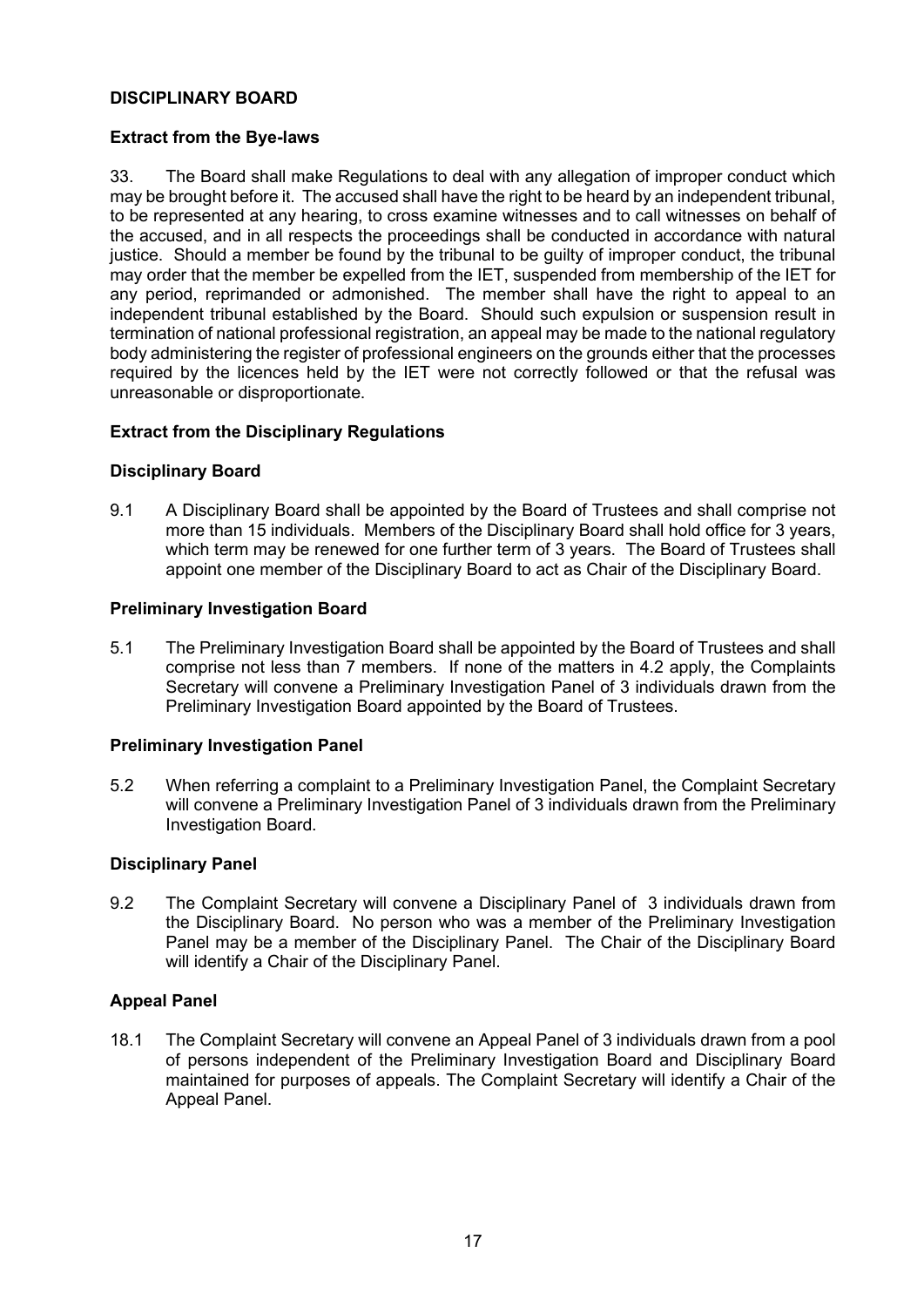# <span id="page-17-0"></span>**POLICY AND INSIGHT PANELS**

## **Purpose**

- (a) To provide independent and timely advice and evidence to inform the IET's key stakeholders; government, industry and academia and society.
- (b) To increase the IET's influence over government policy on matters to do with engineering and technology.

#### **Terms of Reference**

- (a) The Chairs of the Policy and Insight Panels will meet periodically with staff to plan a programme of strategically aligned topics across the portfolio where the timing and market awareness allows this to happen.
- (b) The Chairs of the Policy and Insight Panels will work together with staff to ensure coordination and cross-sector collaboration of policy and insight work across the IET where strategically important to do so.
- (c) The Chairs of the Policy and Insight Panels will work closely with aligned areas of the IET, including, but not limited to, Technical Networks, Codes and Guidance, Strategy and Planning, and the Publishing and Journals team to ensure the IET is maximising the impact of it strategically aligned work.
- (d) To provide regular updates and reports as required to help staff demonstrate the IET's impact in key policy areas and keep the Main Boards up to date with policy work.
- (e) Members of the Policy and Insight Panels should be willing to become spokespeople for their areas of specialism on behalf of the IET, having a willingness to participate in media interviews, as keynote speakers, or be approached for interviews for podcasts or written articles as appropriate.
- (f) To report to the Board of Trustees.

# **Constitution**

A Chair appointed by the Board of Trustees Members appointed by the Policy Panel

The Chair is appointed for an initial term of three years, which may, in exceptional circumstances be extended to a maximum of six years. The Chair should normally be a registered member.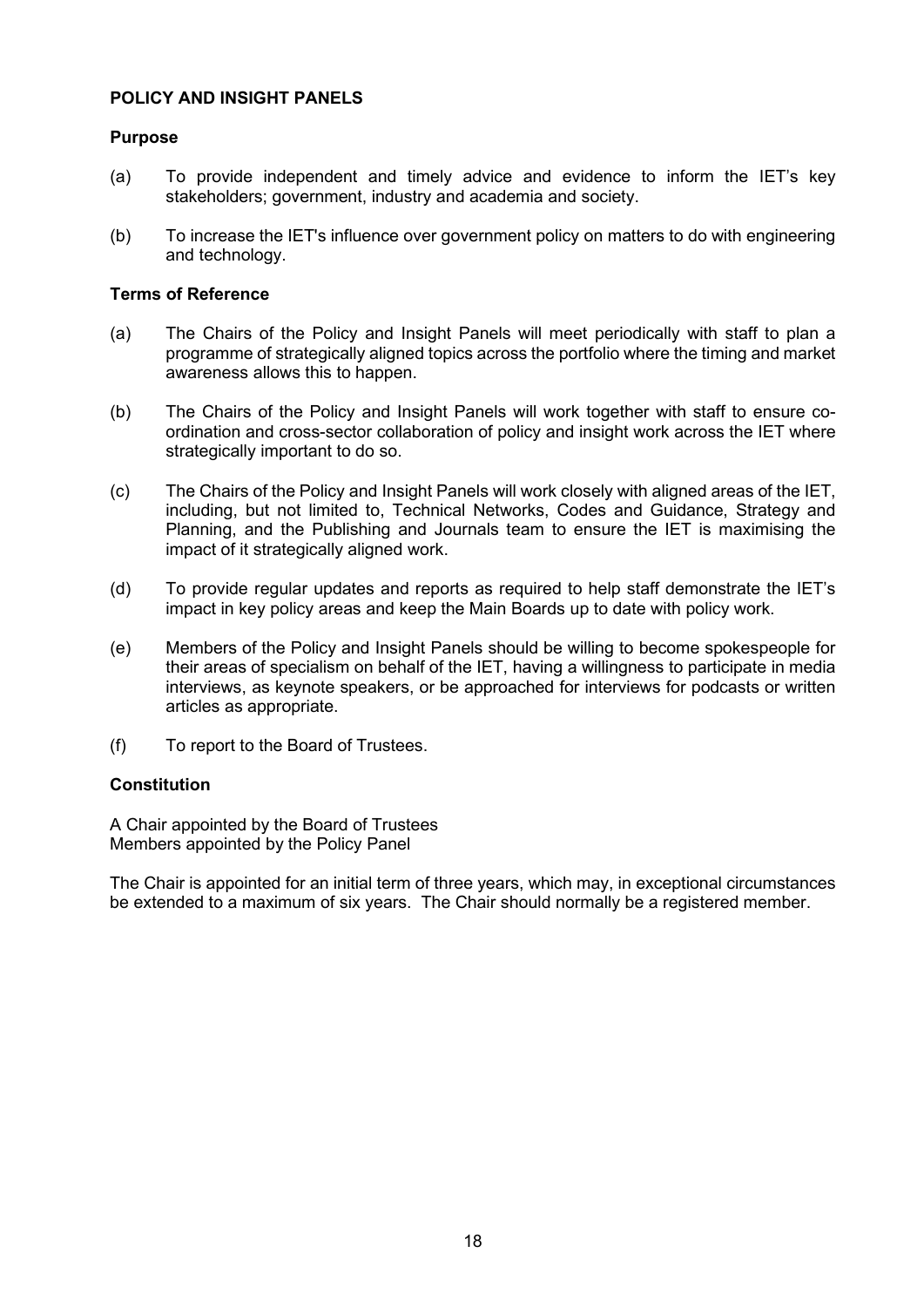# <span id="page-18-0"></span>**COUNCIL**

(Revised 3 November 2016)

# **Purpose**

1. These Council Regulations relate to the membership, management and business conduct of the IET Council. Terms used but not defined in this Regulation shall bear the same respective meanings as in the Bye-laws unless the context requires otherwise.

# **Royal Charter and Bye-laws**

2. The terms of reference of Council are stated in the Royal Charter and Bye-laws – predominantly Charter Article 9A and Bye-law 91. The Council Regulations are subordinate to the Royal Charter and Bye-laws.

# **Changes to Council Regulations**

- 3. Changes to the Council Regulations may be made by a simple majority vote at a Council meeting and approval by the Board. Changes can also be made by a resolution passed at a General Meeting.
- 4. If the Board rejects a request by Council to change the Council Regulations, and the Council does not accept this decision, the matter may be resolved by discussion with the Board before the next Council meeting. If agreement is not reached the request may be put to a General Meeting.

# **Approval of Council Regulations**

5. The Council Regulations were proposed by the Council on 17 May 2007 and approved by the Board on 11 June 2007. Amendments were approved by the Board on 9 June 2008, 1 October 2012, 9 March 2015, 7 September 2015, by a Special General Meeting on 11 February 2016 and by the Board on 3 November 2016.

# **Purpose of IET Council**

- 6. The role and responsibility of Council are defined in Charter clause 9A and Bye-law 91. Its relationship with the Board is defined in Bye-laws 92-93.
- 7. Each year, Council will review and contribute to the IET's Strategic and Corporate Plans. It will also review and note the IET's Annual Report and Accounts. Council will provide its own Annual Report to the IET's Annual General Meeting.
- 8. Council will monitor the governance of the IET and will determine the most appropriate method of undertaking such monitoring, using external assistance if reasonably required. In the spirit of continuous improvement, Council should engage with the Board in establishing the methodology for review and it may seek clarification on issues from the Board.

# **Composition**

- 9. Council will comprise 27 Ordinary Members and the President.
- 10. The term of office will be three years and one third of members will retire each year. Twothirds of the Ordinary Members will be elected by the membership of the IET and onethird of the Ordinary Members will be appointed by the Board from amongst the members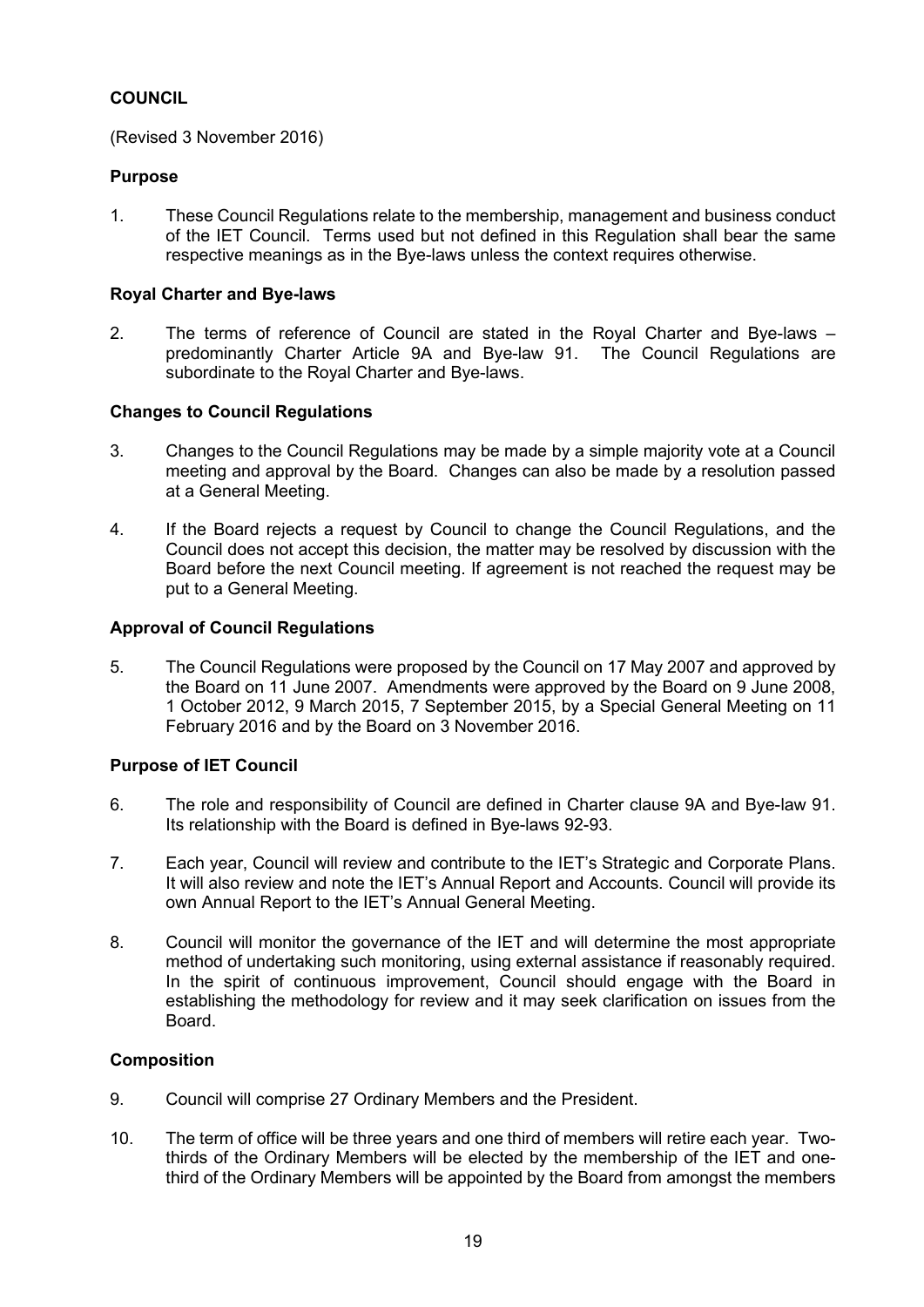of the IET to support the skills base needed by Council and to reflect, to the extent practicable, a broad representation of the profession and its interests. Of the members of Council to retire each year, one third shall be those appointed by the Board and two thirds shall be those elected by the membership of the IET. Those members of Council to retire shall be those who were not re-elected or reappointed to Council for one of the preceding two sessions.

- 11. Council shall include either:
	- (a) at least three Ordinary Members aged less than 36 years at the commencement of their period of office who are resident in the United Kingdom and at least three Ordinary Members who are resident outside the United Kingdom; or
	- (b) at least two Ordinary Members aged less than 36 years at the commencement of their term of office who are resident in the United Kingdom and at least three Ordinary Members who are resident outside the United Kingdom one of whom must be aged less than 36 years at the commencement of their period term of office; or
	- (c) at least one Ordinary Member aged less than 36 years at the commencement of their period of office who is resident in the United Kingdom and at least 3 Ordinary Members who are resident outside the United Kingdom of whom at least two must be aged under the age of less than 36 years at the commencement of their period term of office; or
	- (d) at least 3 Ordinary Members who are resident outside the United Kingdom each of whom is aged less than 36 years at the commencement of their period of office.
- 12. An Ordinary Member shall be eligible for re-election or re-appointment for subsequent terms. No person shall be elected or appointed to the office of Ordinary Member more than twice when aged less than 36 years, and no person shall be elected or appointed to the office of Ordinary Member more than twice when aged 36 years or over. No person shall hold the office of Ordinary Member for more than twelve years in total.

|    | <b>Number   Position</b>            |
|----|-------------------------------------|
| 18 | <b>Ordinary Members (elected)</b>   |
|    | <b>Ordinary Members (appointed)</b> |
|    | the President                       |

- 13. Membership of Council is open to all categories of IET membership. With the exception of the President, a serving Trustee cannot be a member of Council.
- 14. Save for the President, all other Trustees and Main Board members (who are not Council members) shall be entitled to attend and speak at (but not vote at) meetings of Council.

#### **Election to Council**

- 15. The election of Ordinary Members of Council shall follow the procedure set out for the election of members made under Regulation 16. Membership is open to all categories of IET member. Nominations of members of Council can be made and supported by all categories of IET member. The Board can also nominate candidates for election to Council.
- 16. Subject to Regulation 15, the election process for those positions on Council which are to be filled by elections shall be in accordance with Regulations made for the purpose from time to time.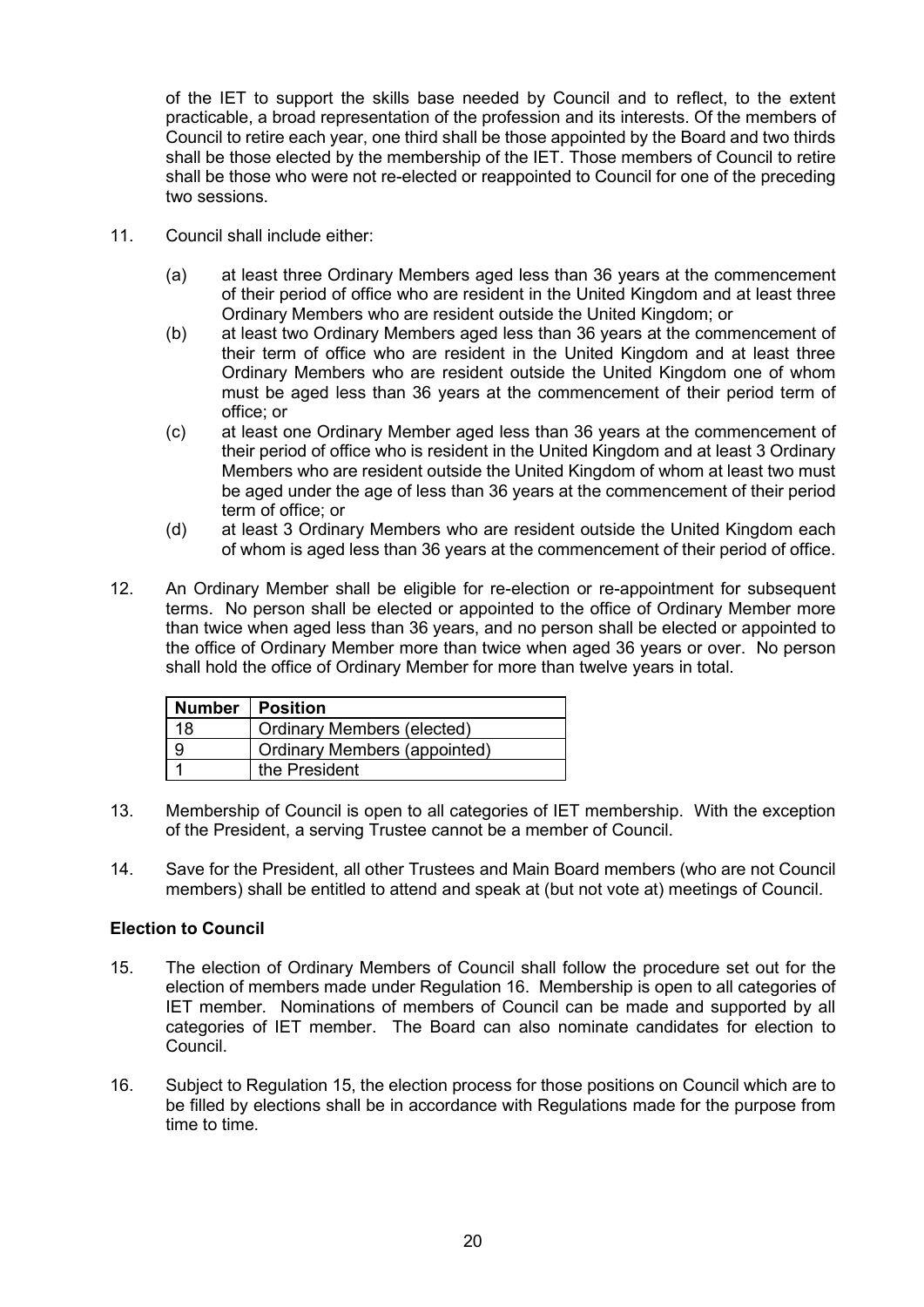17. Any casual vacancy that arises on Council shall be filled by appointment made by the Board following consultation by the Board with the Main Board of which the relevant Council member was a member.

# **Council Chair**

18. The Chair and Deputy Chair of Council will be elected by simple majority vote by the members of Council from their own number. Each will be in post for one year, but the incumbent may stand for re-election for the following year. No Chair or Deputy Chair shall hold their respective office for more than 2 years in succession. The nomination and ballot exercise will be performed before the end of each session of Council. In the absence of the Chair or Deputy Chair of Council, a meeting of Council will be chaired by one of its number elected at that meeting.

# **Council Meetings**

- 19. The frequency and conduct of Council meetings shall be as decided by the Council from time to time. Council will meet at least three times per year. Where practicable, meetings will be held in the same place and on the same date (but not at the same time) as meetings of the Board.
- 20. Any member of the Council may validly participate in a meeting of the Council through telephone conference or similar form of communication equipment provided that all persons participating in the meeting are able to hear and speak to each other throughout such meeting. A person so participating shall be deemed to be present in person at the meeting and shall accordingly be counted in a quorum and be entitled to vote. All business transacted in such manner by the Council shall for the purpose of these Council Regulations be deemed to be validly and effectively transacted at a meeting of Council notwithstanding that a quorum of members of Council is not physically present in the same place. If the members of Council cannot or do not decide upon where such a meeting shall be deemed to take place, then it shall be where the chair of the meeting then is located.
- 21. The Agenda for Council meetings will be set by the Council Agenda Team (CAT) consisting of the Chair, the Deputy Chair and two members of Council selected by Council for this purpose to reflect the wishes of Council.

# **Quorum**

22. The quorum is more than half the Council membership.

# **Main Boards**

- 23. The Ordinary Members of Council will comprise the Ordinary Members of the Main Boards, divided equally (to the extent reasonably possible) between each of the Main Boards. Each Ordinary Member of Council will serve a three-year term as an Ordinary Member of one of the Main Boards.
- 24. The Ordinary Members of Council are the Ordinary Members of the three Main Boards, being (as at the date of approval of these Council Regulations) the Knowledge Services and Solutions Board, the Membership and Professional Development Board and the Volunteer Engagement Board. The Board may delegate powers to a Main Board individually in accordance with Bye-law 79 and those powers rest with the relevant Main Board and not Council as a whole. In the event that the number of Main Boards changes after the date of approval of these Council Regulations, the Board shall make such amendments to the number of Ordinary Members of Council who sit on each Main Board as are reasonable to reflect the number of Main Boards then in existence, but always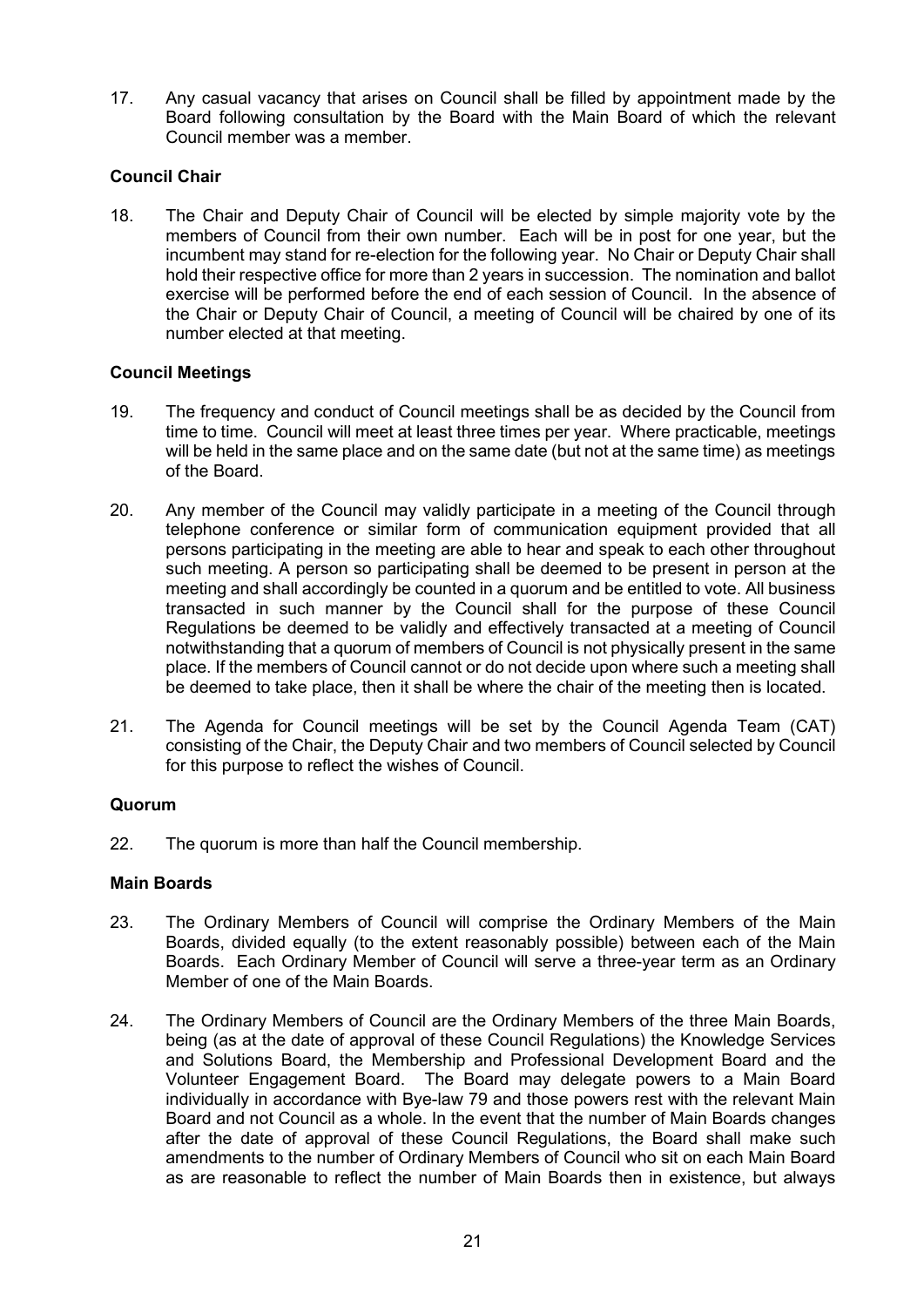reflecting the principle that that the members of Council shall be split equally between the Main Boards.

25. If a member of Council resigns or is deemed to have resigned from a Main Board under the terms of reference of such Main Board, such member of Council shall also be deemed to have resigned from Council at the same time.

### **Meeting Attendance**

26. To maximise familiarity with and contribution to Council business it is expected that members will regularly attend Council meetings and also contribute to debate between meetings. Any member who has not attended three consecutive meetings without cause (as determined by Council (acting reasonably)) will be deemed to have resigned from Council.

#### **Voting at Council Meetings**

27. Decisions of Council shall be made by simple majority vote of those present at the relevant meeting and entitled to vote. For the avoidance of doubt, if a simple majority is not achieved, then the relevant motion shall not have been passed.

#### **Output from Council Meetings**

28. Council will report to the Board. Minutes will be placed on the IET website and be accessible in the IET Library.

### **Committees of Council**

- 29. Council may delegate any of their powers to any committee consisting of one or more members of Council. Any such delegation may be made subject to any conditions Council may impose, and either collaterally with or to the exclusion of their own powers and may be revoked or altered. Subject to any such conditions, the proceedings of a committee with two or more members shall be governed by these Council Regulations regulating the proceedings of Council so far as they are capable of applying.
- 30. Until the Effective Date, the provisions of the Council Regulations of the Institution in force immediately prior to the coming into force of these Council Regulations (the "Old Regulations") shall be deemed to form part of these Council Regulations save that, in the case of any inconsistency between the Old Regulations and these Council Regulations, the Old Regulations shall prevail, except for any provisions governing elections for or appointments to positions on Council commencing on or after the Effective Date, in which case the provisions of these Council Regulations shall prevail. In the case of any ambiguity in the interpretation of this Council Regulation, the Council shall make the final determination.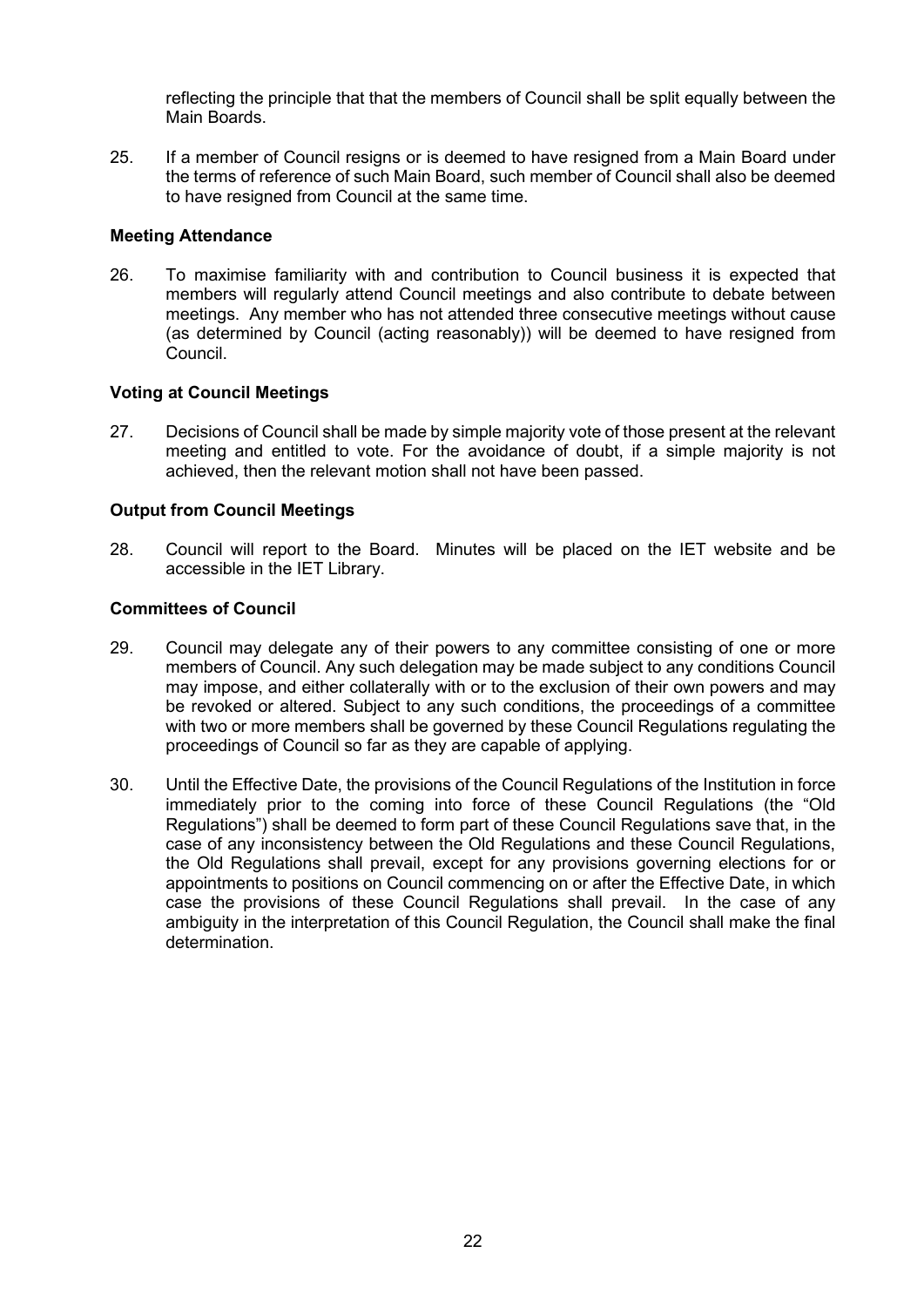# <span id="page-22-0"></span>**KNOWLEDGE SERVICES AND SOLUTIONS BOARD**

# **Terms of Reference**

# **1. Purpose**

The purpose of the Knowledge Services and Solutions Board is:

- (a) to be responsible to the Board of Trustees for the planning and implementation of the IET's Knowledge Services and Solutions strategy;
- (b) to provide assurance to the Board of Trustees concerning the effective delivery of strategic programmes as delegated by the Board of Trustees; and
- (c) to monitor performance of strategic programmes as delegated by the Board of Trustees.

# **2. Terms of Reference**

The Board shall:

# **Strategic Advice and Support**

- (a) oversee the creation of capability to deliver the Knowledge Services and Solutions strategy.
- (b) recommend changes to the IET's Knowledge Services and Solutions strategic direction.
- (c) support the development and enhancement of the Knowledge Services and Solutions strategy.
- (d) look beyond the period of the IET Plan, and provide advice that will enable the IET to maintain its position as a world class provider of knowledge products, solutions and services.
- (e) ensure the work of the Knowledge Services and Solutions Directorate is aligned and working collaboratively with other areas of the IET.

# **Supporting the Effective and Efficient Delivery of the IET Plan**

- (f) provide input during the creation of the IET Plan, identifying requirements for new initiatives, and the adjustment or cessation of activities.
- (g) provide assurance to the Board of Trustees that the final draft IET Plan is aligned to its longer range strategic objectives and that it has had the appropriate opportunity to input to the planning process.
- (h) keep under review the portfolio of Knowledge Services and Solutions products and services to ensure that they are continuing to meet user needs.

# **Stewardship, Assurance and Risk Management**

- (i) ensure that supporting governance and other groups are co-ordinated, guided, monitored and well-motivated to deliver the IET Plan.
- (j) monitor performance against the IET Plan using KPIs, as defined in the balanced scorecard, and ensure that progress is being made.
- (k) provide advice on longer range issues that might impact the effective and efficient delivery of the IET Plan and identify mitigations.
- (l) in respect of those risks, the management of which has been delegated to the Board, operate a risk management process and, in respect of the IET's Knowledge Services and Solutions activities, identify and respond to other significant and material risks to the IET's 'licence to operate' and its capability to deliver its long-term objectives.
- (m) provide a process to ensure that Knowledge Services and Solutions activity, irrespective of where it is delivered, complies with the strategy and IET Plan.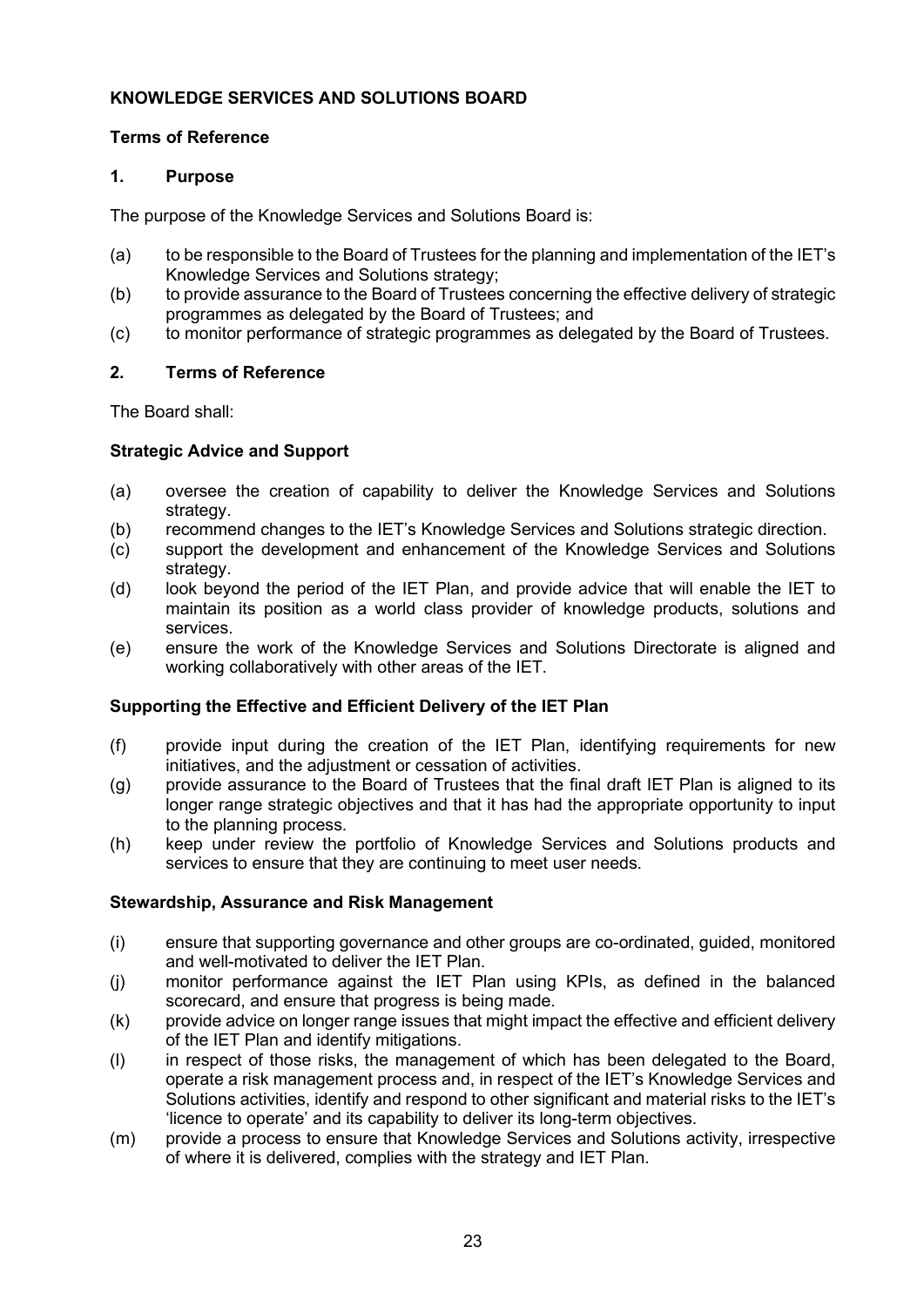# **Stakeholder Management**

- (n) operate a process to identify and manage all key stakeholders.
- (o) identify key issues and create an action plan to engage members and other stakeholders both pro-actively and in response to their needs and expectations.
- (p) ensure that the portfolio of Knowledge Services and Solutions products and services takes full account of the needs of Young Professionals.
- (q) liaise with other Main Boards.

# **Reporting**

- (r) provide written and/or oral progress reports and assurances to the Board of Trustees at least quarterly;
- (s) notify the Board of Trustees immediately of emerging risks or issues that might adversely impact on the delivery of the strategy or IET Plan are identified.

# **3. Constitution**

Subject to the remainder of this paragraph 3, the Knowledge Services and Solutions Board shall be made up as follows:

Chair – appointed by the Board of Trustees from the elected Trustees

Senior staff member – Director of Knowledge

Chairs of Committees reporting to the Board

Nine Ordinary Members, who are Ordinary Members of Council, appointed to the Main Board by the Board of Trustees, on the recommendation of the Nominations and Succession Committee A Deputy President

The Honorary Treasurer

Up to three independent specialist advisors (non-voting, non-member, remunerated)

The Board may request the Board of Trustees to appoint additional members to ensure the Board has the right balance of skills and knowledge to achieve its task.

Casual vacancies will be filled in accordance with clause 17 of the Council Regulations.

# **4. Quorum**

The quorum necessary for the transaction of business by the Knowledge Services and Solutions Board shall be eight.

# **5. Meetings**

- (a) The Knowledge Services and Solutions Board shall meet at least twice per year and otherwise as required.
- (b) Members of the Knowledge Services and Solutions Board participate in a meeting of the Knowledge Services and Solutions Board when:
	-
	- (i) the meeting has been called in accordance with paragraph (c) below; and  $(ii)$  they can each communicate to the others any information or opinions the they can each communicate to the others any information or opinions they have on any particular item of the business of the meeting.
- (c) In determining whether members of the Knowledge Services and Solutions Board are participating in a meeting of the Knowledge Services and Solutions Board, it is irrelevant where any such member is or how they communicate with each other. If all the members of the Knowledge Services and Solutions Board participating in a meeting of the Knowledge Services and Solutions Board are not in the same place, they may decide that the meeting is to be treated as taking place wherever any of them is.
- (d) Meetings of the Knowledge Services and Solutions Board shall be called by the Chair.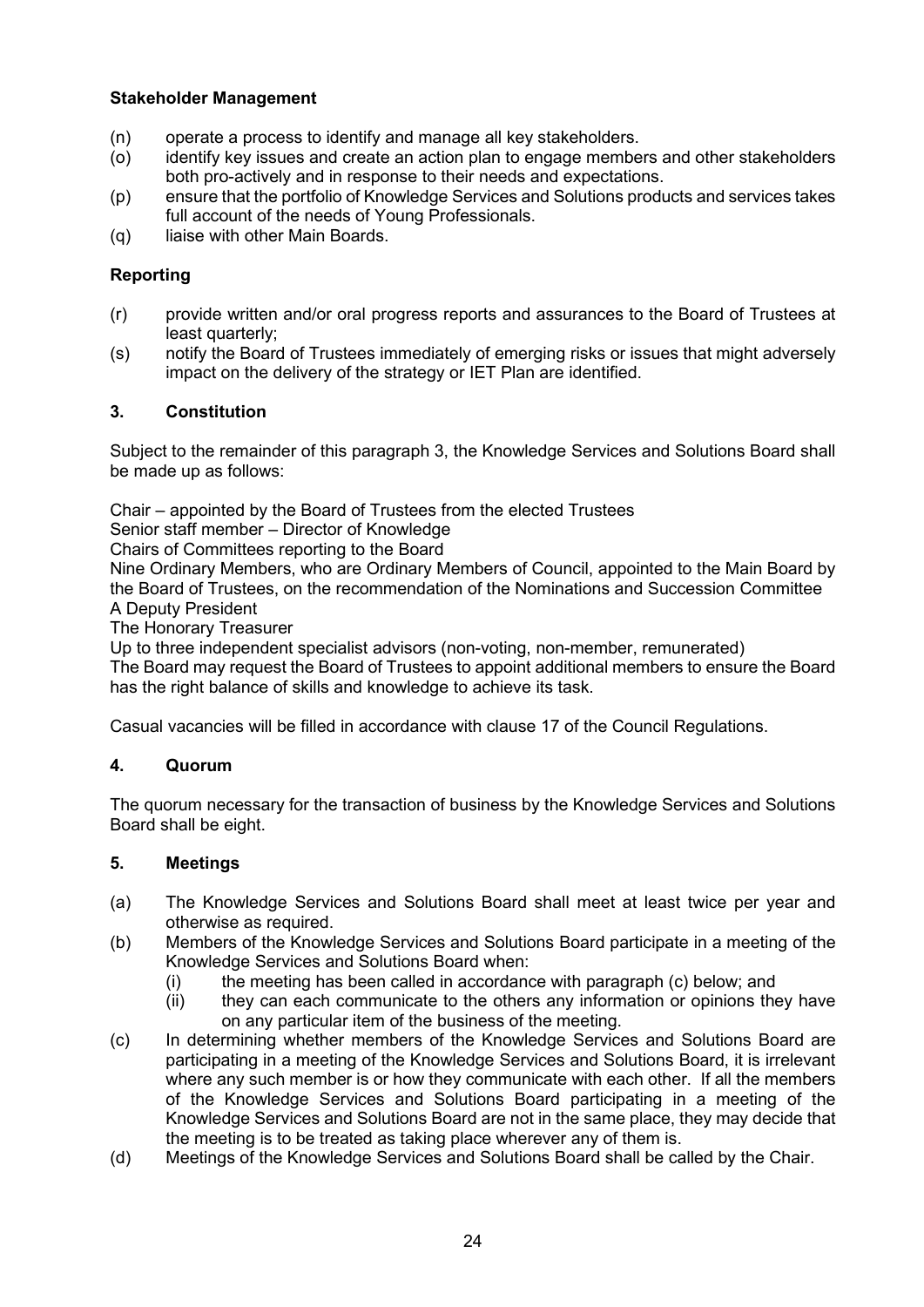- (e) Unless otherwise agreed, notice of each meeting of the Knowledge Services and Solutions Board confirming the venue, time and date, together with an agenda of items to be discussed, shall be forwarded to each member of the Knowledge Services and Solutions Board and any other person required to attend, no later than 5 working days before the date of the meeting. Where available, supporting papers shall be sent to Knowledge Services and Solutions Board members and to other attendees as appropriate, at the same time.
- (f) The Knowledge Services and Solutions Board shall keep minutes of the proceedings and resolutions of all Knowledge Services and Solutions Board meetings, including the names of those present and in attendance.
- (g) Draft minutes of Knowledge Services and Solutions Board meetings shall be circulated promptly to all members of the Knowledge Services and Solutions Board. Once approved, minutes should be circulated to all members of the Board of Trustees unless in the opinion of the Chair (acting reasonably) it would be inappropriate to do so.

# **6. Other Matters**

The Knowledge Services and Solutions Board shall:

- (a) have access to sufficient resources to carry out its duties, including the access to the Governance Team for assistance as required;
- (b) be provided with appropriate and timely training, both in the form of an induction programme for new members and on an ongoing basis for all members;
- (c) give due consideration to laws and regulations and any applicable rules as appropriate; and
- (d) arrange for periodic reviews of its own performance and, at least annually, review its constitution and terms of reference to ensure it is operating at maximum effectiveness and recommend any changes it considers necessary to the Board of Trustees for approval.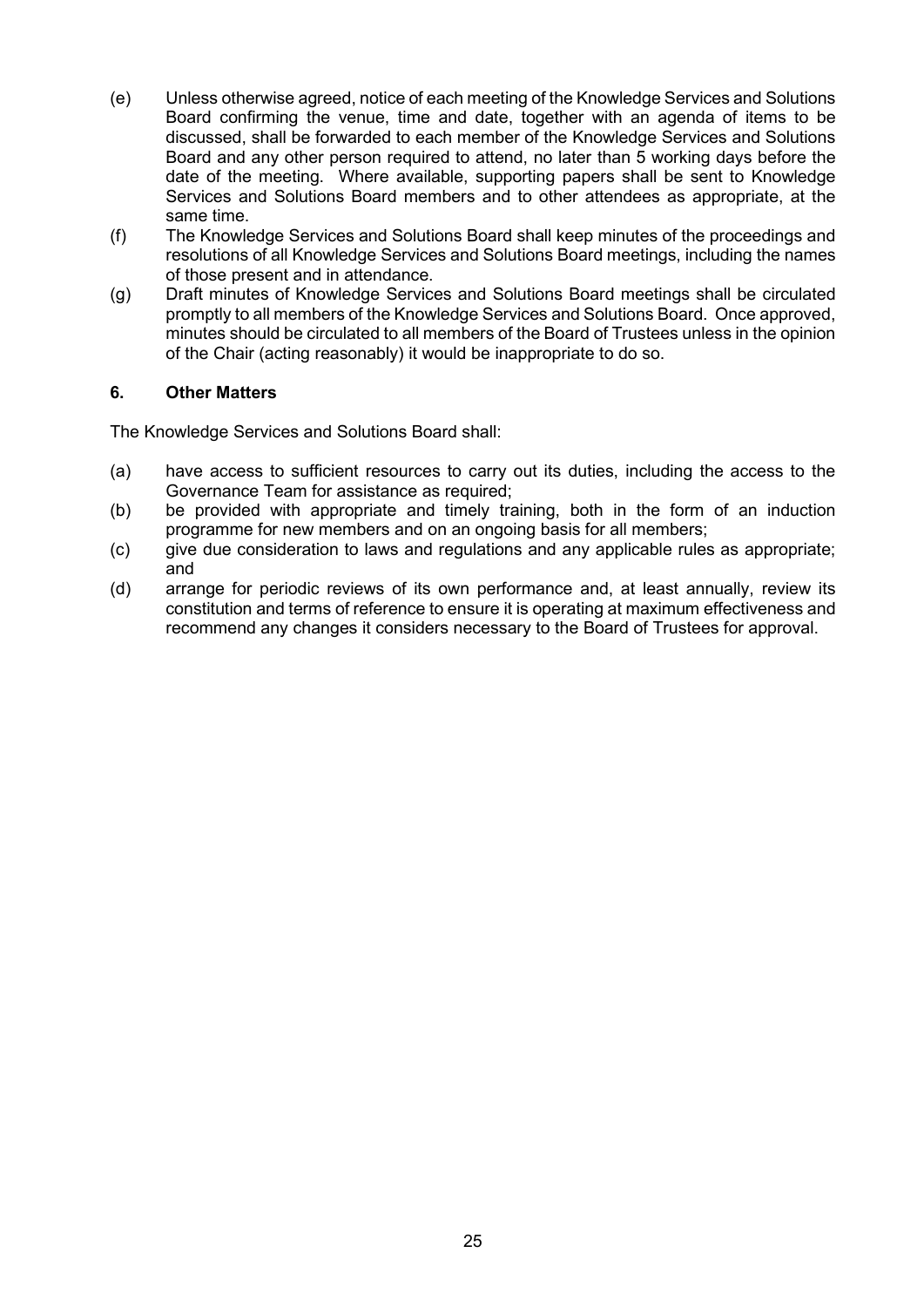# <span id="page-25-0"></span>**STANDARDS ADVISORY PANEL**

# **Terms of Reference**

# **1. Objective**

1.1. To identify hot topics and opportunities for standards development within their areas of expertise.

# **2. Tasks**

- 2.1. To suggest and give advice on new areas of focus to help IET Standards assess the market and opportunities new compliance publications.
- 2.2. To facilitate introductions to key contacts, experts and policy makers.
- 2.3. To review draft proposals prior to submission to the internal Publishing Committee.
- 2.4. To, where possible, provide contacts and advice to aid our marketing strategies in specific areas.
- 2.5. To give consideration to the quality of the standards developed.

# **3. Constitution**

- 3.1. All members of the Committee shall be members of the IET. All members shall have knowledge and experience of technical standards development.
- 3.2. The Standards Advisory Panel should ideally reflect the scope of IET Sectors (Build Environment; Design and Manufacturing; Digital; Energy; Healthcare and Transport) with up to three members per sector.
- 3.3. Members will be selected by the IET New Standards Department, as this is not a formal IET Committee there is no maximum length of service.
- 3.4. The Panel will meet twice a year.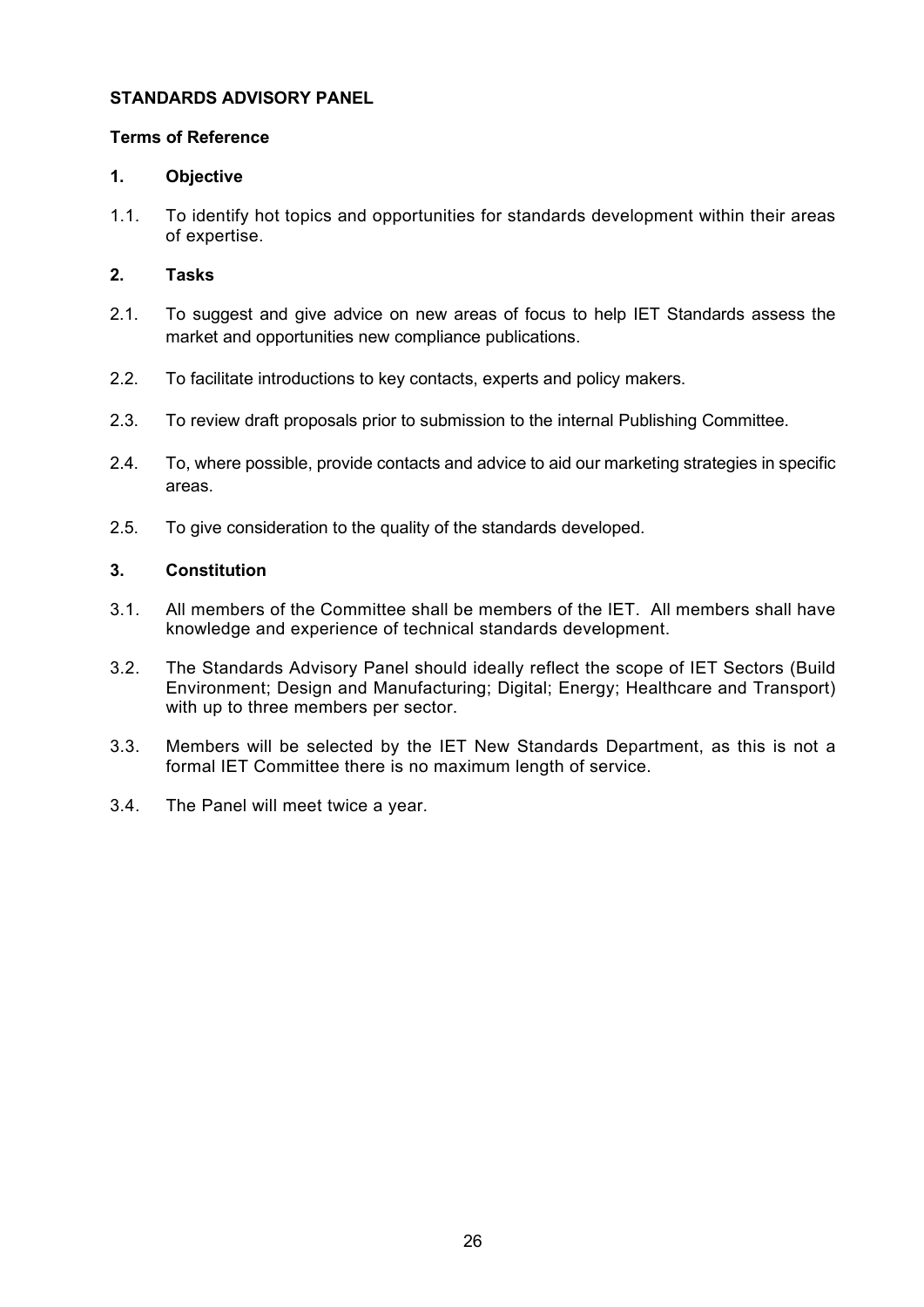# <span id="page-26-0"></span>**WIRING REGULATIONS POLICY COMMITTEE**

# **Terms of Reference**

# **Objectives**

- (a) To provide a forum for IET members involved in the electrotechnical sector.<br>(b) To form a consensus view on particular technical and policy matters.
- (b) To form a consensus view on particular technical and policy matters.<br>(c) To form the official IET view on JPEL/64 and JPEL/18 matters.
- To form the official IET view on JPEL/64 and JPEL/18 matters.
- (d) To advise Her Majesty's Government on matters relating to the regulation of the electrical installation sector.
- (e) To form official IET policy on matters relating to the electrical installation sector.

# **Tasks**

- (a) To report to the Knowledge Services and Solutions Board, through the Chair or the Technical Regulations Manager.
- (b) To advise the IET on technical and policy issues relating to BS 7671 (fixed electrical installations) and BS 8450 (installations of ships and offshore and on related matters).
- (c) To provide advice on policy issues when the IET is asked to consult on Government proposals relating to these issues.
- (d) To develop official IET policy for matters relating to the electrical installation sector.
- (e) To give consideration to the quality of the standards developed.

# **Constitution**

All members of the Committee shall be members of the IET. All members and the Chair shall have expert knowledge and experience of electrical installation.

The Wiring Regulations Policy Committee should ideally reflect the scope of the IET membership from the Electrotechnical Sector and shall be constituted from a selection of such members, including at least:

- **A Chair**
- **The Chairs of JPEL/18 and JPEL/64**
- **IET Chief Electrical Engineer (Secretary to the Wiring Regulations Policy Committee)**
- **IET Technical Regulations Manager**
- A representative of the Health and Safety Executive (HSE)
- A representative of the Ministry for Housing, Communities & Local Government.

A further eight members are to be appointed from the IET membership:

- Six representatives from the electrical installation sector to represent the IET on JPEL/64.
- Two members from the shipping and offshore sector to represent the IET on JPEL/18.

The normal period of service for an elected or appointed member of any Board or Committee is three years. For appointed members, the period of service on a Board or Committee cannot be extended beyond a maximum of six years. It is customary for one third of the members of a Board or Committee to retire each year, to ensure a regular turnover.

Exceptions to this rule are persons holding the following positions, which are permanent:

- The Chair of Wiring Regulations Policy Committee flexibility to extend terms of office beyond three years
- The Chairs of JPEL/18 and JPEL/64
- **IET Chief Electrical Engineer**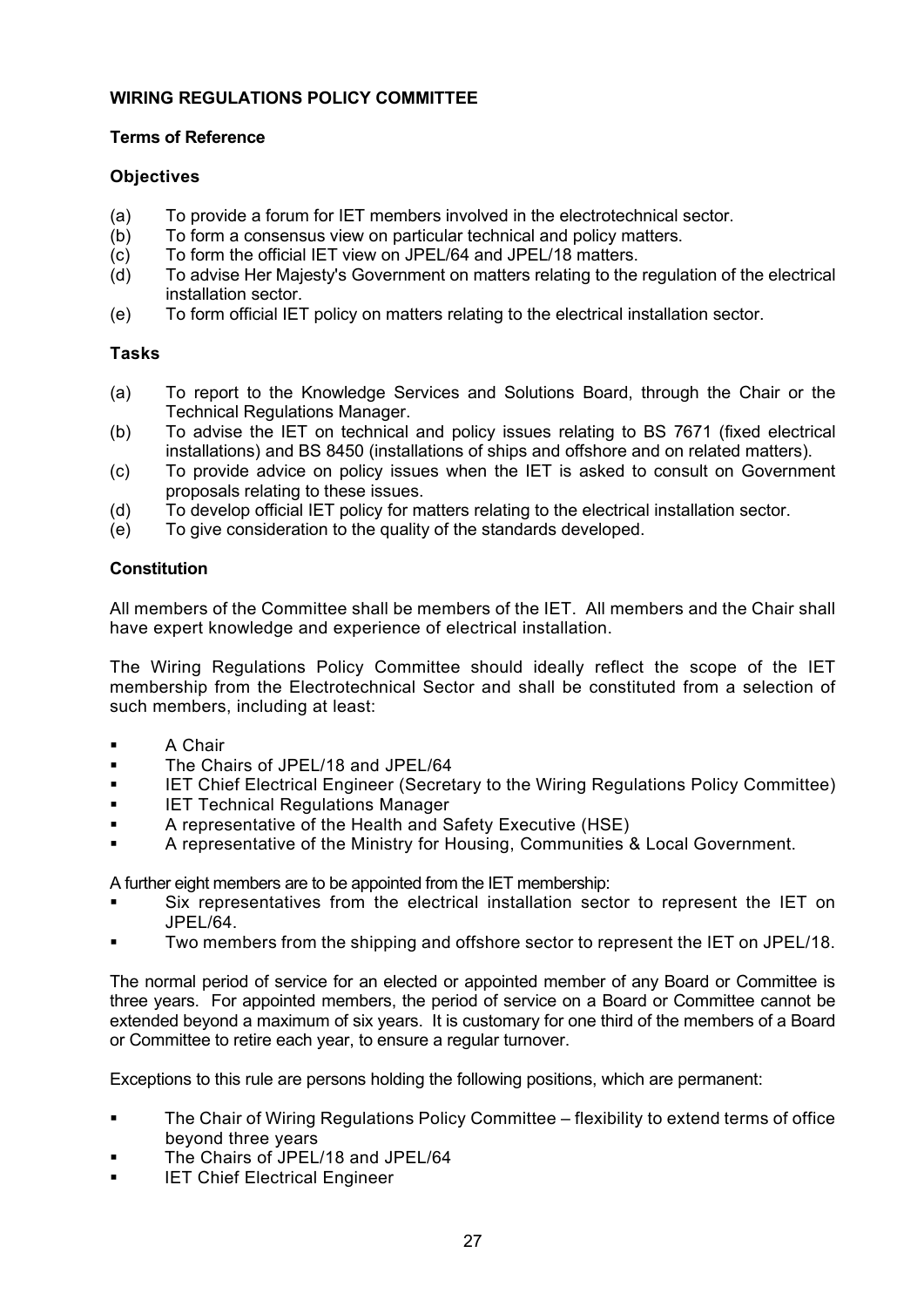- **IET Technical Regulations Manager<br>A representative of the Health and S**
- A representative of the Health and Safety Executive (HSE)<br>A representative of the Ministry of Housing Communities &
- A representative of the Ministry of Housing, Communities & Local Government

Members and the Chair will be selected by the Technical Standards Manager and approved by the Knowledge Services and Solutions Board. Members will be advised by the Secretary to the Wiring Regulations Policy Committee when their term of office is due to expire.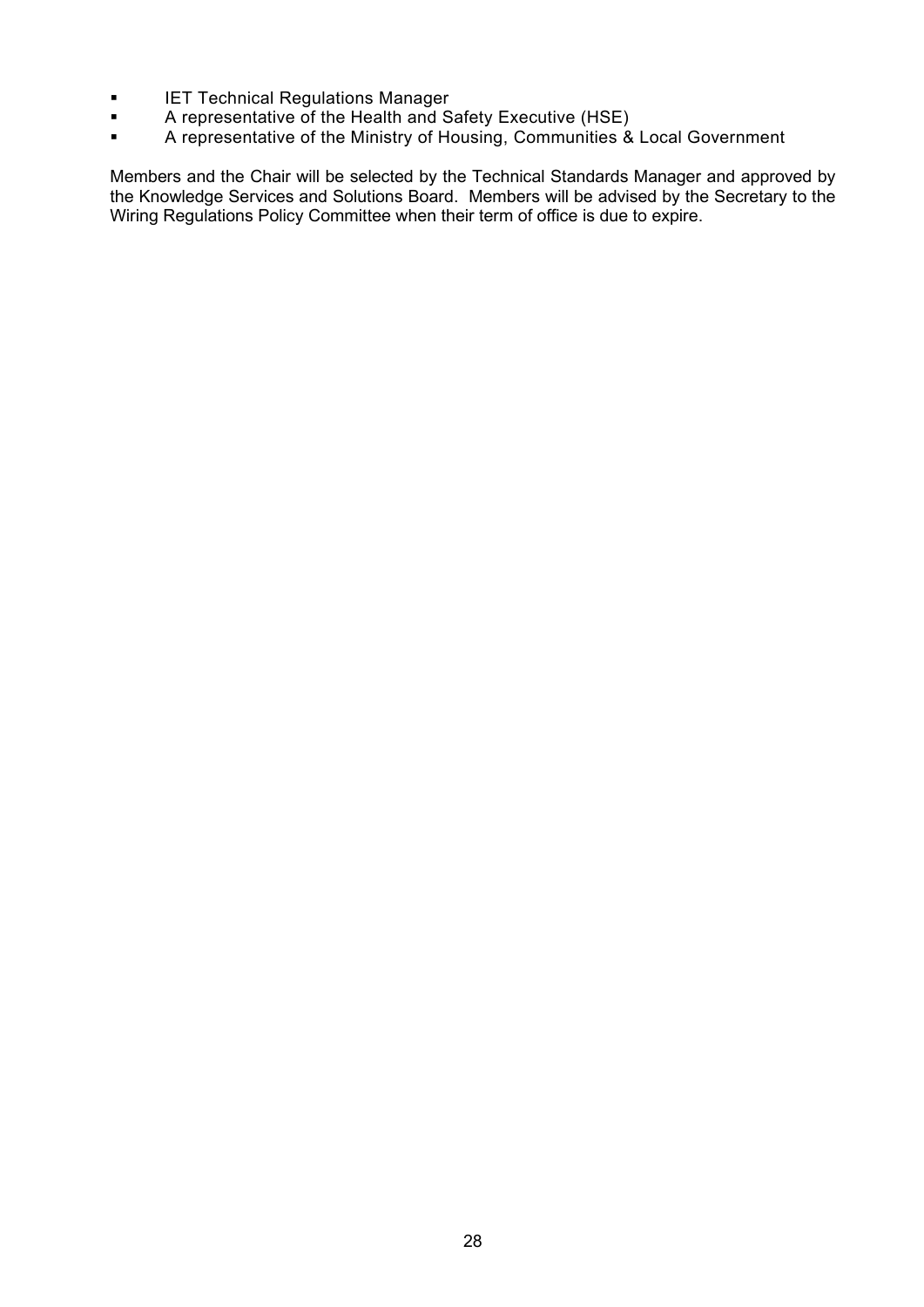# <span id="page-28-0"></span>**MEMBERSHIP AND PROFESSIONAL DEVELOPMENT BOARD**

# **Terms of Reference**

# **1. Purpose**

The purpose of the Membership and Professional Development Board is:

- (a) to be responsible to the Board of Trustees for oversight of the IET's portfolio of membership and professional development products and services, and for its charitable activities in education;
- (b) to provide assurance to the Board of Trustees concerning the effective delivery of strategic programmes as delegated by the Board of Trustees; and
- (c) to monitor performance of strategic programmes as delegated by the Board of Trustees.

# **2. Terms of Reference**

The Board shall:

# **Strategic Advice and Support**

- (a) oversee the execution of the IET Strategy in respect of membership and professional development products, and in the education of 5-19 year olds.
- (b) recommend changes to the IET's membership and professional development products portfolio strategic direction, including advising the Board of Trustees regarding the setting of subscription fees and on membership policy.
- (c) support the development and enhancement of the membership and professional development strategy.
- (d) look beyond the period of the IET Plan, and provide advice that will enable the IET to maintain its position as a world class provider of membership and professional development products and services.

# **Supporting the Effective and Efficient Delivery of the Corporate Plan**

- (e) provide input during the creation of the IET Plan, identifying requirements for new initiatives, and the adjustment or cessation of activities relevant to membership of the IET and the professional development of its members.
- (f) provide assurance to the Board of Trustees that the final draft of the IET Plan is aligned to its longer range strategic objectives and that the Membership and Professional Development Board has had the appropriate opportunity to input to the planning process.
- (g) keep under review the portfolio of membership and professional development products and services to ensure that they are continuing to meet user needs.
- (h) develop strategies for recruitment and retention of members, and ensuring efficient and effective implementation. Also to ensure the efficient and effective implementation of the strategy through the Communities Resourcing Committee.
- (i) ensure that the IET meets any regulatory requirements for the award of professional registration qualifications or assurance programmes.
- (j) note the recipients of the IET's Awards, Scholarships and Prizes.
- (k) provide direction and oversight of the IET's Education 5-19 activities and receive an annual report on safeguarding.
- (l) provide assurance to the Board of Trustees concerning the effective delivery of strategic programmes as delegated by the Board of Trustees.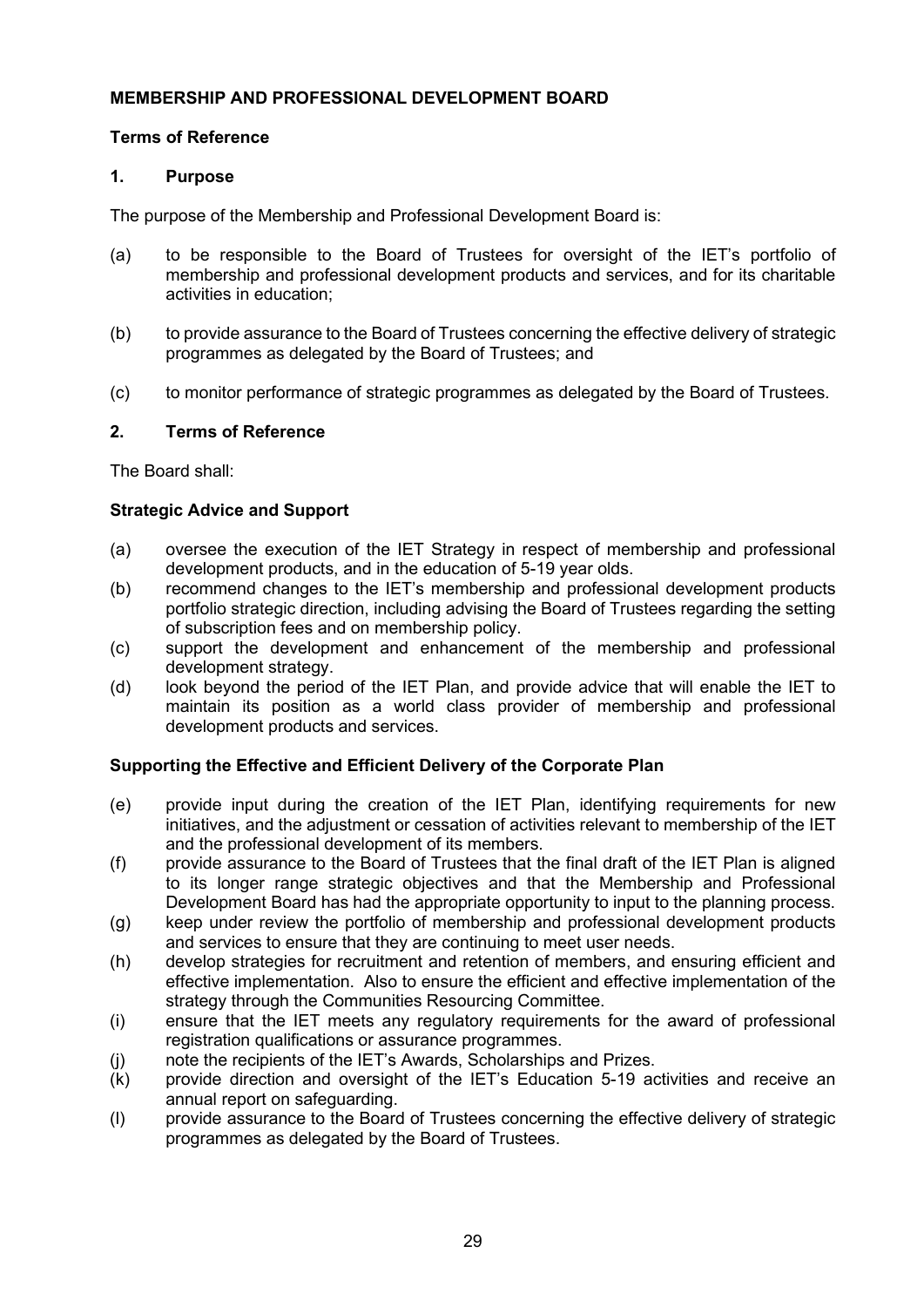# **Stewardship, Assurance and Risk Management**

- (m) recommend to the Board of Trustees the creation and dissolution of governance, and other groups which report through the Membership and Professional Development Board.
- (n) monitor performance using KPIs, as defined in the IET Plan, and ensure that progress is being made.
- (o) provide advice on longer range issues that might impact the effective and efficient delivery of the IET Plan and identify mitigations.
- (p) ensure that effective risk management plans are in place for those risks the management of which has been delegated to the Membership and Professional Development Board, in accordance with the IET's risk management process and, in respect of the IET's membership and professional development activities, identify and respond to other significant and material risks to the IET's 'licence to operate' and its capability to deliver its long term objectives.
- (r) monitor performance of strategic programmes as delegated by the Board of Trustees.
- (s) provide a process to ensure that membership and professional development activity, irrespective of where it is delivered, complies with the strategy and IET Plan.

# **Stakeholder Management**

- (t) operate a process to identify and manage all key membership and professional development stakeholders.
- (u) identify key issues and create an action plan to engage members and other stakeholders both pro-actively and in response to their needs and expectations.
- (v) ensure that the portfolio of membership and professional development products and services takes full account of the needs of Young Professionals.
- (w) liaise with other Main Boards.

# **Reporting**

- (x) provide written and/or oral progress reports and assurances to the Board of Trustees at least quarterly;
- (y) notify the Board of Trustees immediately of emerging risks or issues that might adversely impact on the delivery of the strategy or IET Plan are identified.

# **3. Constitution**

Subject to the remainder of this paragraph 3, the Membership and Professional Development Board shall be made up as follows:

Chair – appointed by the Board of Trustees from the elected Trustees

Senior staff member – Director Membership and Professional Development Chairs of Committees reporting to the Board

Nine Ordinary Members, who are Ordinary Members of Council, appointed to the Main Board by the Board of Trustees, on the recommendation of the Nominations and Succession Committee One registered member from each level of the Engineering Council register, appointed by the Board of Trustees.

One of the IET's two representatives on the Engineering Council Board of Trustees. A Deputy President

The Honorary Treasurer

The Board may request the Board of Trustees to appoint additional members to ensure the Board has the right balance of skills and knowledge to achieve its task.

Casual vacancies will be filled in accordance with clause 17 of the Council Regulations.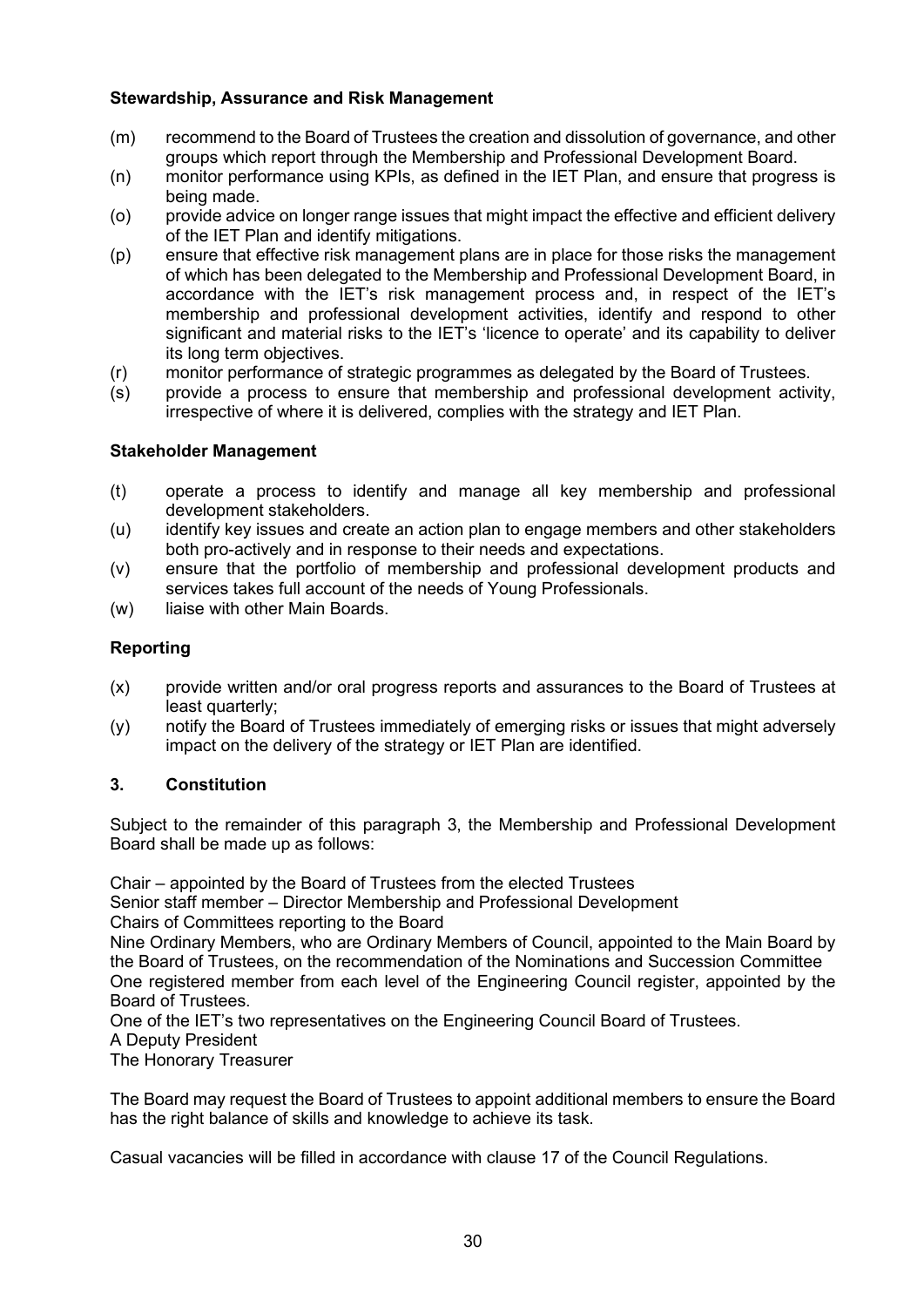# **4. Quorum**

The quorum necessary for the transaction of business by the Membership and Professional Development Board shall be eight.

# **5. Meetings**

- (a) The Membership and Professional Development Board shall meet at least twice per year and otherwise as required.
- (b) Members of the Membership and Professional Development Board participate in a meeting of the Membership and Professional Development Board when:
	- (i) the meeting has been called in accordance with paragraph (c) below; and  $(ii)$  they can each communicate to the others any information or opinions the
	- they can each communicate to the others any information or opinions they have on any particular item of the business of the meeting.
- (c) In determining whether members of the Membership and Professional Development Board are participating in a meeting of the Membership and Professional Development Board, it is irrelevant where any such member is or how they communicate with each other. If all the members of the Membership and Professional Development Board participating in a meeting of the Membership and Professional Development Board are not in the same place, they may decide that the meeting is to be treated as taking place wherever any of them is.
- (d) Meetings of the Membership and Professional Development Board shall be called by the Chair.
- (e) Unless otherwise agreed, notice of each meeting of the Membership and Professional Development Board confirming the venue, time and date, together with an agenda of items to be discussed, shall be forwarded to each member of the Membership and Professional Development Board and any other person required to attend, no later than 5 working days before the date of the meeting. Where available, supporting papers shall be sent to Membership and Professional Development Board members and to other attendees as appropriate, at the same time.
- (f) The Membership and Professional Development Board shall keep minutes of the proceedings and resolutions of all Membership and Professional Development Board meetings, including the names of those present and in attendance.
- (g) Draft minutes of Membership and Professional Development Board meetings shall be circulated promptly to all members of the Membership and Professional Development Board. Once approved, minutes should be circulated to all members of the Board of Trustees unless in the opinion of the Chair (acting reasonably) it would be inappropriate to do so.

# **6. Other Matters**

The Membership and Professional Development Board shall:

- (a) have access to sufficient resources to carry out its duties, including the access to the Governance Team for assistance as required;
- (b) be provided with appropriate and timely training, both in the form of an induction programme for new members and on an ongoing basis for all members;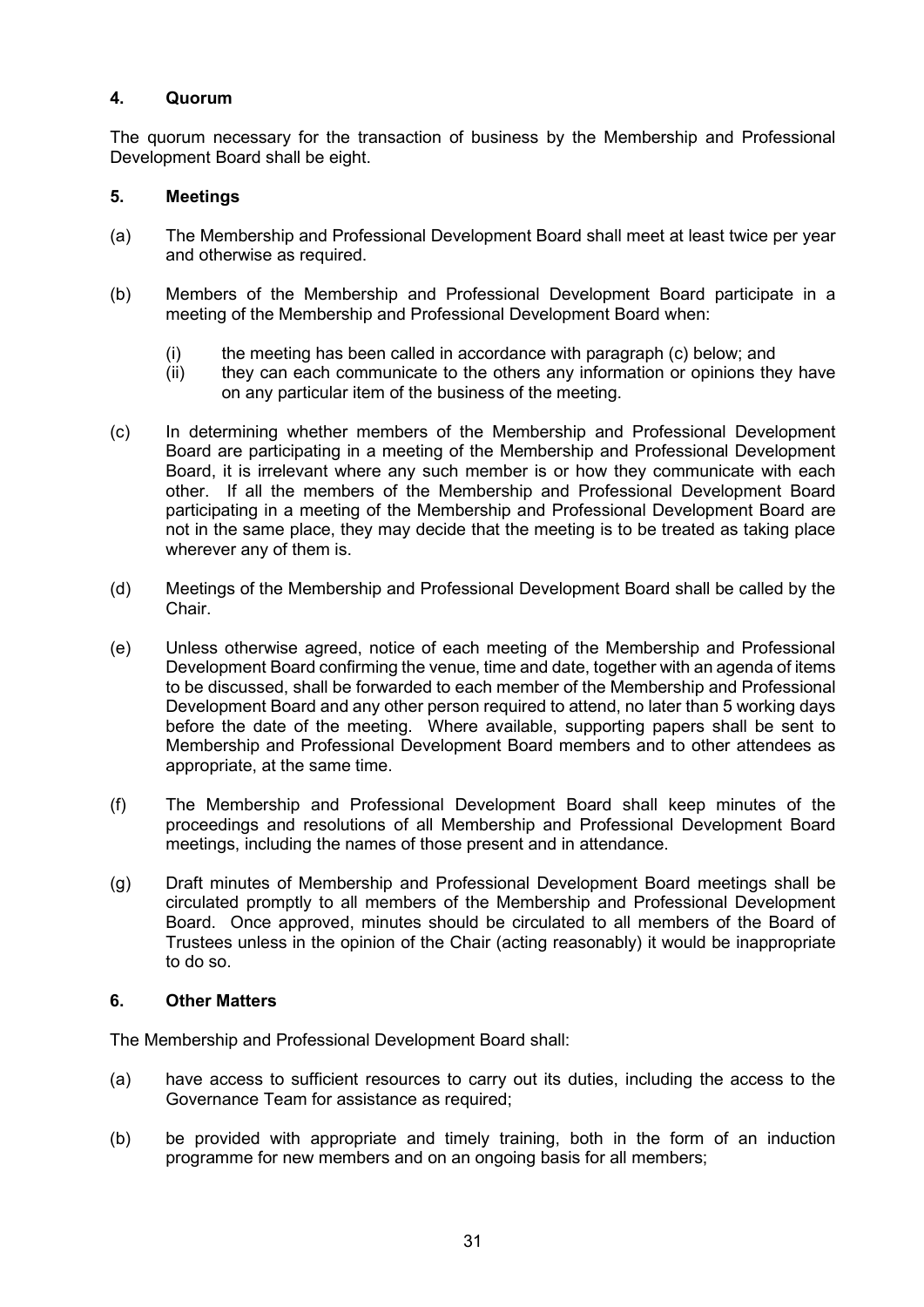- (c) give due consideration to laws and regulations and any applicable rules as appropriate; and
- (d) arrange for periodic reviews of its own performance and, at least annually, review its constitution and terms of reference to ensure it is operating at maximum effectiveness and recommend any changes it considers necessary to the Board of Trustees for approval.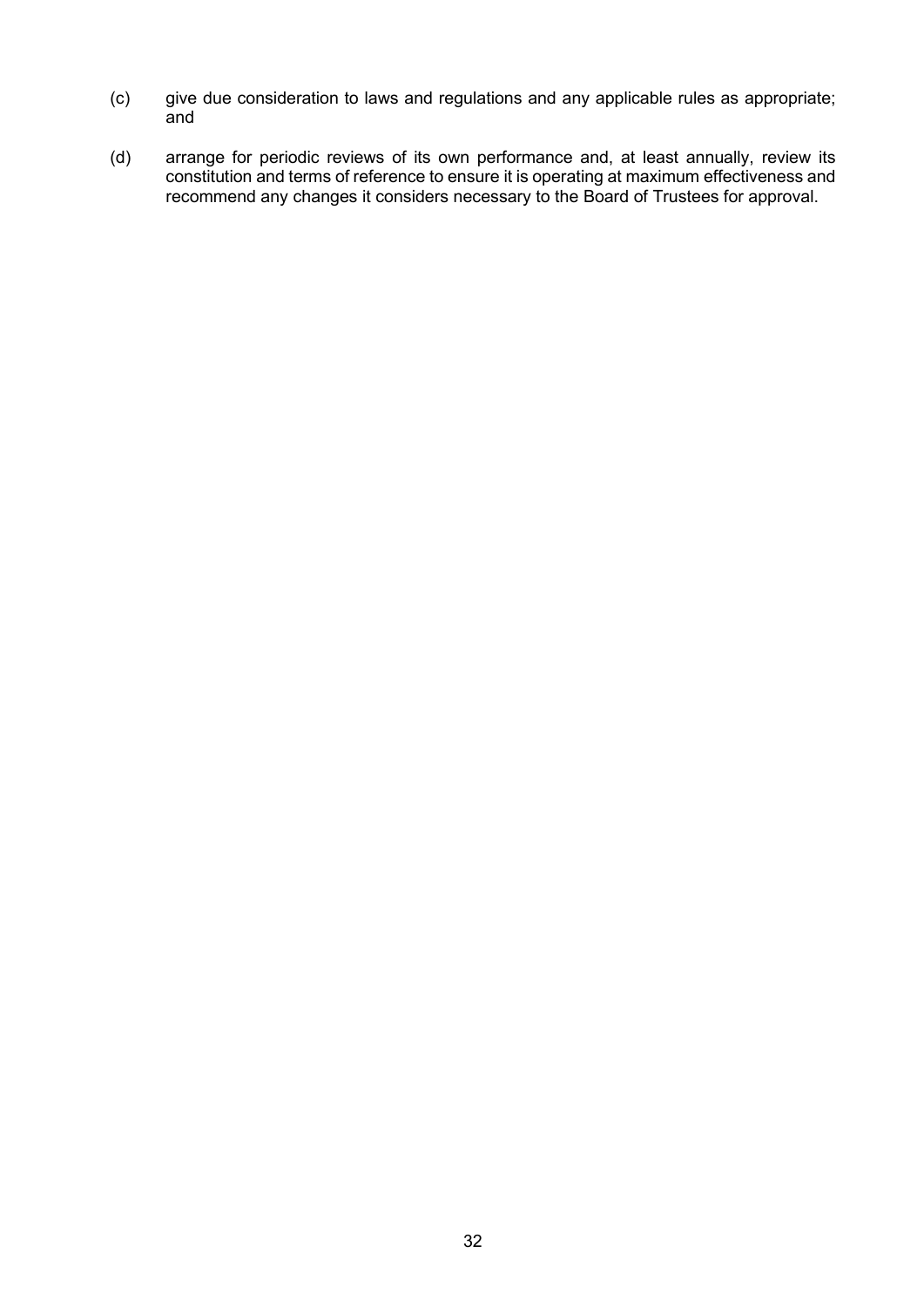# <span id="page-32-0"></span>**AWARDS AND SCHOLARSHIPS COMMITTEE**

# **Terms of Reference**

# **Purpose**

To manage the strategic direction and development of the portfolio of Awards and Scholarships, be responsible for the expenditure associated with the portfolio of awards and to agree how the relevant Trust funds are expended.

To review and develop the IET's portfolio of awards and scholarships in line with the IET's strategy and funding available from the IET Trust Funds and the funding agreed with donors.

# **Scope**

- (a) To have strategic overview of the portfolio: Achievement Medals; Apprentice and Technician awards; Postgraduate and Travel Awards; Diamond Jubilee Scholarships; Engineering Horizons Bursaries, the IET Prize and Manufacturing Prize and the A F Harvey Prize.
- (b) To review and develop the above portfolio in line with the funding available from, and restrictions of, the IET Trust Funds and the funding agreed with donors.
- (c) To review the membership of the Panels, appoint the Chairs of the Panels and accept and review applications for membership of the Panels, ensuring that panels reflect the broad range of engineering and technology covered by the IET and also the IET's aim to create and maintain a diverse and inclusive pool of applicants for all IET Awards.
- (d) To identify, evaluate and, where appropriate, support opportunities to create, rationalise or terminate award schemes.

# **Responsibilities**

- To consider the Committee's strategy and operational procedures, and keep them under review.
- To monitor the portfolio of awards and the work of the relevant reporting Panel.
- To monitor a public record kept of awards, prizes and scholarships.
- To ensure the expenditure associated with the portfolio of activities is in line with available funding.
- To be responsible for ensuring that the IET's Trust Funds are expended appropriately.
- To receive updates from Panel Chairs, decide on request for changes, eg Prize value, new awards.
- To receive and review proposals for new awards.
- Chair to host annual meeting with external donors.
- Chair to report to the Membership and Professional Development Board.

# **Constitution**

- 1. An appointed Chair.<br>2. A Vice Chair. The Vi
- 2. A Vice Chair. The Vice Chair would not necessarily become the Chair.<br>3. A minimum of eight members, with at least one Young Professional me
- 3. A minimum of eight members, with at least one Young Professional member.
- 4. The Committee will meet twice a year, with the option of one further virtual meeting.

# **Quorum**

The quorum will be five Committee members.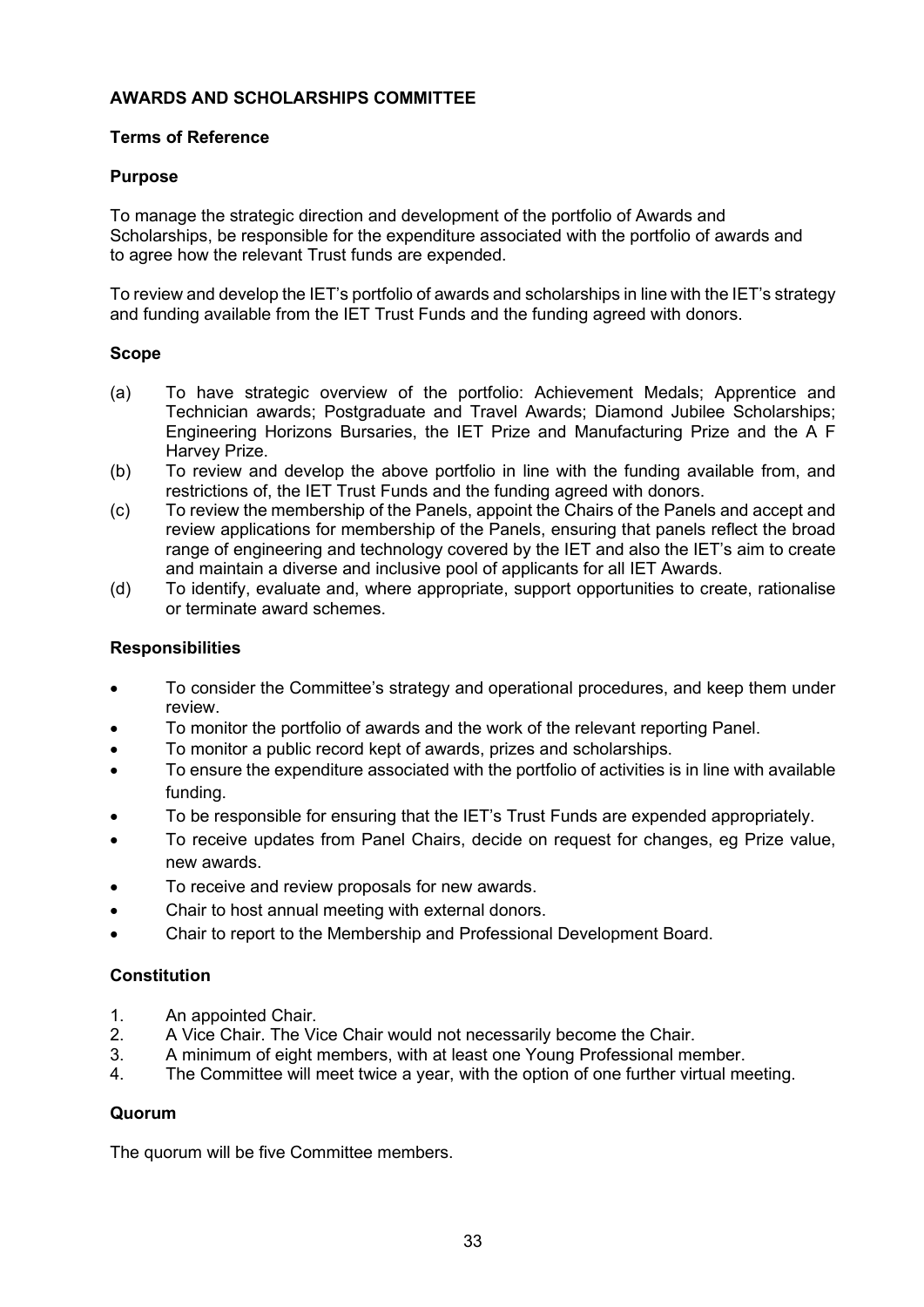# <span id="page-33-0"></span>**APPRENTICE AND TECHNICIAN PANEL**

# **Terms of Reference**

# **Purpose**

To assess and judge nominations for the IET's Apprentice and Technician Awards which include IET Engineering and Technology Apprentice, IET Engineering and Technology Technician and IET Engineering and Technology Armed Forces Technician.

# **Responsibilities**

- (a) Panel members should familiarise themselves with the criteria for the awards.
- (b) Panel members are asked to make nominations and to use their contacts to encourage nominations.
- (c) To consider the nominations and make decisions on the recipients of the IET Apprentice and Technician Awards.
- (d) The Chair shall represent the Panel on, and report to, the Awards and Scholarships Committee.

# **Constitution**

- 1. An appointed Chair.<br>2. The Chair shall appo
- The Chair shall appoint a Vice Chair. This person will be a member who will stand in to chair the (virtual) meeting and approve decisions where the Chair is absent. The Vice Chair would not necessarily become the Chair.
- 3. There should be a minimum of 8 members, but more is desirable. All members should be Members, Fellows or Honorary Fellows and all members to be of suitable standing to have public credibility in making the decisions required.
- 4. Previous award winners may be invited to join the Panel. In this case, they do not have to be TMIET or MIET if they are either still undertaking their apprenticeship, or are still working towards the competencies required to apply for TMIET or MIET.
- 5. The Panel should normally contain a minimum of two members with Apprentice experience; two members with Technician experience and two members with Armed Forces experience.
- 6. International experience; and early career experience will also be represented.<br>7. Members may meet more than one requirement.
- 7. Members may meet more than one requirement.<br>8. Chairs and Panel members will be appointed by the
- 8. Chairs and Panel members will be appointed by the Awards and Scholarships Committee with advice from senior staff.

# **Meetings**

- 1. The Panel will conduct all assessment and scoring of nominations online. Training will be given in the online assessment system used by the IET, as requested.
- 2. A teleconference will be held prior to the assessment and scoring for the benefit of new Panel members.
- 3. The Panel will have one decision-making meeting, conducted by teleconference, or virtually, or face-to-face, if practical.

# **Quorum**

The quorum will be five Panel members.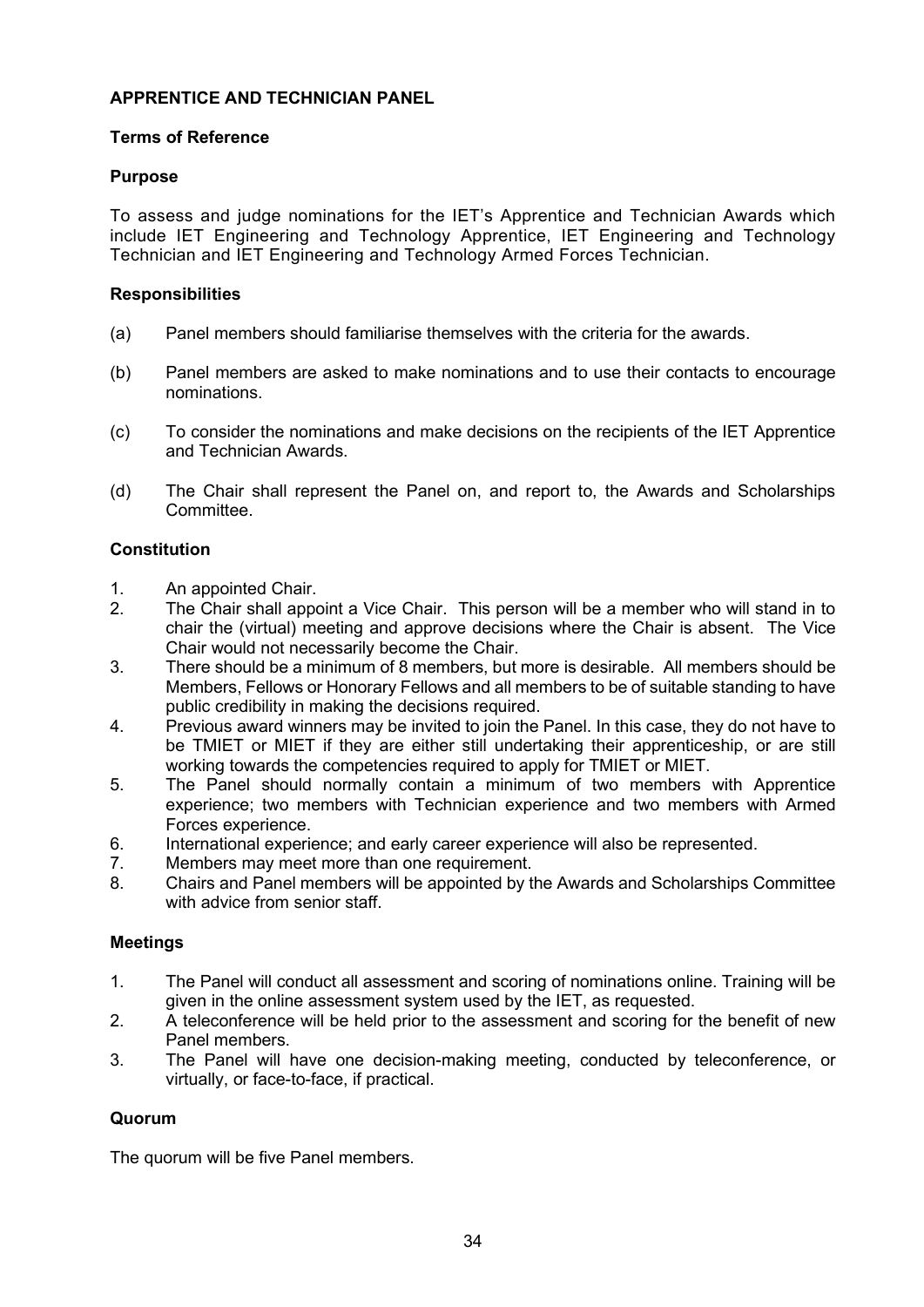## **Notes**

- (a) The normal period of service for an elected or appointed member of any board or committee is three years. For elected members, re-election is only possible after an interval of at least one year. For appointed members, the period of service on a board or committee cannot be extended beyond a maximum of six years. It is customary for one third of the members of a board or committee to retire each year, to ensure a regular turnover. The President is ex officio a member of all boards and committees.
- (b) The rules do not prevent members of the Apprentice and Technician Panel being nominated for an Apprentice or Technician Award. Although this would be an unusual and unlikely event, the awards are made by nomination, which is beyond the control of the Panel members. If a member is nominated, they would not be invited to score the nomination and would not be invited to participate in the decision-making meeting, although they would be invited to vote and comment on the other nominations.
- (c) Apprentice and Technician Panel members who submit nominations and those who have a close association with any nominees are invited to vote and comment only on all other nominations being considered for Apprentice and Technician Awards.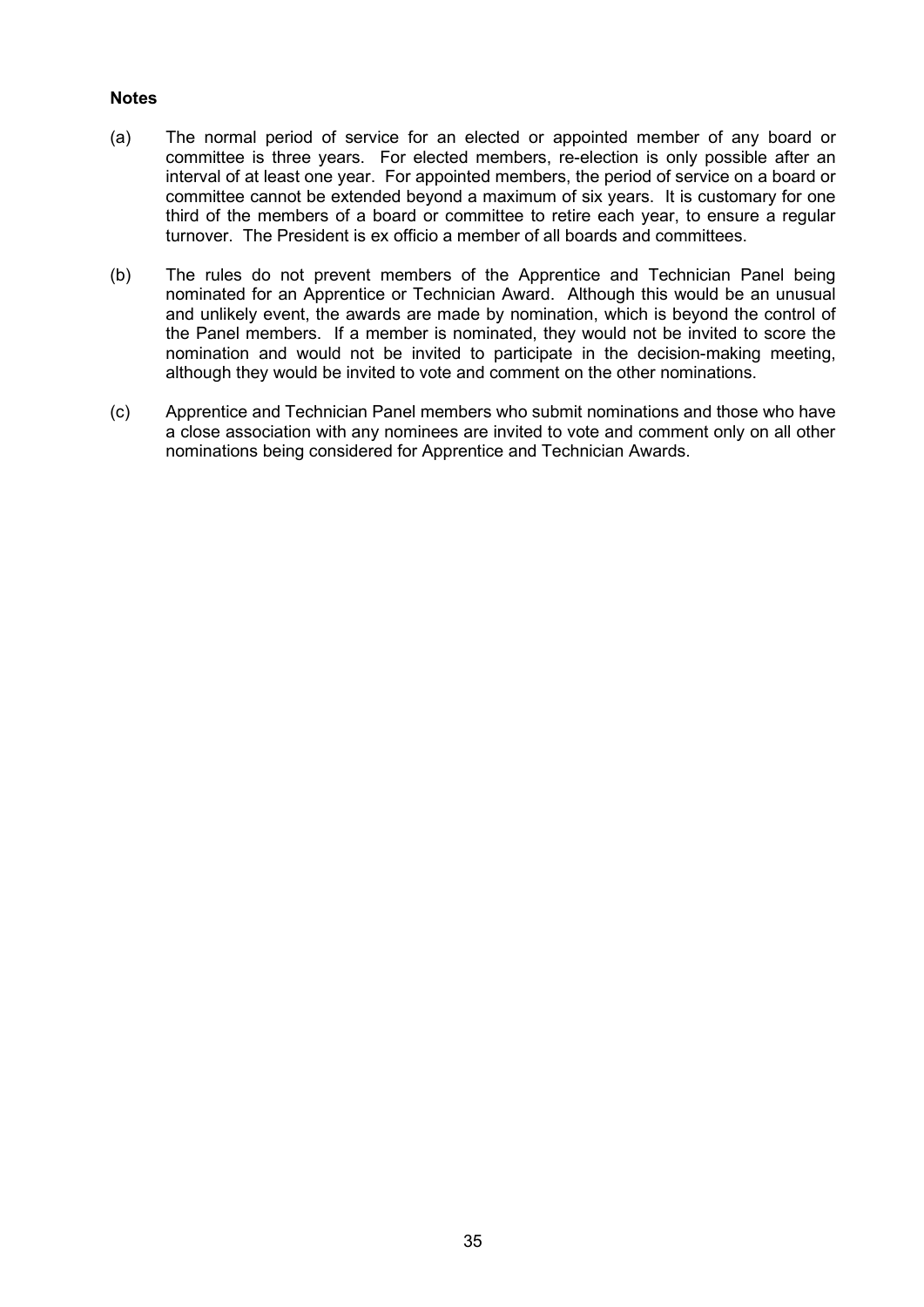# <span id="page-35-0"></span>**DIAMOND SCHOLARSHIPS PANEL**

# **Terms of Reference**

# **Purpose**

To assess and score applications for the IET's Diamond Jubilee Scholarships for undergraduate students. To review the winners' annual reports and agree the appropriate actions.

# **Responsibilities**

- (a) Panel members should familiarise themselves with the criteria for Diamond Scholarships.
- (b) To assess and score all applications for IET Diamond Scholarships.
- (c) To conduct interviews of shortlisted candidates, only if this is necessary to accommodate donor requirements.
- (d) To review all reports submitted by the winners on an annual basis and make decisions on the continuation of the scholarship.
- (e) The Chair shall represent the Panel on, and report to, the Awards and Scholarships Committee.
- (f) The Panel will review the criteria and prize value of the awards every five years and make recommendations for any changes to the Awards and Scholarships Committee.

# **Constitution**

- 1. An appointed Chair.<br>2. The Chair shall appo
- The Chair shall appoint a Vice Chair. This will be a member who will stand in to approve decisions where the Chair is absent. The Vice Chair would not necessarily become the Chair.
- 3. A minimum of 12 members who should be members of the IET and of suitable standing to have public credibility in making the decisions required. The Chair, in consultation with the Awards and Scholarships Committee and senior staff, can vary the size of the Panel to meet emergent requirements of the scholarship scheme.
- 4. The Panel should include a member with experience of the Scottish Education System, together with a representative from industry and one Young Professional. Members may meet more than one requirement.
- 5. Chairs will be appointed by the Awards and Scholarships Committee with advice from senior staff.
- 6. Members will be appointed by the Chair with advice from senior staff and endorsement from the Awards and Scholarships Committee.
- 7. Members who can no longer perform their duties as the scheme requires, should promptly inform the Chair and senior staff.
- 8. Members who consistently fail to attend Panel meetings, or fail to assess and score either the applications or the annual reports, can be removed by the Chair, with the endorsement of senior staff.

# **Meetings**

1. The Panel will conduct all assessment and scoring of applications and annual reports online. Training will be given in the online assessment system used by the IET, as requested.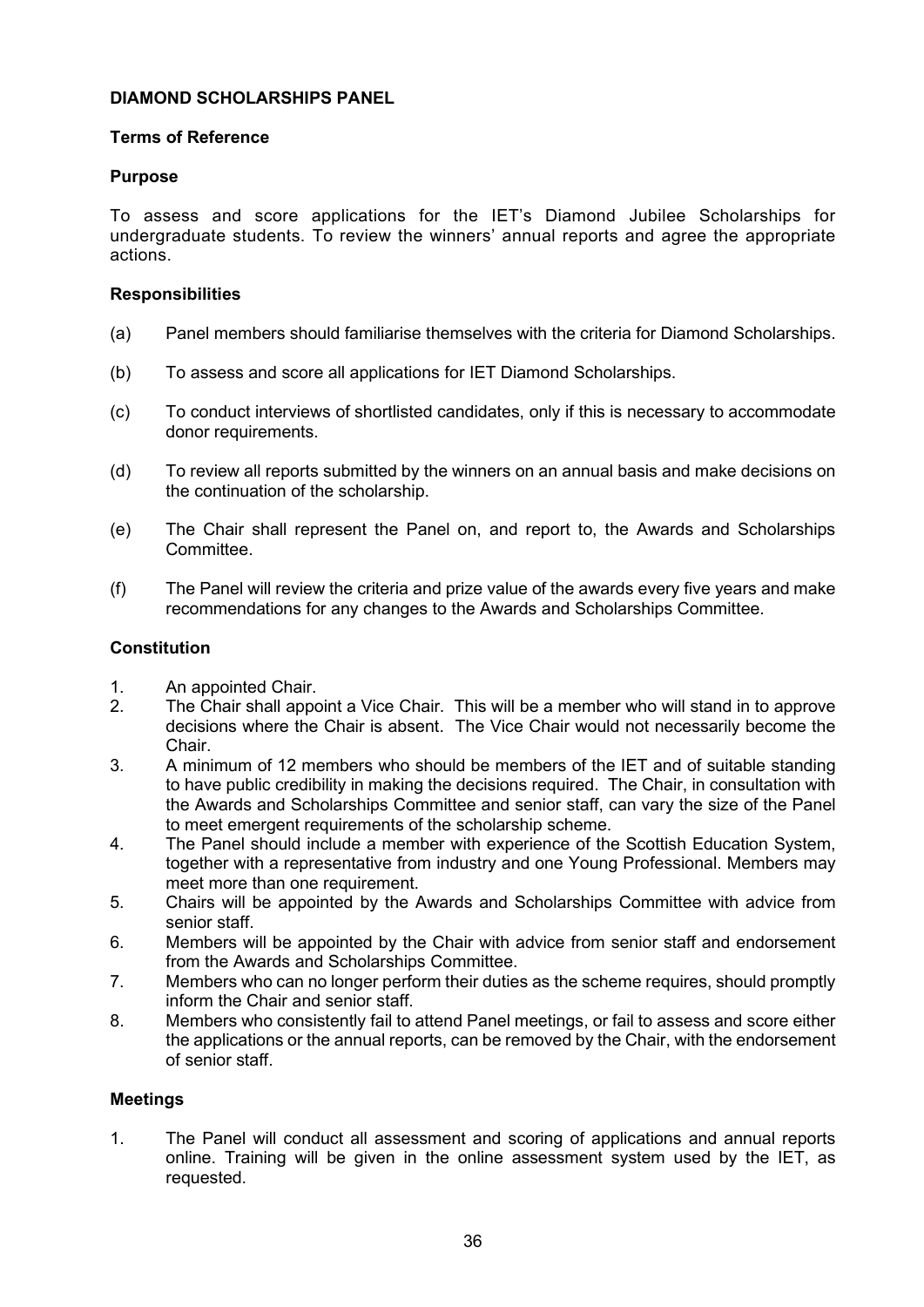- 2. A teleconference will be held prior to the assessment and scoring for the benefit of new Panel members, if required.
- 3. The Panel may have to conduct one day of shortlisting interviews, if required.

# **Quorum**

The quorum will be five Panel members.

# **Notes**

The normal period of service for an elected or appointed member of any board, committee or panel is three years. For elected members, re-election is only possible after an interval of at least one year. For appointed members, the period of service on a board or committee cannot be extended beyond a maximum of six years. It is customary for one third of the members of a board or committee to retire each year, to ensure a regular turnover. The President is ex officio a member of all boards and committees.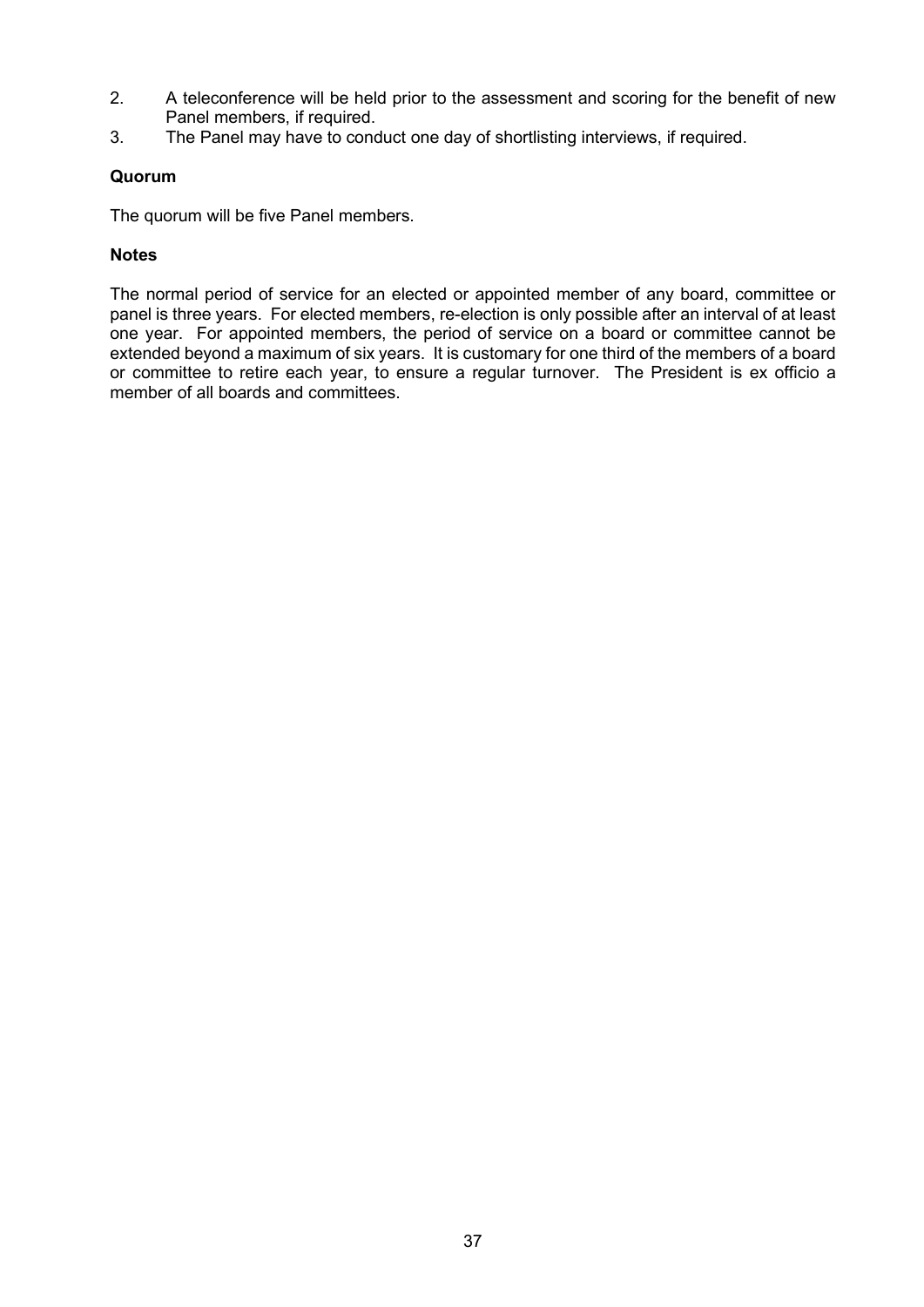## **IET ACHIEVEMENT MEDALS PANEL**

## **Terms of Reference**

## **Purpose**

To assess and judge nominations for the IET's range of Achievement Medals for senior engineers (including the prestigious Faraday Medal, Mountbatten Medal, Mensforth Manufacturing Gold Medal and J J Thomson Medal for Electronics), for volunteers and for early career professionals.

## **Responsibilities**

- (a) Panel members should familiarise themselves with the full range of Achievement Medals available.
- (b) Panel members are asked to use their contacts to encourage nominations.
- (c) To consider the nominations and make decisions on the recipients of the IET Achievement Medals.
- (d) The Chair shall represent the Panel on, and report to, the Awards and Scholarships Committee.

## **Constitution**

- 1. An appointed Chair.<br>2. The Chair shall appo
- The Chair shall appoint a Vice Chair. This person will be a member who will stand in to chair the meeting and approve decisions where the Chair is absent. The Vice Chair would not necessarily become the Chair.
- 3. There should be a minimum of eight members, but more is desirable.. All members should be Members, Fellows or Honorary Fellows and should be of suitable standing to have public credibility in making the decisions required.
- 4. The Panel should normally contain a minimum of three members with high level Industry<br>experience; two members with senior Academic experience. There should be experience; two members with senior Academic experience. international representation on the Panel.
- 5. Of these, there should be representation of the range of subjects covered by the IET, for example: one member with manufacturing experience; one member with electrical / electronics engineering experience; one member with software engineering experience; one member with mechanical engineering experience. International experience; and early career experience will also be represented.
- 6. Members may meet more than one requirement.
- 7. Chairs and Panel members will be appointed by the Awards and Scholarships Committee with advice from senior staff.

## **Meetings**

- 1. The Panel will conduct all assessment and scoring of nominations online. Training will be given in the online assessment system used by the IET, as requested.
- 2. The Panel will have one decision-making meeting, conducted virtually or by teleconference, or face-to-face, if practical.

## **Quorum**

The quorum will be five Panel members.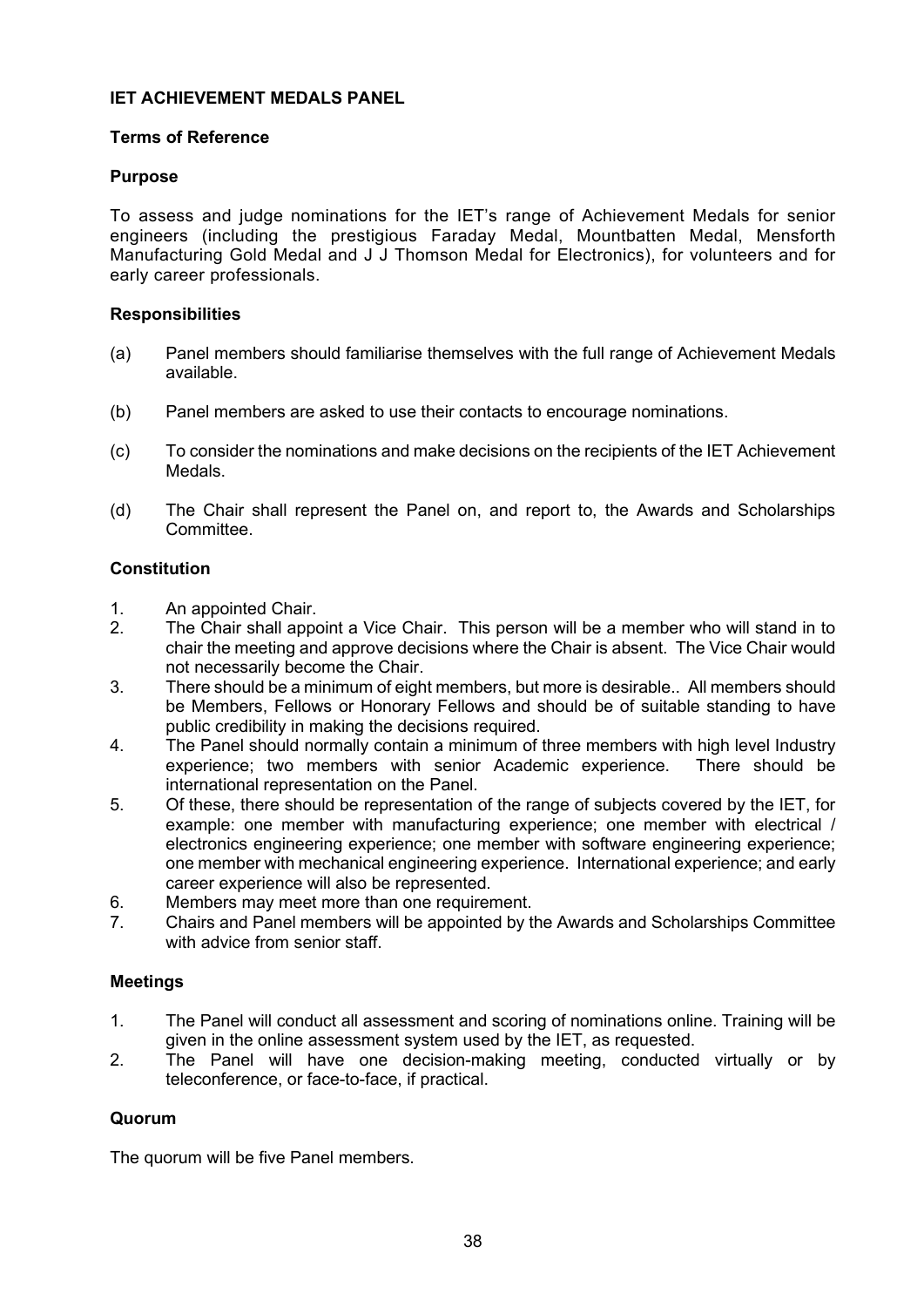## **Notes**

- (a) The normal period of service for an elected or appointed member of any board or committee is three years. For elected members, re-election is only possible after an interval of at least one year. For appointed members, the period of service on a board or committee cannot be extended beyond a maximum of six years. It is customary for one third of the members of a board or committee to retire each year, to ensure a regular turnover. The President is ex officio a member of all boards and committees.
- (b) The rules do not prevent members of the Achievement Medals Panel being nominated for Achievement Medals. Although this would be an unusual and unlikely event, Achievement Medals are made by nomination, which is beyond the control of the Panel members. If a member is nominated, they would not be invited to score the nomination and would not be invited to participate in the decision-making meeting, although they would be invited to vote and comment on the other nominations.
- (c) Achievement Medals Panel members who submit nominations and those who have a close association with any nominees are invited to vote and comment only on all other nominations being considered for Achievement Medals.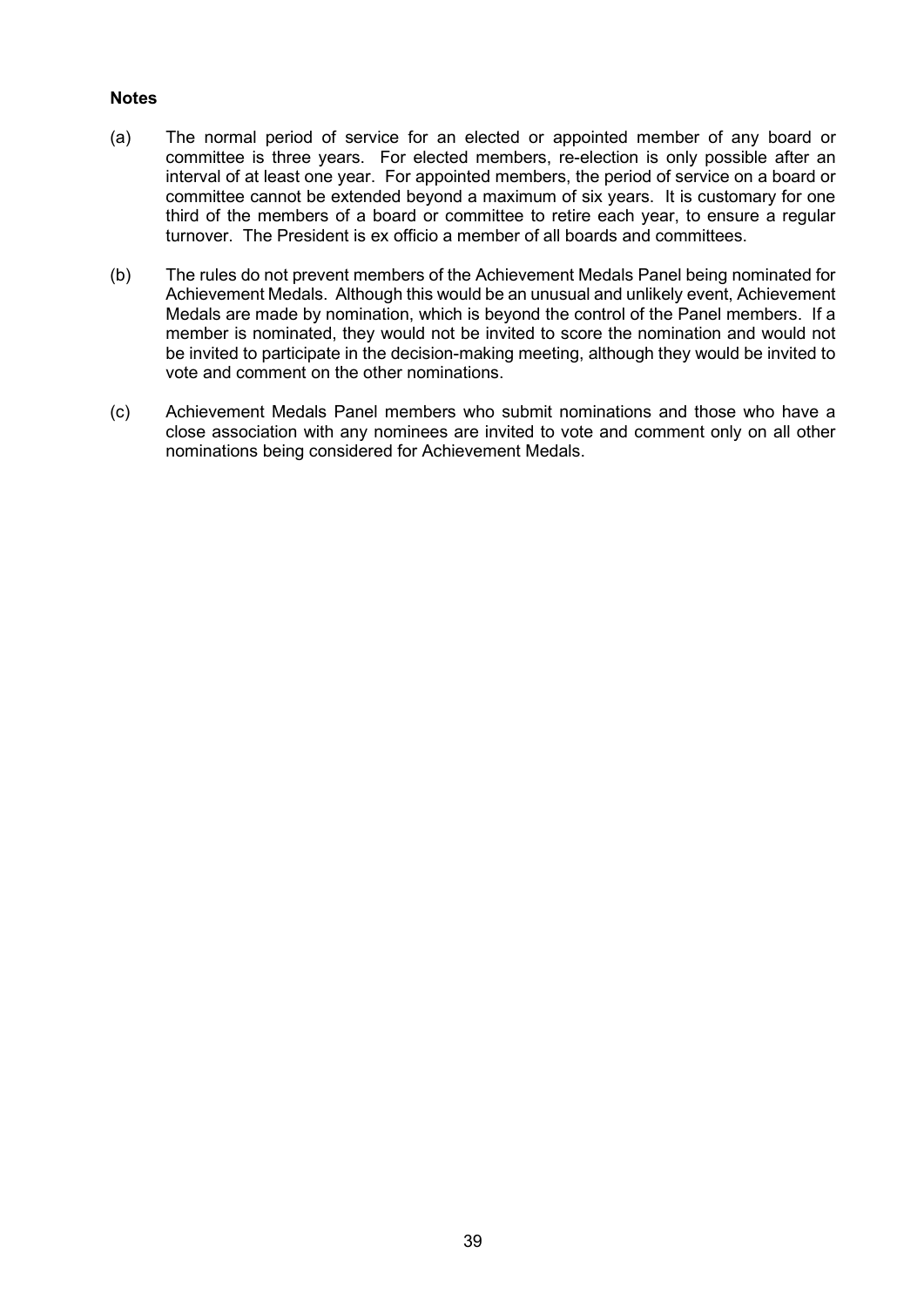## **IET HARVEY PRIZE PANEL**

## **Terms of Reference**

#### **Purpose**

The Panel will search worldwide for suitable candidates for the IET A F Harvey Engineering Research Prize, short-list candidates for the Prize and decide on a winner for the Prize.

The Prize, awarded annually, recognises an individual for a specific outstanding research achievement with the potential to go on and achieve yet more. It takes the form of a grant to support further research.

The Prize is awarded relating to research in medical, radar and microwave or laser and optoelectronics/photonics areas of engineering and technology research on a three-year cycle.

#### **Responsibilities**

- (a) Panel members should familiarise themselves with the full criteria for the Prize.
- (b) Panel members are expected to make nominations themselves and to use their contacts to find suitable candidates to nominate.
- (c) Panel members will be requested to identify potential expert reviewers for each shortlisted candidate, appropriate to their area of work.
- (d) The Panel will consider all of the nominations and, following a multi-stage assessment process, select the recipient of the IET A F Harvey Engineering Research Prize.
- (e) The Chair shall represent the Panel on, and report to, the Awards and Scholarships Committee.

## **Constitution**

- 1. An appointed Chair.
- 2. The Chair shall appoint a Vice Chair. This person will be a member who will stand in to chair the meeting and approve decisions where the Chair is absent. The Vice Chair would not necessarily subsequently become the Chair.
- 3. A minimum of eight members. All members to be of suitable standing to have public credibility in making the decisions required.
- 4. The Panel should normally contain representatives of all the major international regions and contain a minimum of two experts who will be co-opted on to the Panel annually, to serve for one year, to correspond to the specific technical area in which the Prize is being awarded that year.
- 5. Members of the Panel should be Members, Fellows or Honorary Fellows of the IET, or non-members with skills relevant to the Panel. Members may meet more than one requirement.
- 6. Chairs and Panel members will be appointed by the Awards and Scholarships Committee with advice from senior staff.

#### **Meetings**

1. The Panel will conduct all assessment and scoring of nominations online. Training will be given in the online assessment system used by the IET, as requested.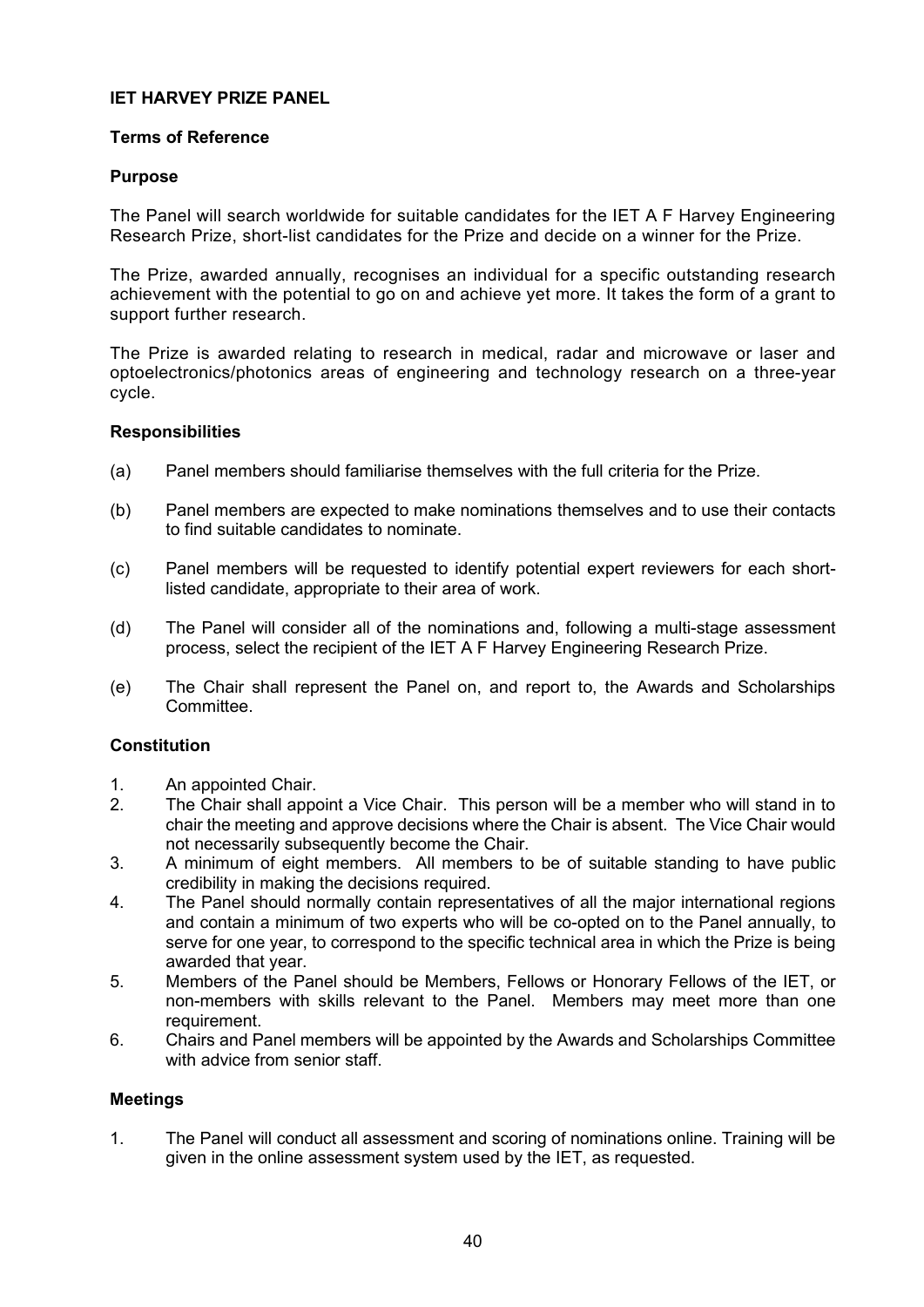2. The Panel will have one decision-making meeting, conducted by teleconference, or, if practical, online.

## **Quorum**

The quorum will be five Panel members.

# **Notes**

The normal period of service for an elected or appointed member of any board or committee is three years. For elected members, re-election is only possible after an interval of at least one year. For appointed members, the period of service on a board or committee cannot be extended beyond a maximum of six years. It is customary for one third of the members of a board or committee to retire each year, to ensure a regular turnover. The President is ex officio a supernumerary member of all boards and committees.

## **Annual Tasks for All Panel Members**

- (a) To search for and nominate potential candidates for the IET A F Harvey Engineering Research Prize, drawing on wide international networks.
- (b) To invite and consider nominations from the IET's five Communities Committees: Americas; Asia Pacific; Europe, Middle East and Africa; South Asia and the United Kingdom.
- (c) To draw up a short-list of 5 or 6 candidates and invite them to submit detailed research proposals.
- (d) To identify three potential expert reviewers for each short-listed candidate, appropriate to their area of work. These reviewers will not be members of the Panel.
- (e) To consider the detailed proposals and reviewers' reports and decide the winner for the IET A F Harvey Engineering Research Prize.
- (f) The Panel Chair will receive and review annual reports from the recipients of the IET A F Harvey Engineering Research Prize.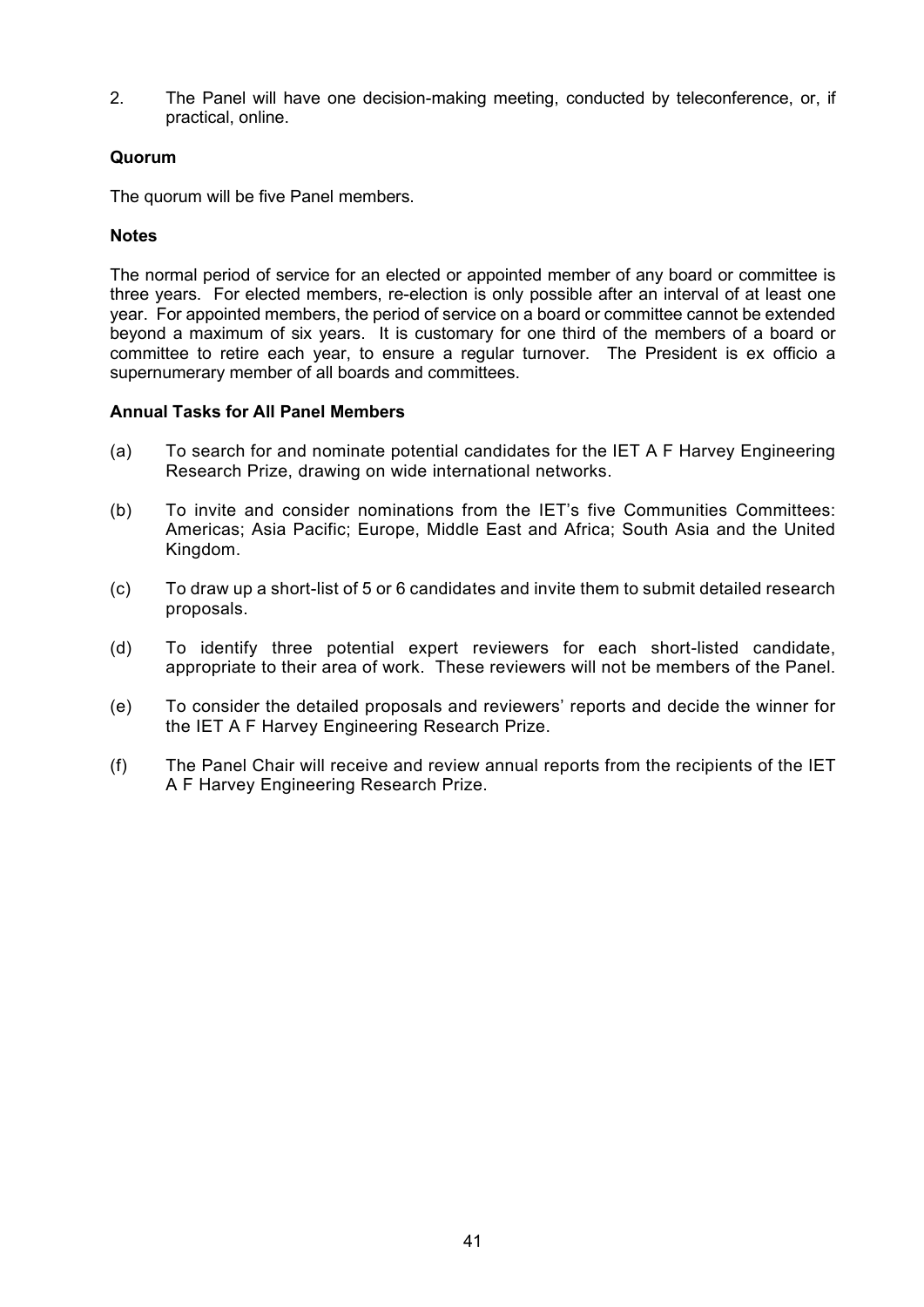# **IET ENGINEERING HORIZONS BURSARY PANEL**

## **Terms of Reference**

## **Purpose**

To assess and score applications for the IET's Engineering Horizons Bursaries for undergraduate students and for apprentices. To review the winners' annual reports and agree the appropriate actions.

## **Responsibilities**

- (a) Panel members should familiarise themselves with the criteria for Engineering Horizons Bursaries.
- (b) To assess and score all applications for IET Engineering Horizons Bursaries.
- (c) To review all reports submitted by the winners on an annual basis and make decisions on the continuation of the bursary.
- (d) The Chair shall represent the Panel on, and report to, the Awards and Scholarships Committee.
- (e) The Panel will review the criteria and prize value of the awards every five years and make recommendations for any changes to the Awards and Scholarships Committee.

## **Constitution**

- 1. An appointed Chair.
- 2. The Chair shall appoint a Vice Chair. This will be a member who will stand in to approve decisions where the Chair is absent. The Vice Chair would not necessarily become the Chair.
- 3. A minimum of 12 members who should be members of the IET and be of suitable standing to have public credibility in making the decisions required. The Chair, in consultation with the Awards and Scholarships Committee and senior staff can vary the size of the Panel to meet emergent requirements of the bursary scheme.
- 4. The Panel should include at least one member who is a technician and one Young Professional. Members may meet more than one requirement.
- 5. Chairs and Panel members will be appointed by the Awards and Scholarships Committee with advice from senior staff.
- 6. Members will be appointed by the Chair with advice from senior staff, and endorsement from the Awards and Scholarships Committee.
- 7. Members who can no longer perform their duties as the scheme requires, should promptly inform the Chair and senior staff.
- 8. Members who consistently fail to attend Panel meetings, or fail to assess and score either the applications or the annual reports, can be removed by the Chair, with the endorsement of senior staff.

# **Meetings**

- 1. An annual Panel meeting to discuss future strategy and to review the previous year's progress.
- 2. The Panel will conduct all assessment and scoring of applications and annual reports online. Training will be given in the online assessment system used by the IET, as requested.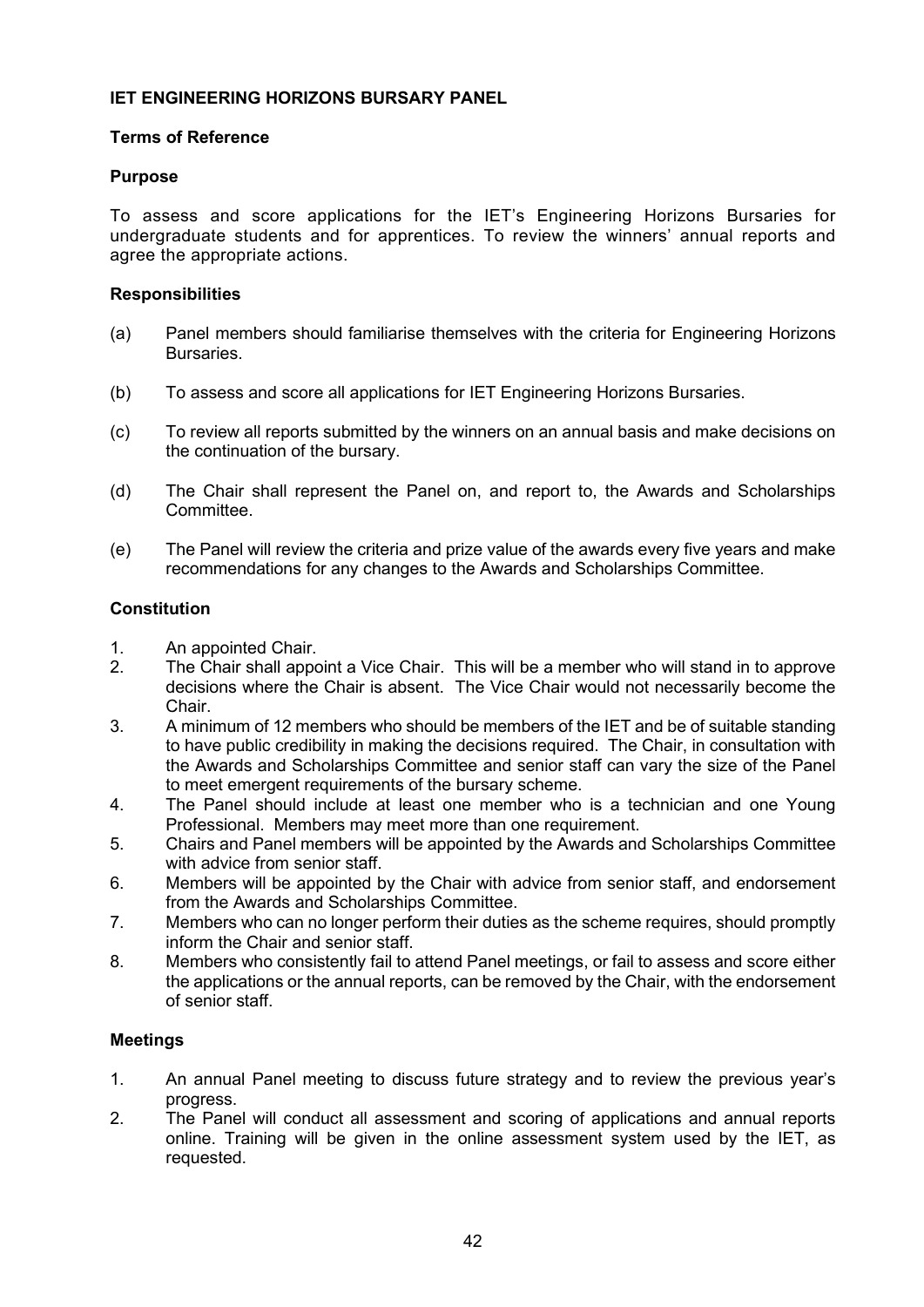3. A teleconference will be held prior to the assessment and scoring for the benefit of new Panel members, if required.

## **Quorum**

The quorum will be five Panel members.

## **Notes**

The normal period of service for an elected or appointed member of any board, committee or panel is three years. For elected members, re-election is only possible after an interval of at least one year. For appointed members, the period of service on a board or committee cannot be extended beyond a maximum of six years. It is customary for one third of the members of a board or committee to retire each year, to ensure a regular turnover. The President is ex officio a member of all boards and committees.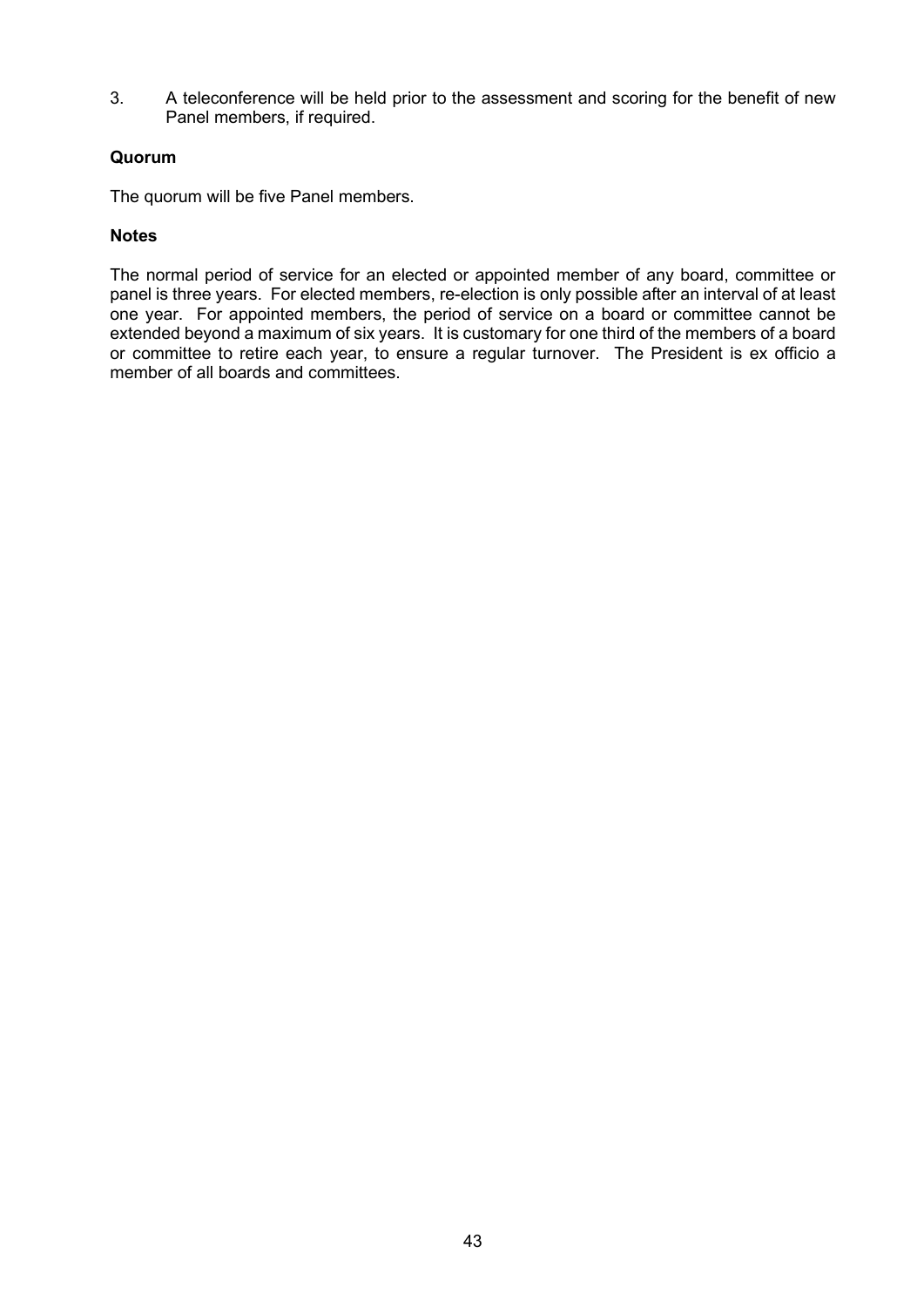## **IET POSTGRADUATE AND TRAVEL AWARDS PANEL**

## **Terms of Reference**

## **Purpose**

To assess and score applications for the IET's Postgraduate Awards and Travel Awards.

## **Responsibilities**

- (a) Panel members should familiarise themselves with the criteria for Postgraduate Awards and Travel Awards.
- (b) To assess and score all applications for IET Postgraduate Awards. There is one round each year.
- (c) Each year, three members of the Panel will conduct interviews of shortlisted candidates for IET Postgraduate Awards. The shortlist is usually 8 candidates.
- (d) To assess and score all applications for IET Travel Awards International. Currently there are six rounds per year.
- (e) To assess and score all applications for IET Travel Awards National. Currently there are six rounds per year.
- (f) To review all reports submitted by the Travel Award winners on an annual basis.
- (g) The Chair shall represent the Panel on, and report to, the Awards and Scholarships Committee.
- (h) The Panel will review the criteria and prize value of the awards every five years and make recommendations for any changes to the Awards and Scholarships Committee.

# **Constitution**

- 1. An appointed Chair.
- 2. The Chair shall appoint a Vice Chair. This will be a member who will stand in to approve decisions of the Panel where the Chair is absent. The Vice Chair would not necessarily become the Chair.
- 3. Approximately ten members who should be members of the IET. All members should be Members, Fellows or Honorary Fellows and all members to be of suitable standing to have public credibility in making the decisions required.
- 4. The Panel should include at least one Young Professional.
- 5. The first Panel will be appointed by the Awards and Scholarships Committee Chair with advice from senior staff.
- 6. Subsequent Chairs and Panel Members will be appointed by the Awards and Scholarships Committee with advice from senior staff.

# **Meetings**

- 1. The Panel will conduct all assessment and scoring of applications and review the annual reports online. Training will be given in the online assessment system used by the IET, as requested.
- 2. Three Panel members will conduct one day of shortlisting interviews each year.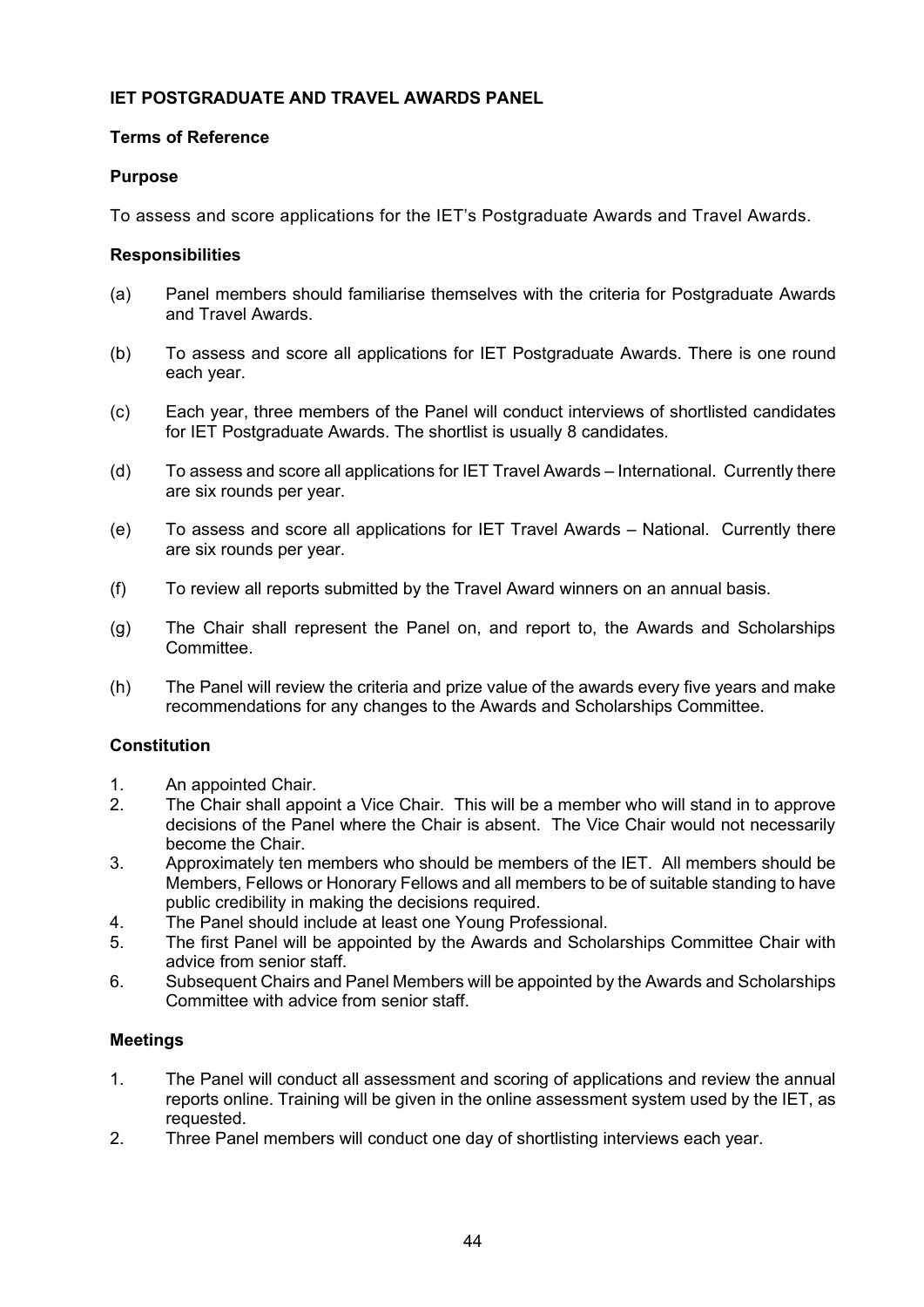# **Quorum**

The quorum will be five Panel members.

## **Notes**

- 1. The normal period of service for an elected or appointed member of any board, committee or panel is three years. For elected members, re-election is only possible after an interval of at least one year. For appointed members, the period of service on a board or committee cannot be extended beyond a maximum of six years. It is customary for one third of the members of a board or committee to retire each year, to ensure a regular turnover. Therefore, in line with the above rules, before October 2021 up to three of the original members of this Panel should retire. However, the lockdowns have meant that there were virtually no travel awards over the period of the pandemic. It is therefore suggested that before October 2022 three of the original members will retire from the Panel.
- 2. In October 2023 a further number of the original members of the Panel will retire, followed by further retirements by October 2024. This will ensure a rotation of membership of this Panel and each year new members will be sought in order to maintain the total number of members at ten. By October 2024 the Panel could see a complete changeover of membership.
- 3. The President is ex officio a member of all boards and committees.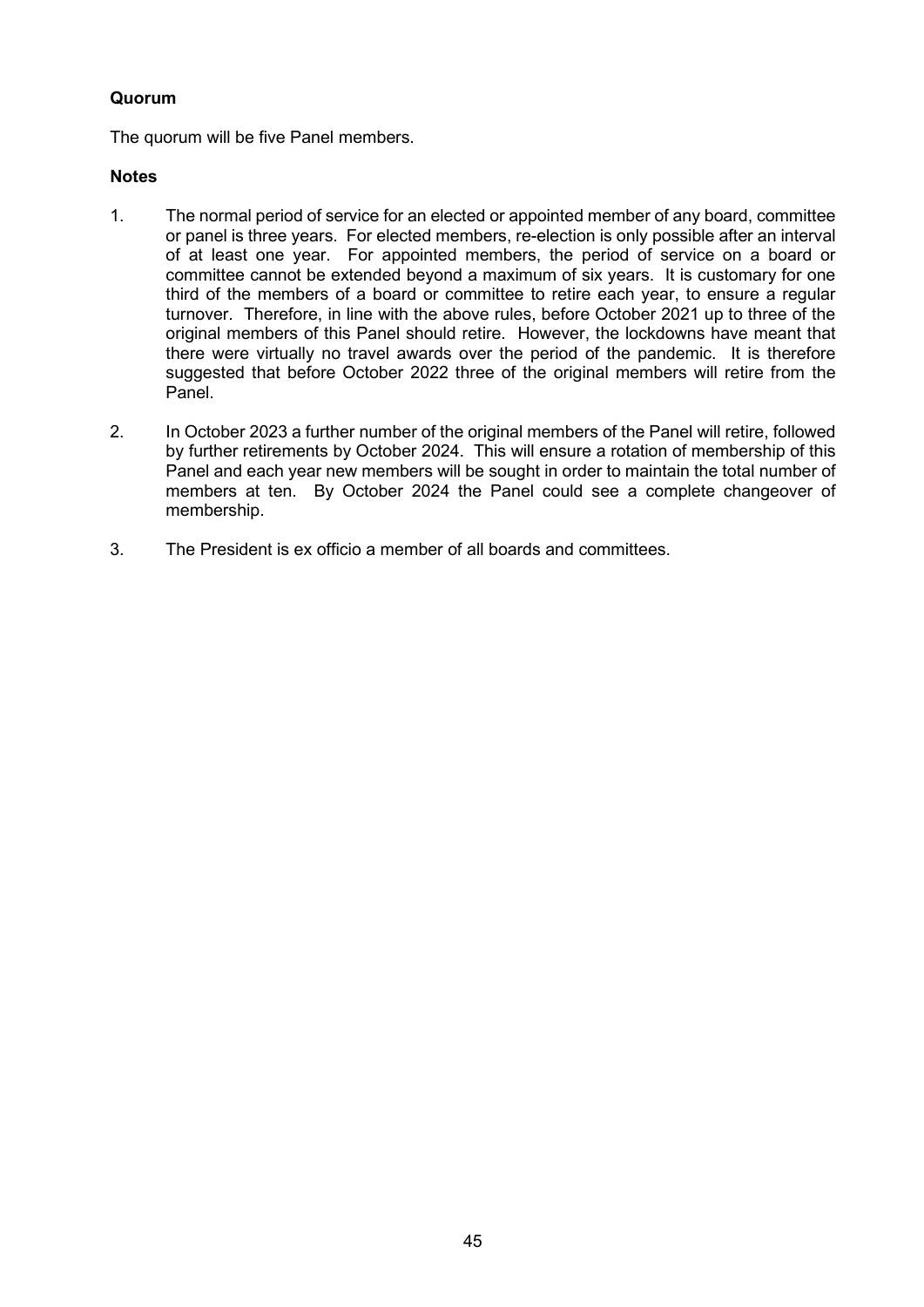## **CHINA DEVELOPMENT PANEL**

## **Terms of Reference**

## **Purpose**

1. To act as a development panel to China on matters relating to work of the IET in that particular country.

## **Scope**

2. Provide advice and support to IET entities in the region on the implementation of the IET's strategies in China.

- 3. To assist the IET in the implementation of the IET's strategies in China by:
- (a) Promoting the IET and its activities to members and non-members;
- (b) Encouraging more people to engage with the IET and its activities;
- (c) Maintaining excellent relationships with engineers and technicians in their region;
- (d) Facilitating and supporting relationships between the IET and government, industry, academia, the media, and appropriate professional institutions and regulatory bodies within the region;
- (e) Bringing to the attention of the IET any relevant emerging issues;
- (f) Reviewing and make recommendations about future IET products and activities.

# **Operation**

4. The Development Panel will meet physically at least once per year within the country it is representing, with additional business being conducted virtually or at ad hoc meetings.

5. A member of the Development Panel, nominated by the Senior Staff Member and Chair, may be invited to attend the Membership and Professional Development Board, in order to provide effective communications between the country development panel and the Board. This will be especially useful for agenda topics requiring specialist country insight.

## **Constitution**

Chair (appointed by the Membership and Professional Development Board).

Senior Staff Member, who will be the relevant Country Head.

8-12 members, drawing upon the IET membership wherever possible and appropriate but not exclusively. These will be appointed by the Membership and Professional Development Board on the advice of the IET's Head of International Operations and local staff and volunteers.

Members of the Panel should be chosen for their knowledge, experience and influence in the range of IET strategic activities within the particular country.

The Chair and members will be initially appointed for a 2 year term. As appropriate new members should be regularly added with existing members leaving the panel to ensure a continual flow of new subject expertise, information and ideas.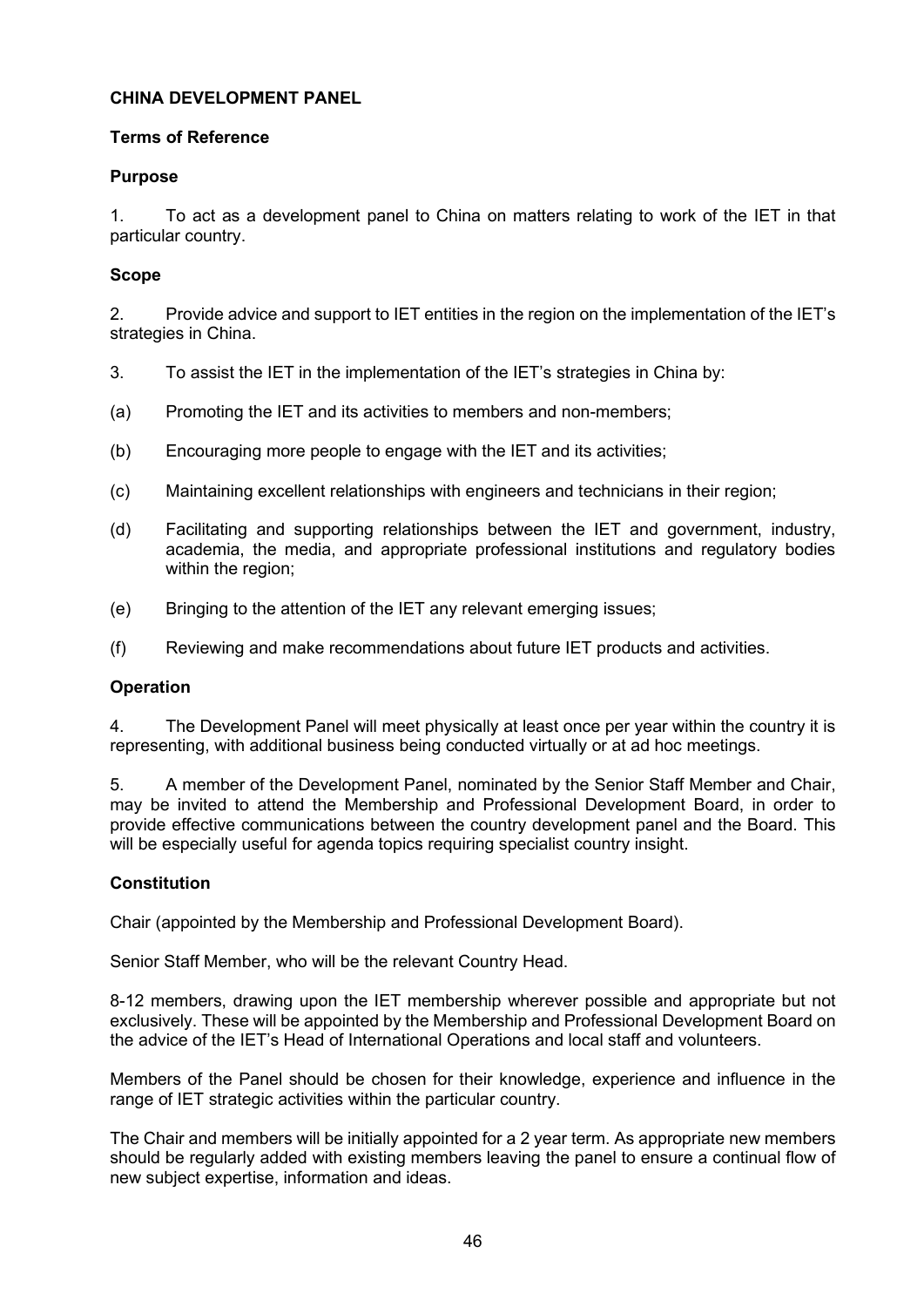# **Quorum**

Half the members plus one.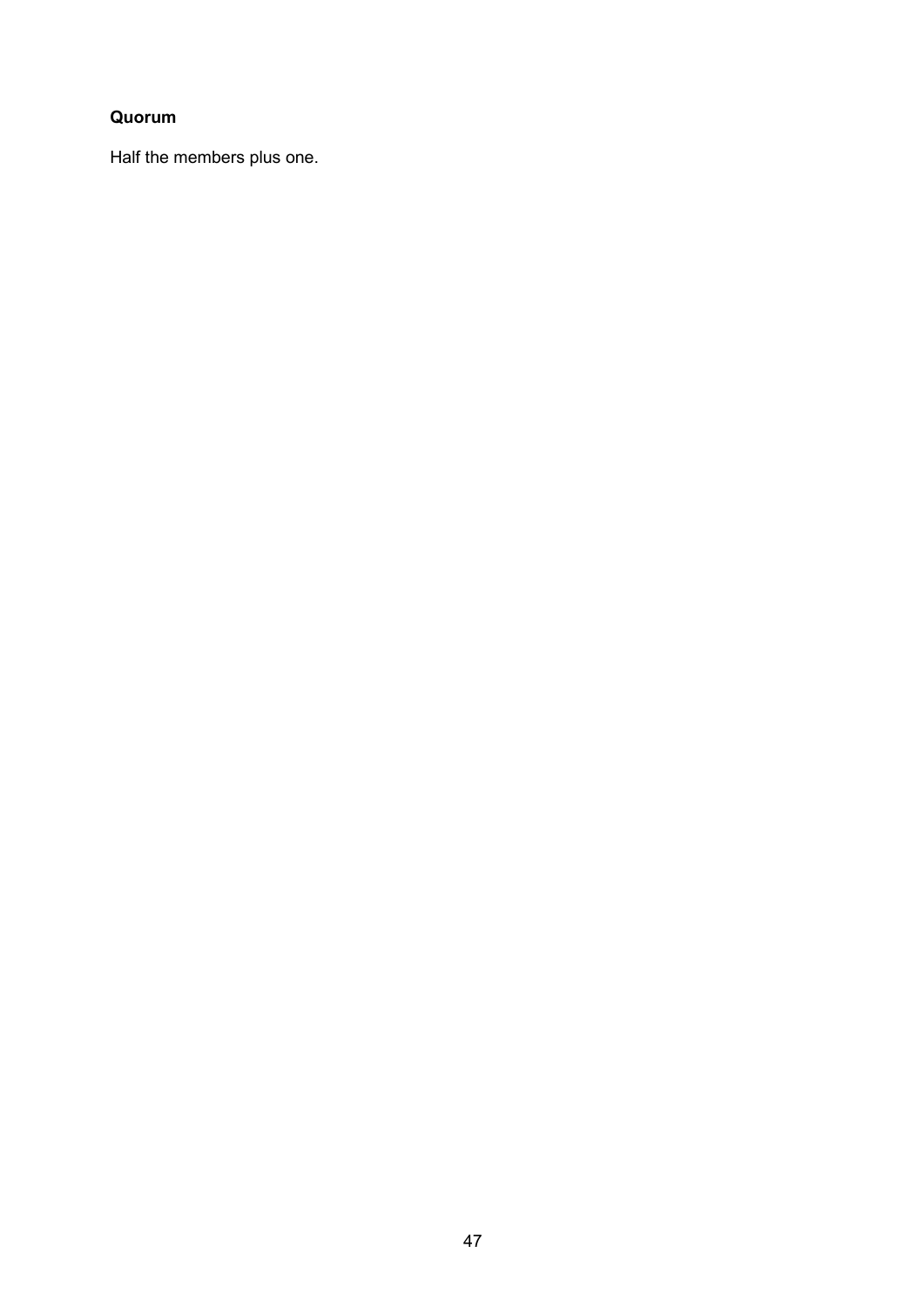## **INDIA DEVELOPMENT PANEL**

## **Terms of Reference**

## **Purpose**

1. To act as a development panel to India on matters relating to work of the IET in that particular country.

## **Scope**

2. Provide advice and support to IET entities in the region on the implementation of the IET's strategies in India.

- 3. To assist the IET in the implementation of the IET's strategies in India by:
- (g) Promoting the IET and its activities to members and non-members;
- (h) Encouraging more people to engage with the IET and its activities;
- (i) Maintaining excellent relationships with engineers and technicians in their region;
- (j) Facilitating and supporting relationships between the IET and government, industry, academia, the media, and appropriate professional institutions and regulatory bodies within the region;
- (k) Bringing to the attention of the IET any relevant emerging issues;
- (l) Reviewing and make recommendations about future IET products and activities.

## **Operation**

4. The Development Panel will meet physically at least once per year within the country it is representing, with additional business being conducted virtually or at ad hoc meetings.

5. A member of the Development Panel, nominated by the Senior Staff Member and Chair, may be invited to attend the Membership and Professional Development Board, in order to provide effective communications between the country development panel and the Board. This will be especially useful for agenda topics requiring specialist country insight.

## **Constitution**

Chair (appointed by the Membership and Professional Development Board).

Senior Staff Member, who will be the relevant Country Head.

8-12 members, drawing upon the IET membership wherever possible and appropriate but not exclusively. These will be appointed by the Membership and Professional Development Board on the advice of the IET's Head of International Operations and local staff and volunteers.

Members of the Panel should be chosen for their knowledge, experience and influence in the range of IET strategic activities within the particular country.

The Chair and members will be initially appointed for a 2 year term. As appropriate new members should be regularly added with existing members leaving the panel to ensure a continual flow of new subject expertise, information and ideas.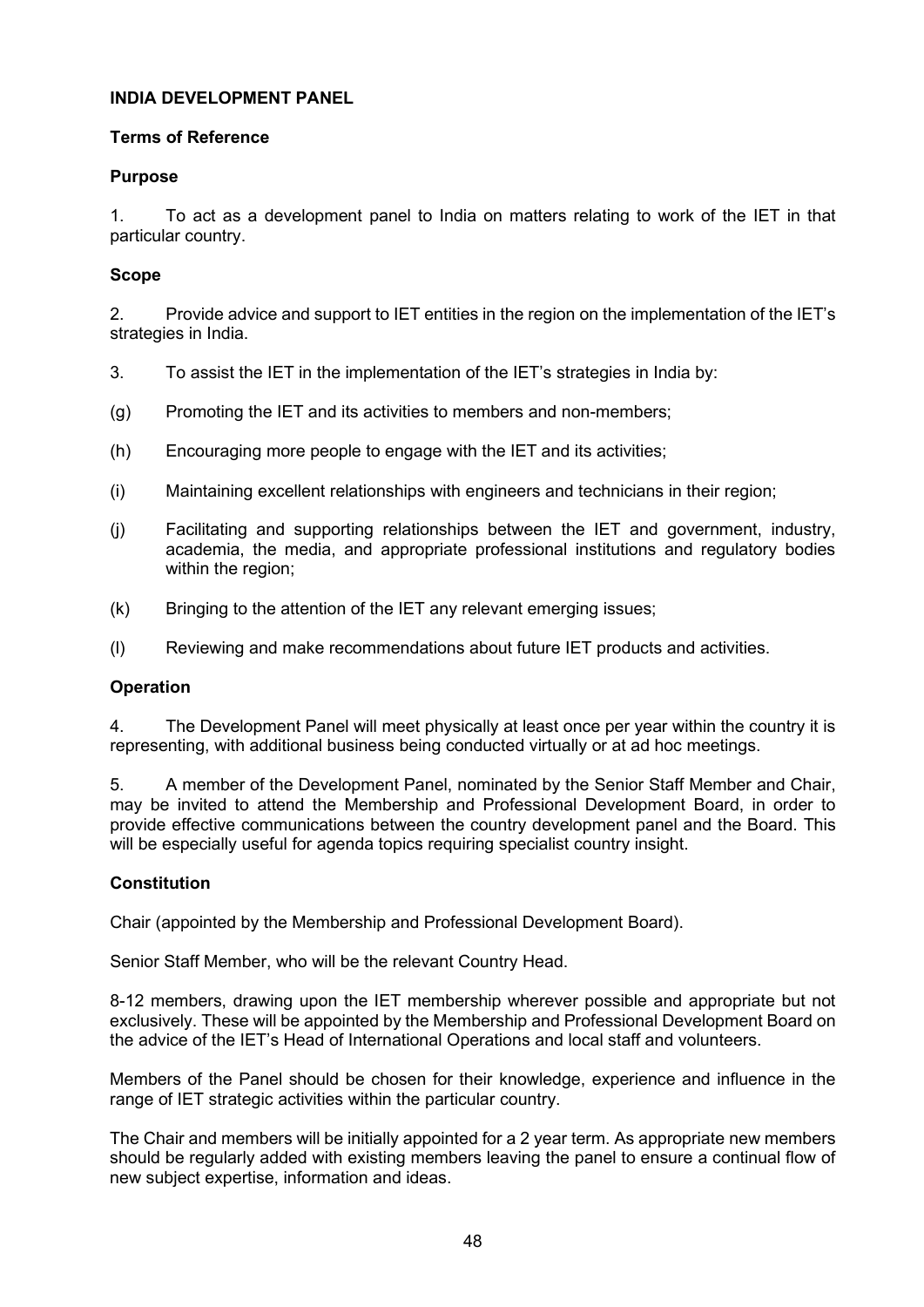# **Quorum**

Half the members plus one.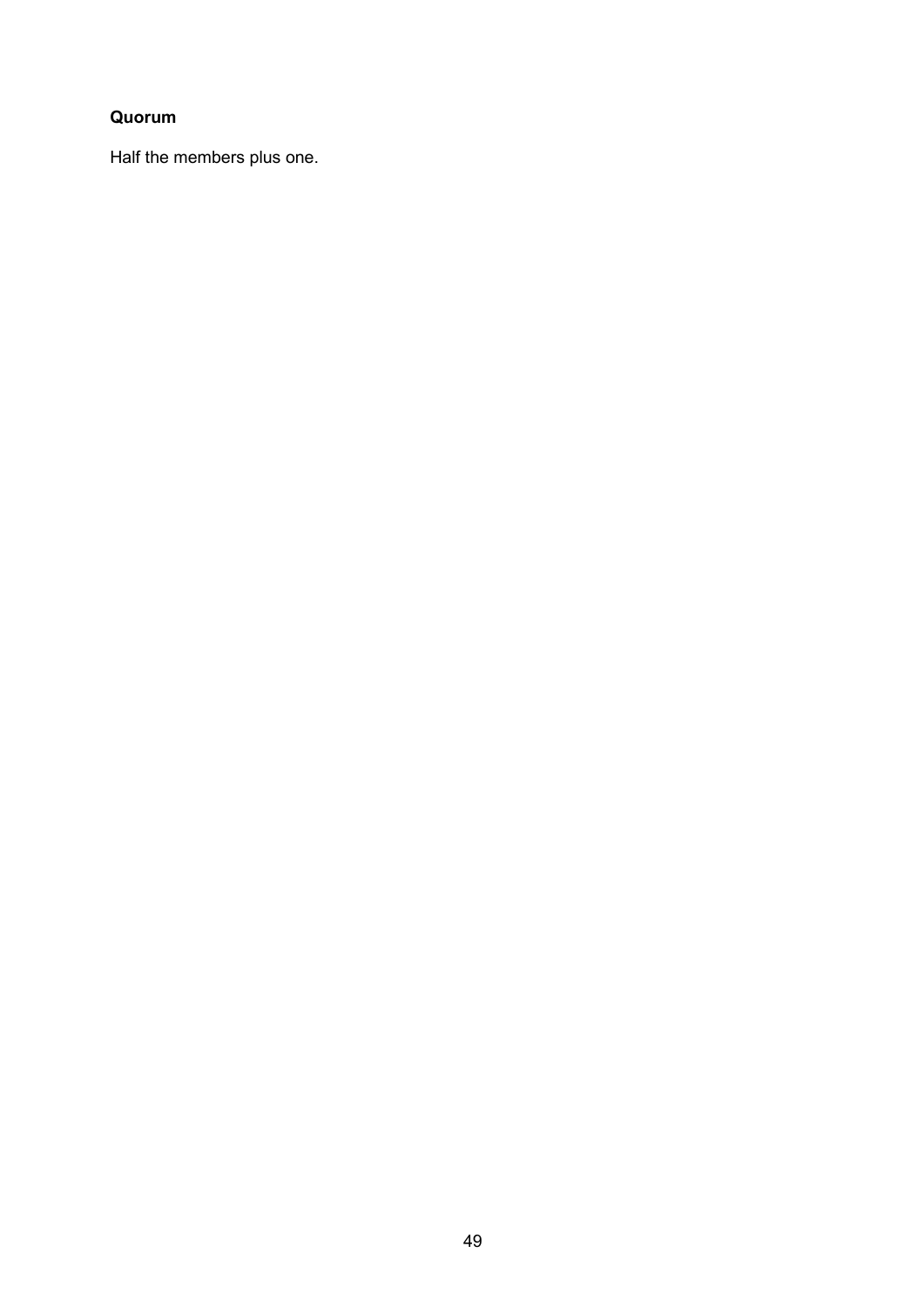## **PROFESSIONAL DEVELOPMENT ADVISORY COMMITTEE**

## **Terms of Reference**

## **Purpose**

To act as an advisory committee to the IET on matters relating to professional development.

## **Scope**

- (a) To advise on products and services that IET should provide to support professional development for all members, and monitor their effectiveness.
- (b) To maintain links with other IET committees and bodies to ensure effective communication, joint working and awareness of key issues across the Institution.
- (c) To nominate members for other, ad hoc panels and working parties as necessary (including the Professional Development Partnership).

## **Responsibilities**

The Professional Development Advisory Committee is responsible for:

- (a) Reviewing and developing existing professional development policies for engineers at all career stages, ensuring that they meet the needs of IET members and industry and take into account the effect of external influences eg Government policies; compatibility with the policies of partner institutions; Engineering Council and its successor bodies, or other regulatory body requirements.
- (b) Ensuring that the policies are formulated in such a way that they can be implemented and communicated cost effectively.

## **Constitution**

- (a) Chair (appointed by and represented on the Membership and Professional Development Board).
- (b) A representative of the Professional Development Operations Committee.<br>(c) At least one Young Professional under the age of 30 at the time of appoint
- (c) At least one Young Professional under the age of 30 at the time of appointment.<br>(d) A representative of the Registration and Standards Committee.
- (d) A representative of the Registration and Standards Committee.<br>(e) A representative of the CPD Advisors.
- A representative of the CPD Advisors.
- (f) A representative of the Volunteer Support Working Party.
- (g) A representative of the Volunteer Engagement Board.
- (h) Plus other members selected for their knowledge and experience of current good practice in professional development, with volunteer membership capped at ten.

+ Staff

## **Quorum**

A quorum of half the members, rounded down, plus one.

## **Note**

The normal period of service for an elected or appointed member of any board or committee is three years. For elected members, re-election is only possible after an interval of at least one year. For nominated members, the period of service on a board or committee cannot be extended beyond a maximum of six years. It is customary for one third of the members of a board or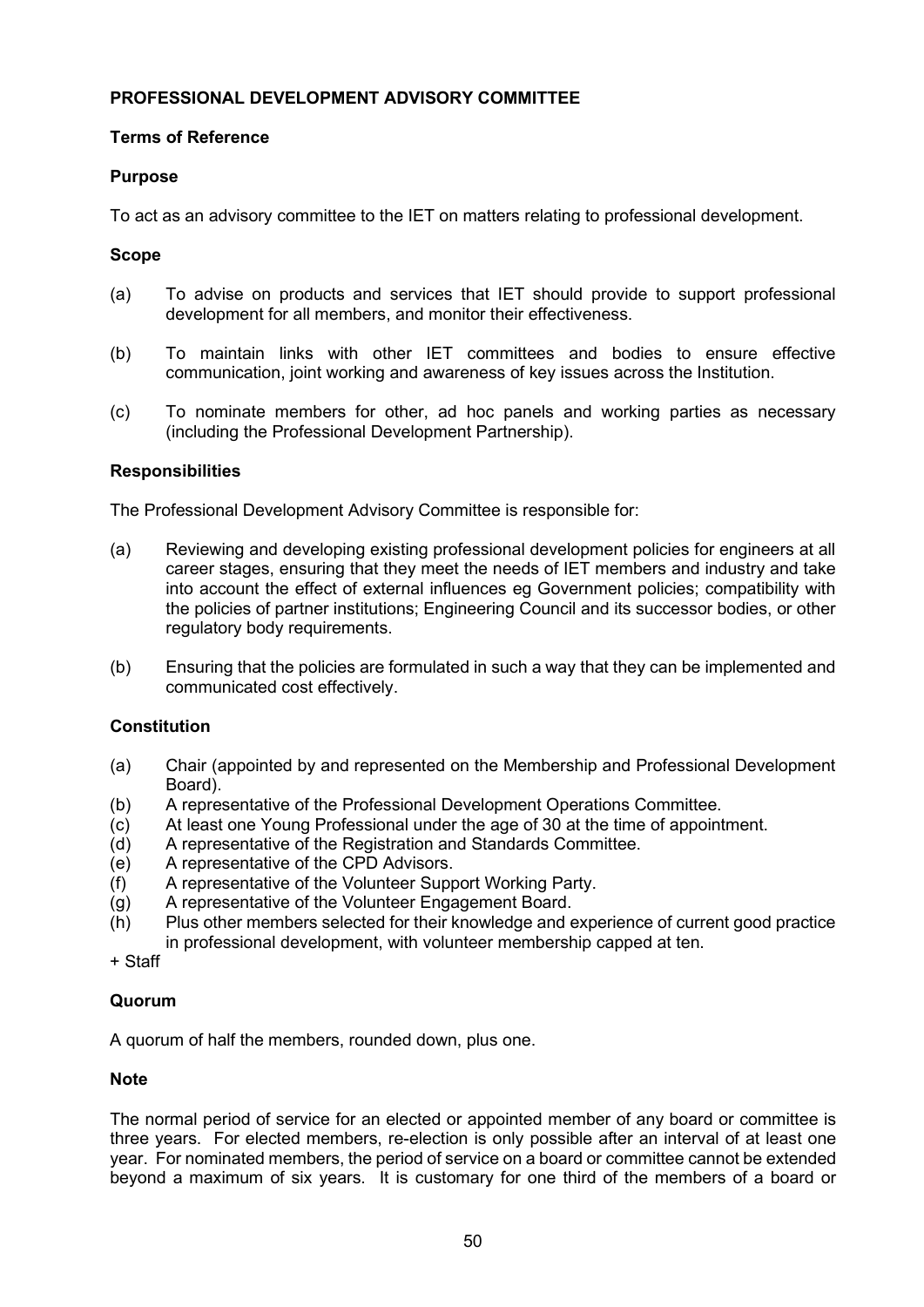committee to retire each year, to ensure a regular turnover. The President is ex officio a member of all boards and committees.

Observers are not required.

Further members may be co-opted as necessary, by invitation (with volunteer membership capped at ten).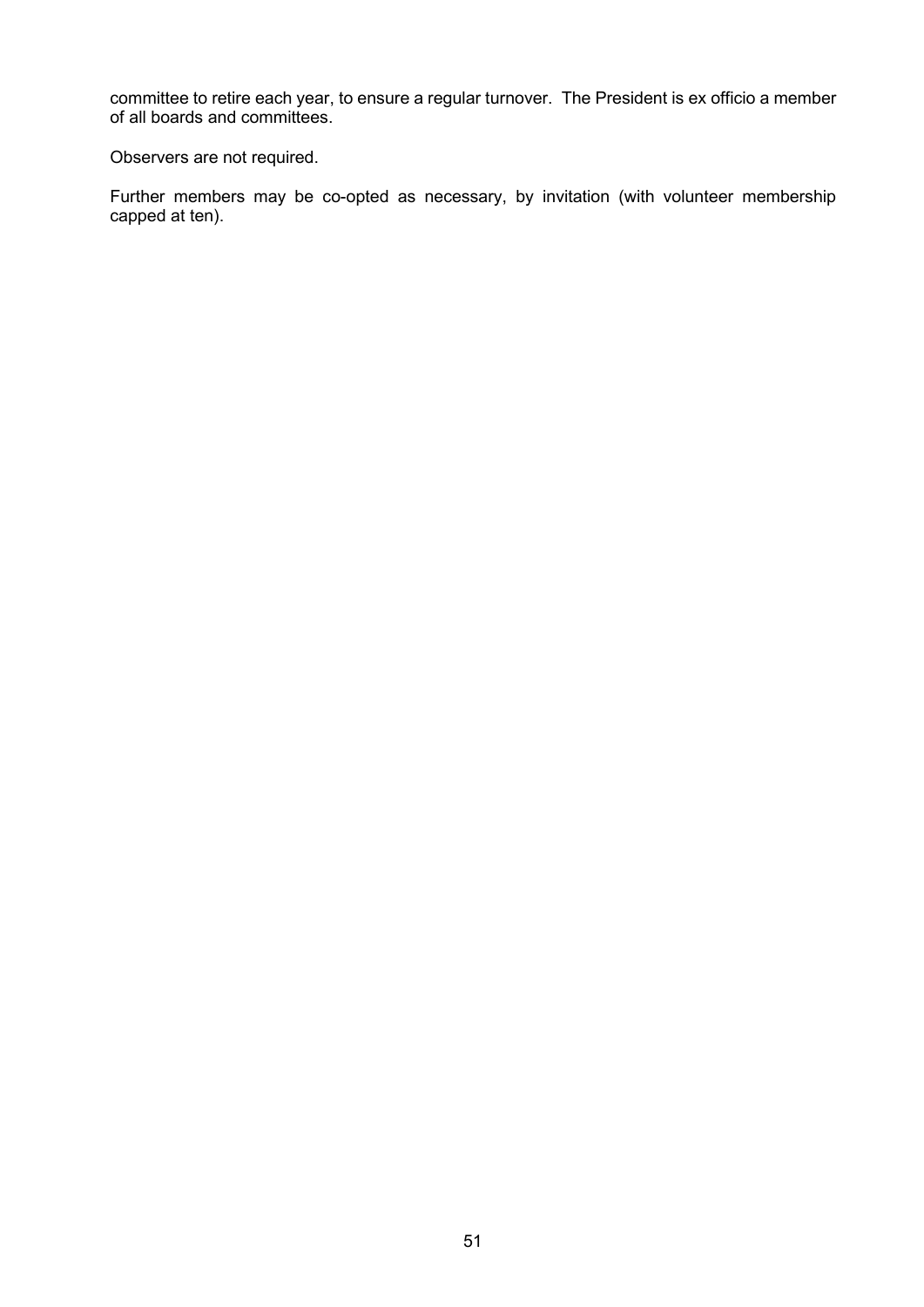## **QUALITY ASSURANCE COMMITTEE**

## **Terms of Reference**

## **Purpose**

Responsible for the oversight of the Engineering Council licensed activity set by auditing, monitoring and providing advice to the Membership and Professional Development (MPD) Board on the quality assurance of the processes.

## **Scope**

This body (the QAC) is given responsibility by the MPD Board for independently, effectively and demonstrably, auditing and reviewing the management system that is put in place by the MPD Board to demonstrate and ma[i](#page-51-0)ntain compliance with the Engineering Council requirements<sup>i</sup>. Thus QAC's audit and review function forms part of the required self-assessment process.

The overall aim of the Engineering Council Licencing Manual is Continuous Performance Improvement (CPI) in order to improve efficiency and effectiveness of the processes and, in doing so, contribute to increased registration. The QAC is given responsibility by the MPD Board to ensure CPI is realised in practice.

The QAC shall comply with the MPD Board Quality Assurance Policy, and in doing so adopt and promote a risk-based approach to Quality Assurance.

The QAC is given responsibility by the MPD Board to ensure the fairness, timeliness and consistency of assessments made in respect of individual registrants and organisations offering IET accredited education or programmes, in order to protect the reputation and standing of the IET.

## **Responsibilities**

The QAC's remit (drawn from the Engineering Council Bye-lawsi ) may be summarised as to exercise the above responsibilities in respect of the procedures and resources (humans and systems) deployed by the IET to:

- (a) monitor the continuing professional development of Registrants;
- (b) assess the competence and commitment of candidates for registration;<br>(c) assess the academic standards of candidates for registration who have
- assess the academic standards of candidates for registration who have not followed an accredited course;
- (d) accredit programmes which meet the academic standards for registration; and
- (e) accredit initial and professional development programmes leading to competence in the workplace.

The QAC shall fulfil the following duties:

- (a) Conduct an annual audit of the procedures and resources defined by the committee's scope.
- (b) Prepare and submit an annual report to the MPD Board.
- (c) Review and advise the MPD Board on future Quality Assurance needs.
- (d) Meet in person or virtually at least every 4 months to:
	- o Review the progress of audit actions.

<span id="page-51-0"></span><sup>i</sup> Note that the Engineering Council's Bye-laws require that the procedures and resources for monitoring of the conduct of Registrants be also subject to audit and review. However, the activity governing the Conduct of Registrants is managed by the Department of Governance and Policy and reported to the Engineering Council by MPD staff as part of the IET's Annual Self-Assessment Report. As such, this activity is outside the scope of QAC.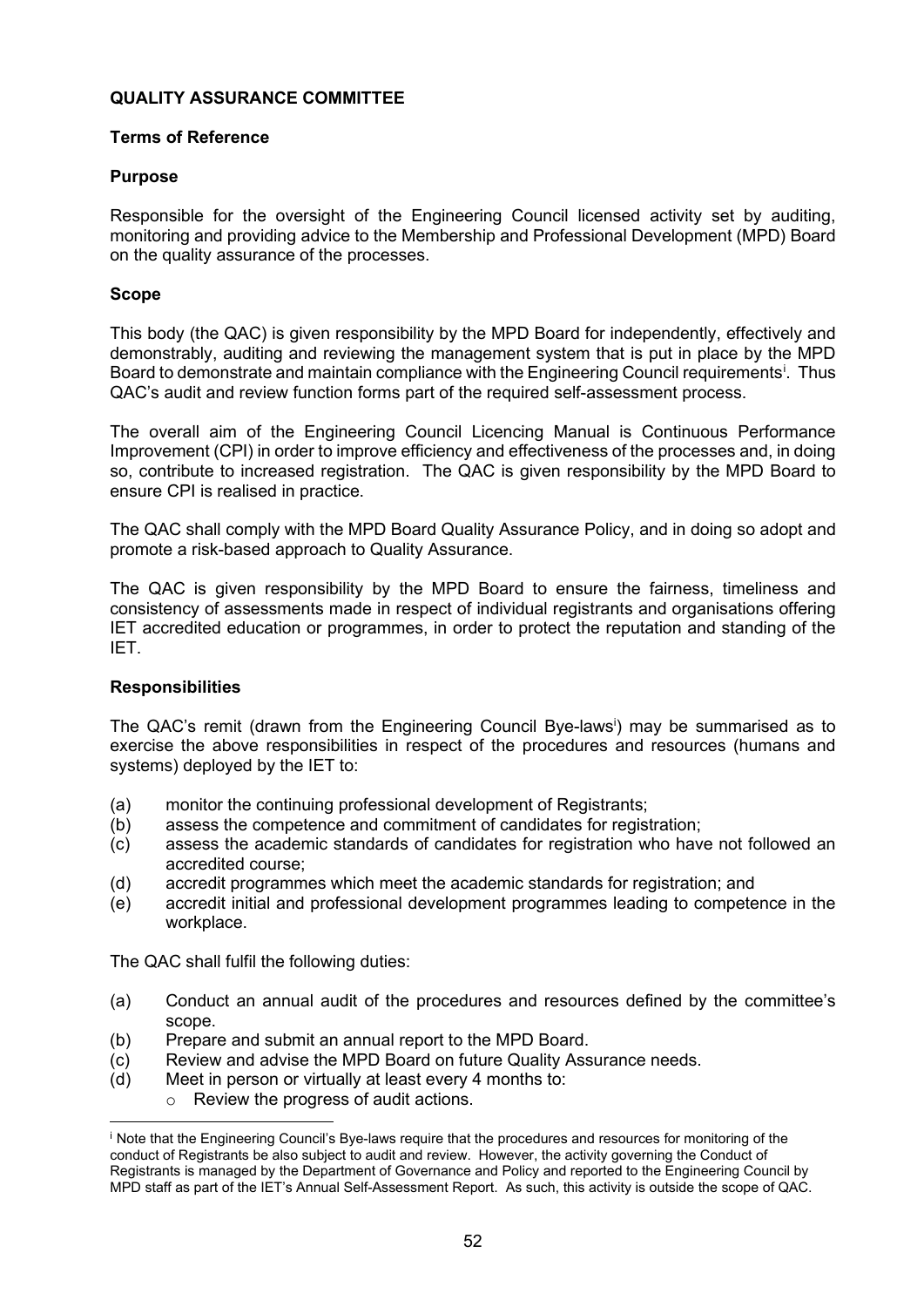- $\circ$  Assess the ongoing health of the management system put in place by the MPD Board to demonstrate and maintain compliance with the Engineering Council requirements and identify risks by reviewing metrics and performance indicators.
- o Take appropriate action and report this to MPD Board.

Staff resource is allocated to support the annual audit and periodic progress review meetings.

## **Constitution**

- (a) Chair appointed by MPD Board who is or will become a member of MPD Board (endorsed by the Nominations and Succession Committee). Chair may delegate responsibility to a member of the committee in the event that he/she is unable to attend a QAC meeting/audit at short notice.
- (b) Six other IET professionally registered members with collective experience in all of the relevant volunteer roles (appointments endorsed by MPD Board).
- (c) Members cannot be members of Registration & Standards Committee (R&SC), although they can be active in accreditation, registration and monitoring of the Continuing Professional Development (CPD) for registrants activities.

## **Quorum**

The committee quorum is four (4) of the seven (7) members.

#### **Note**

The normal period of service for an appointed member of any board or committee is three years. For appointed members, the period of service on a board or committee cannot be extended beyond a maximum of six years. It is customary for one third of the members of a board or committee to retire each year, to ensure a regular turnover. The President is ex officio a member of all boards and committees.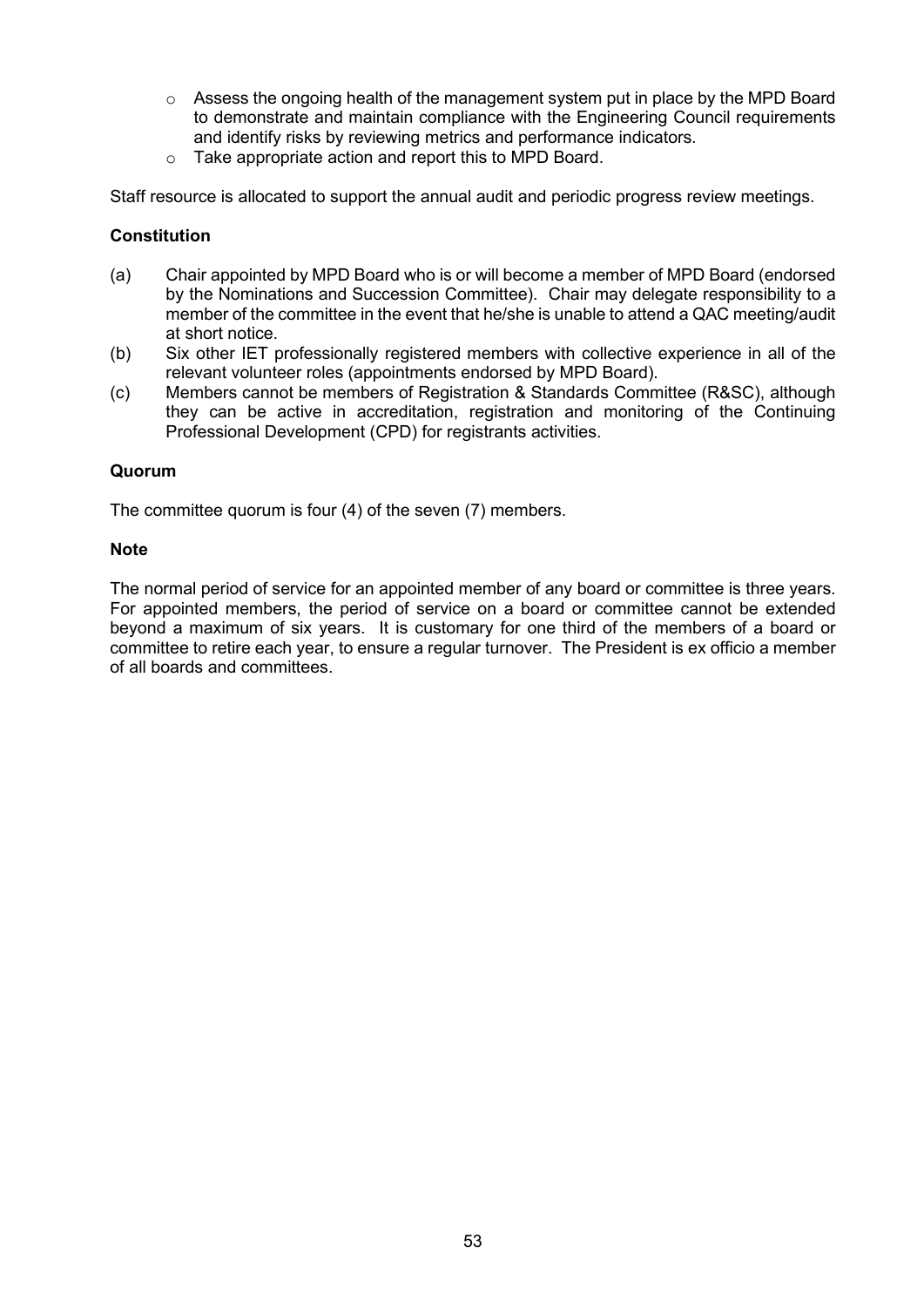## **REGISTRATION AND STANDARDS COMMITTEE**

## **Terms of Reference**

## **Purpose**

The supervision of the assessment of applications for Fellowship, registration, accreditation and approvals on behalf of the Membership and Professional Development Board, and the development and maintenance of the benchmark standards against which individuals and schemes are assessed.

## **Scope**

- (a) Award of CEng, IEng, EngTech and ICT*Tech* registration under licence of the Engineering Council.
- (b) Award of FIET.
- (c) Award of CITP registration under licence of the British Computer Society.<br>(d) Accreditation of Higher Education Programmes.
- (d) Accreditation of Higher Education Programmes.<br>(e) Accreditation of Employer Professional Developr
- Accreditation of Employer Professional Development schemes.
- (f) Approval of programmes of further learning or training for registration.
- (g) Approval of applicants in the category of specialist security advisor to the Register of Security Engineers and Specialists for existing CEng and IEng registrants.
- (h) Approval of apprenticeship schemes and qualifications.

## **Responsibilities**

The Registration and Standards Committee is responsible for:

- (a) recommending to the Engineering Council successful applications for professional registration;
- (b) defining and upholding the standards of qualifications awarded by the IET;<br>(c) developing case law and setting precedents to assist the assessment proc
- 
- (c) developing case law and setting precedents to assist the assessment process;<br>(d) monitoring and advising on all accreditation and approval activities related to re (d) monitoring and advising on all accreditation and approval activities related to registration;<br>(e) integrating the volunteer activities contributing to registration;
- integrating the volunteer activities contributing to registration;
- (f) approving guidelines used in assessing the competence of applicants for professional registration and other qualifications;
- (g) advising on guidance for applicants;
- (h) advising on the development and use of tools and methods to improve the registration experience for applicants;
- (i) defining and implementing the appeals procedure;<br>(i) implementing the IET's equality and diversity policy
- implementing the IET's equality and diversity policy in respect to registration;
- (k) monitor, document and manage strategic and operational risk pertinent to its operation;
- (l) reporting to the British Computer Society in respect of CITP Appeals;
- (m) reporting to the Register for Security Engineers and Specialists (RSES) and the Institution of Civil Engineers (ICE) in respect of the new category of specialist security adviser;
- (n) reporting to the Membership and Professional Development Board.

The Committee will deliver its responsibilities through the work of the Registration Group, the Fellowship Policy Committee, the Academic Accreditation and Professional Development Operations Committees and the Assessment and Advisory Activities.

# **Constitution**

- (a) Chair appointed by Membership and Professional Development Board;
- (b) Vice Chair nominated by the Registration and Standards Committee Informal Nominations Panel.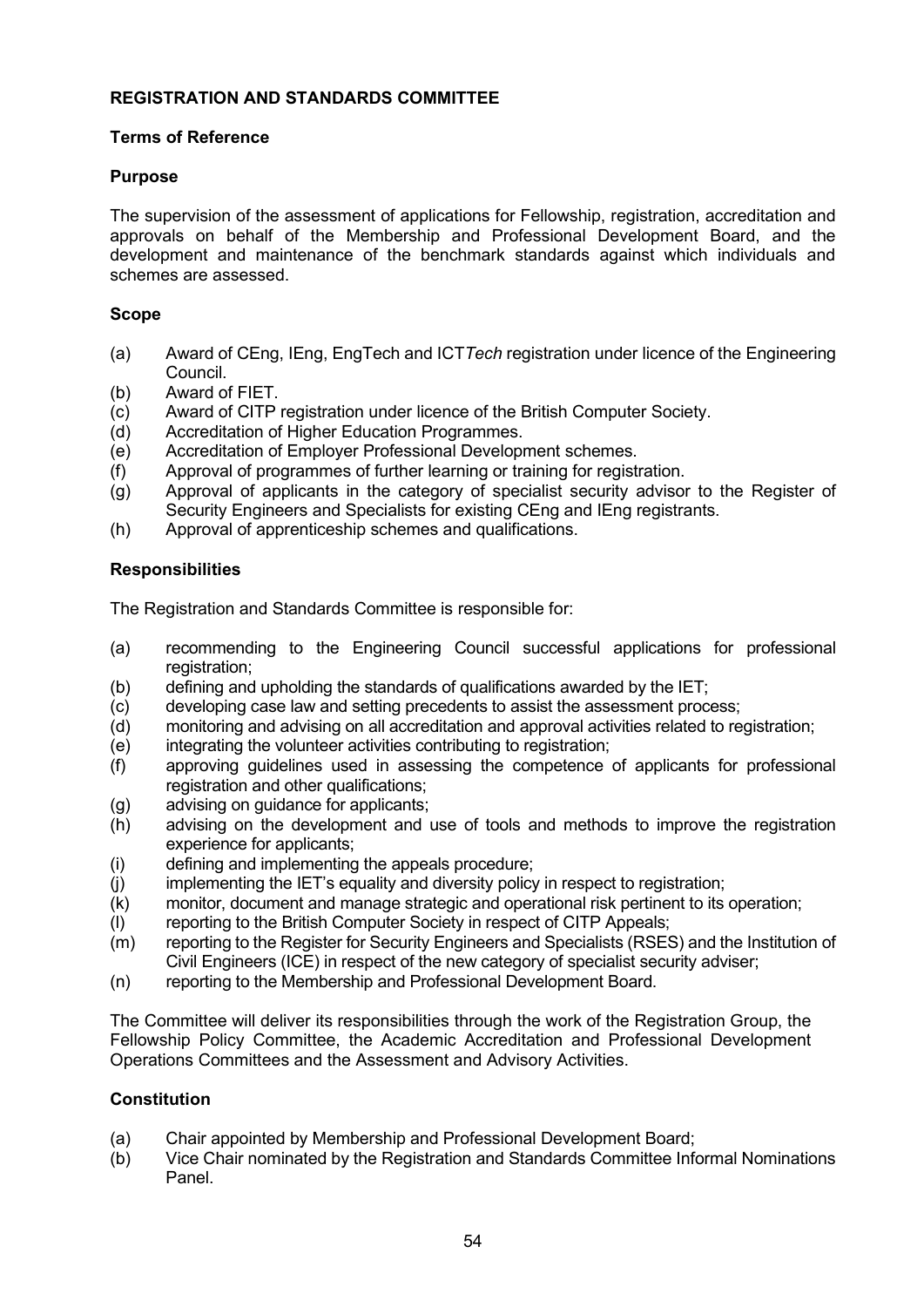- (c) Registration Group, Academic Accreditation and Professional Development Operations Committee and Fellowship Chairs or their Vice Chairs.
- (d) Three lay members appointed by the Membership and Professional Development Board.

#### **Observers and Co-opted Members**

- (a) Observers as required by the Engineering Council.<br>(b) Further members may be co-opted as necessary.
- Further members may be co-opted as necessary.

#### **Quorum**

A quorum comprised of a minimum number of five Registration and Standards Committee Members, to include the Chair or Vice Chair, shall be present at each meeting to conduct the business of that group.

#### **Notes**

Registrants from at least two sections of the Engineering Council Register should be represented on the Registration and Standards Committee.

Lay members need not be registrants.

Decisions relating to individual assessment of candidates for registration will be made only by persons who are themselves registrants.

The normal period of service for an elected or appointed member of any board or committee is three years. For appointed members, the period of service on a board or committee cannot be extended beyond a maximum of six years. It is customary for one third of the members of a board or committee to retire each year, to ensure a regular turnover. The President is ex officio a member of all boards and committees.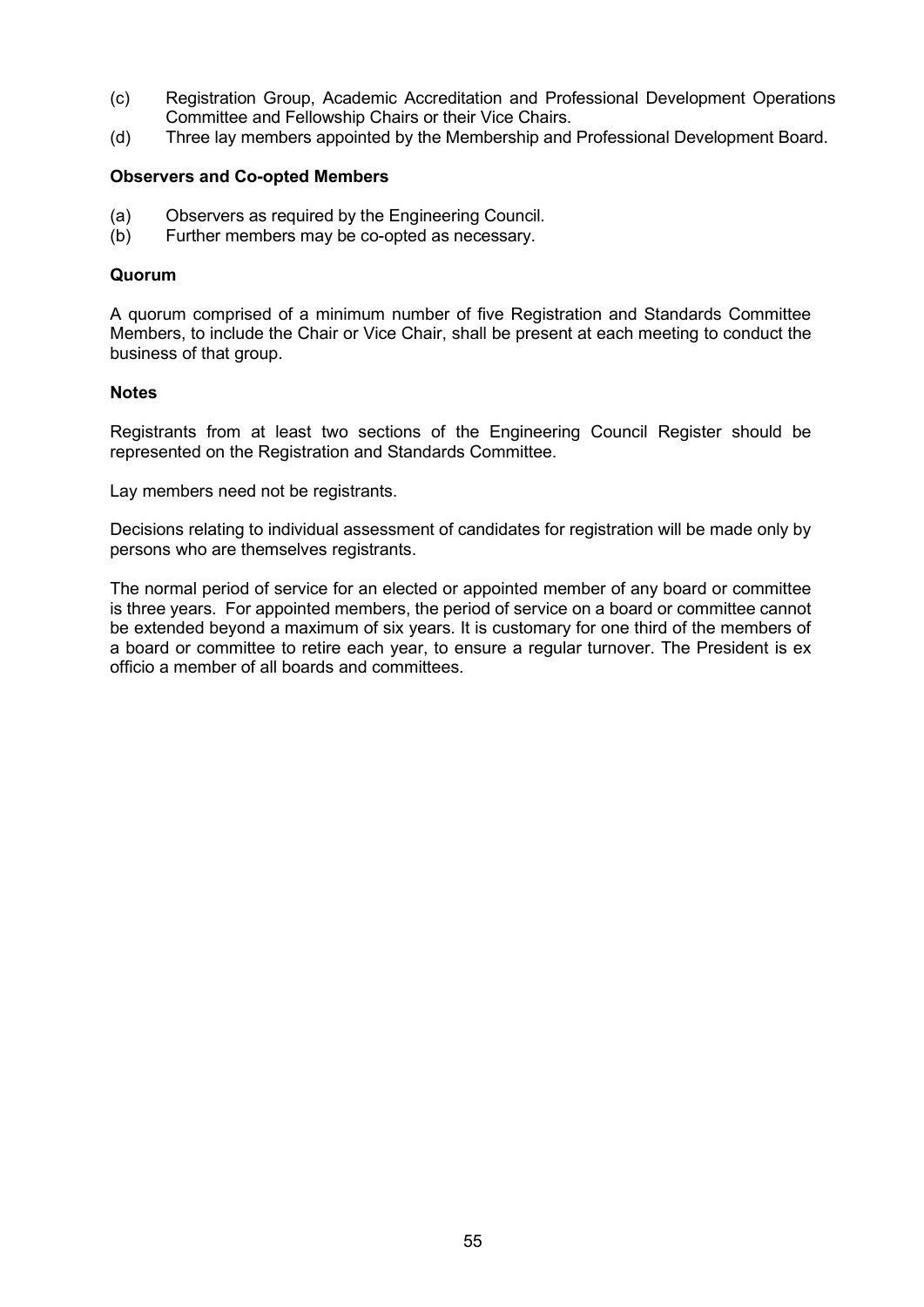# **ACADEMIC ACCREDITATION COMMITTEE**

### **Terms of Reference**

#### **Purpose**

To develop, maintain and implement policies and procedures for academic accreditation under delegated authority from Membership and Professional Development Board and Registration and Standards Committee.

### **Scope**

This body has been delegated by Membership and Professional Development Board and Registration and Standards Committee, to develop, maintain and implement policies and procedures for the accreditation of academic programmes that either contribute to, or satisfy, the current and future educational requirements for Chartered and Incorporated Engineers taking into account the current and future needs of industry.

#### **Responsibilities**

- (a) To develop detailed criteria for the accreditation of degree programmes that fall within the scope of the IET based on the policy of the Engineering Council.
- (b) To approve reports of visits and other engagements with Higher Education Institutions to review academic programmes for accreditation and make decisions thereon with delegated authority.
- (c) To advise IET staff on the appointment of a team of Accreditors to ensure a balance of those from industry and academia.
- (d) Within the strategic remit of the IET, to contribute to the development of Higher Education, both nationally and internationally.
- (e) To report to the Registration & Standards Committee.

#### **Constitution**

- (a) Chair who shall be a registered Engineer and who should also represent the Academic Accreditation Committee on the Registration & Standards Committee.
- (b) Not less than 15 other members, all of whom shall be Registered Engineers.
- (c) Members of the Committee are selected to ensure a balance of experience from industry and academia.

#### **Quorum**

The Committee will meet as frequently as necessary to conduct its business and its quorum will be 1/3 of Committee members plus one.

#### **Notes**

#### **Period of Service**

In order to ensure renewal of membership while maintaining the breadth and depth of experience required by the Committee, the membership will be reviewed annually. The normal period of service for a member of Academic Accreditation Committee is three years. Members may be reappointed for a second term of three years. Normally members should not serve more than two three year terms, but where it is necessary to retain specific knowledge or experience, members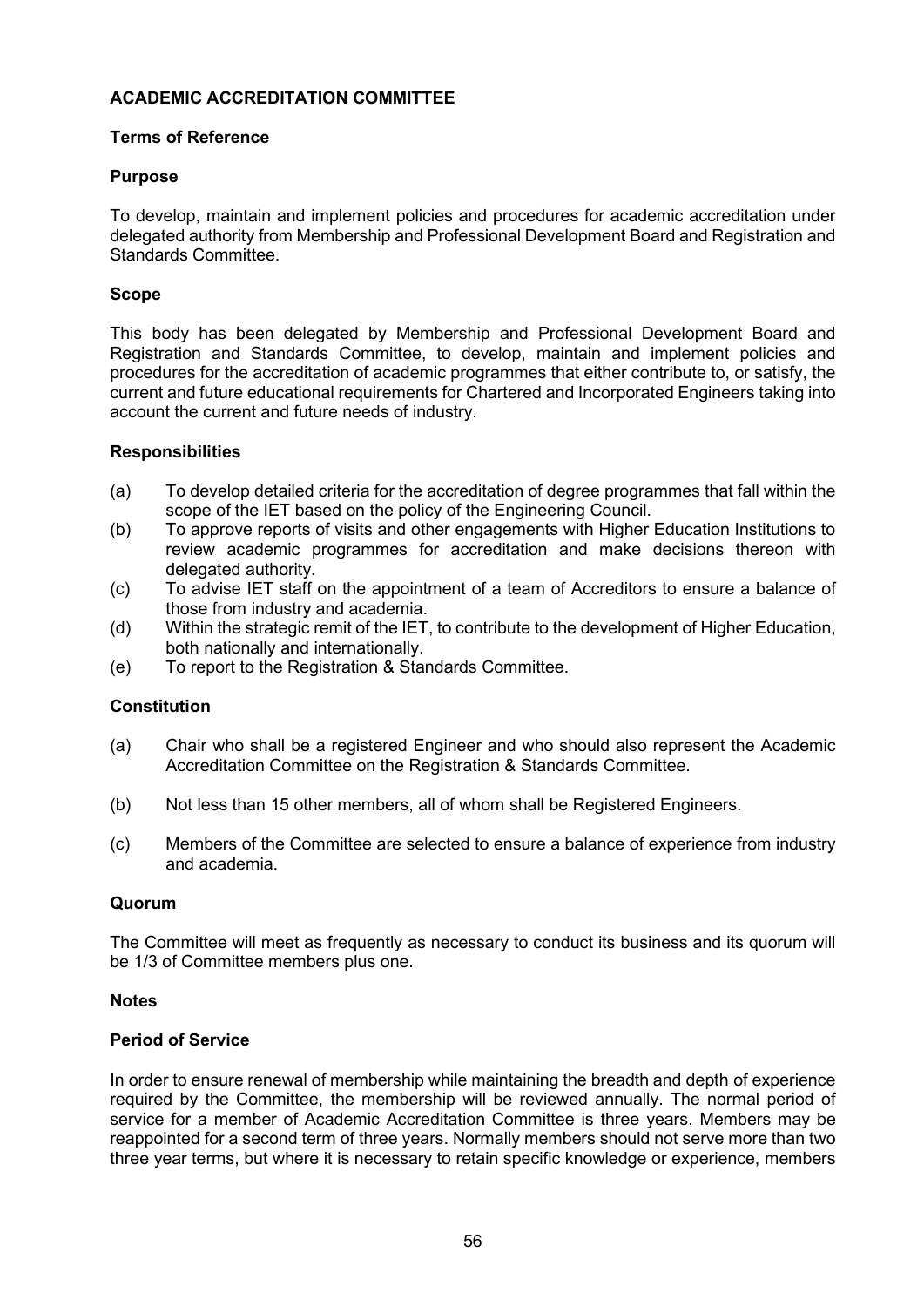may then be reappointed on an annual basis. It is customary for up to one third of the members of Academic Accreditation Committee to retire each year, to ensure a regular turnover.

The Vice Chair is elected from and by the membership of the Committee and will serve for a period of three years as Vice Chair followed by a three year appointment as Chair.

## **Observers**

An observer will be invited to meetings from the following Institutions, if not a member in another capacity:

- BCS
- IMechE
- Engineering Council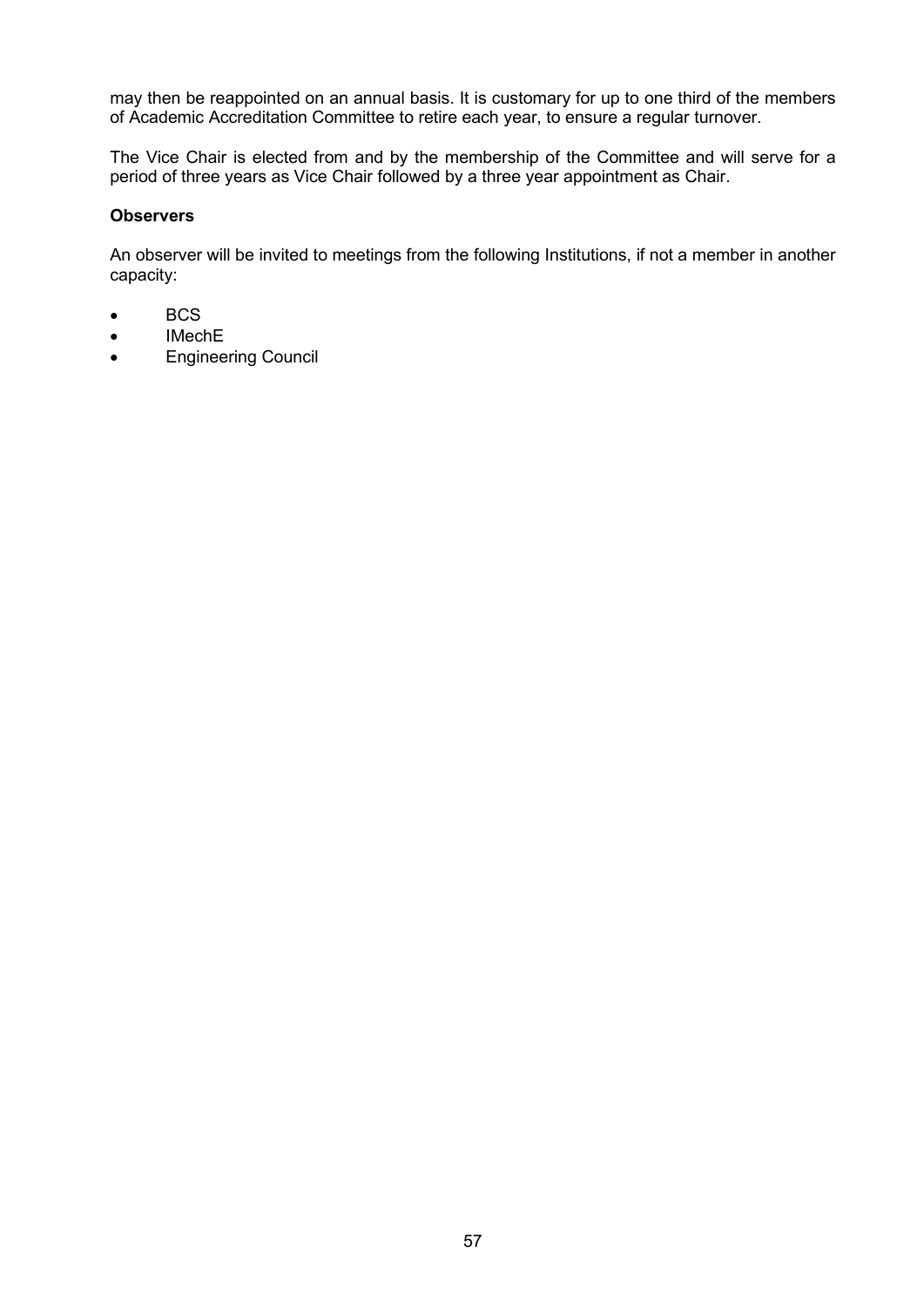# **FELLOWSHIP POLICY COMMITTEE**

## **Terms of Reference**

## **1. Purpose**

- 1.1. To set the policy for the award of Fellow of the IET (FIET) and to oversee the operational aspects of such awards on behalf of the Registration and Standards Committee (R&SC).
- 1.2. To set the policy for the promotion of Fellow of the IET.
- 1.3. To set the policy for the engagement with Fellows as ambassadors and volunteers for the IET.

## **2. Scope**

- 2.1. Policy, strategy, operations and promotion for the award of FIET.
- 2.2. The engagement of Fellows and potential Fellows as ambassadors and volunteers for the IET.
- 2.3. The support of Fellows acting on behalf of the IET.

## **3. Responsibilities**

- 3.1. The Fellowship Policy Committee is responsible for:
- (a) the award of FIET;
- (b) defining and upholding the standards for the award of FIET;
- (c) developing case law and setting precedents to assist the assessment process;
- (d) integrating the volunteer activities with those relating to Registration, in particular processes and training for assessors, interviewers and advisors;
- (e) advising on guidance for applicants;
- (f) advising on the development and use of tools and methods to improve the Fellow experience for applicants;
- (g) implementing the IET's equality and diversity policy in respect to Fellows together with meeting any other legal requirements that may arise from time to time;
- (h) defining and implementing the Fellows appeals process;
- (i) advising on and implementing strategic future plans for the promotion of Fellows of the IET;
- (j) reporting to the Registration and Standards Committee on such Policy and operational issues that arise.

# **4. Constitution**

- (a) A Chair and Vice Chair to be appointed in consultation with the chair of R&SC.
- (b) Six other members who are experienced Fellow Assessors (preferably with at least two years' assessing experience at the time of appointment to the committee).
- (c) One of the six members, as detailed above, should be a senior staff member who is also a Fellow and trained Fellow Assessor.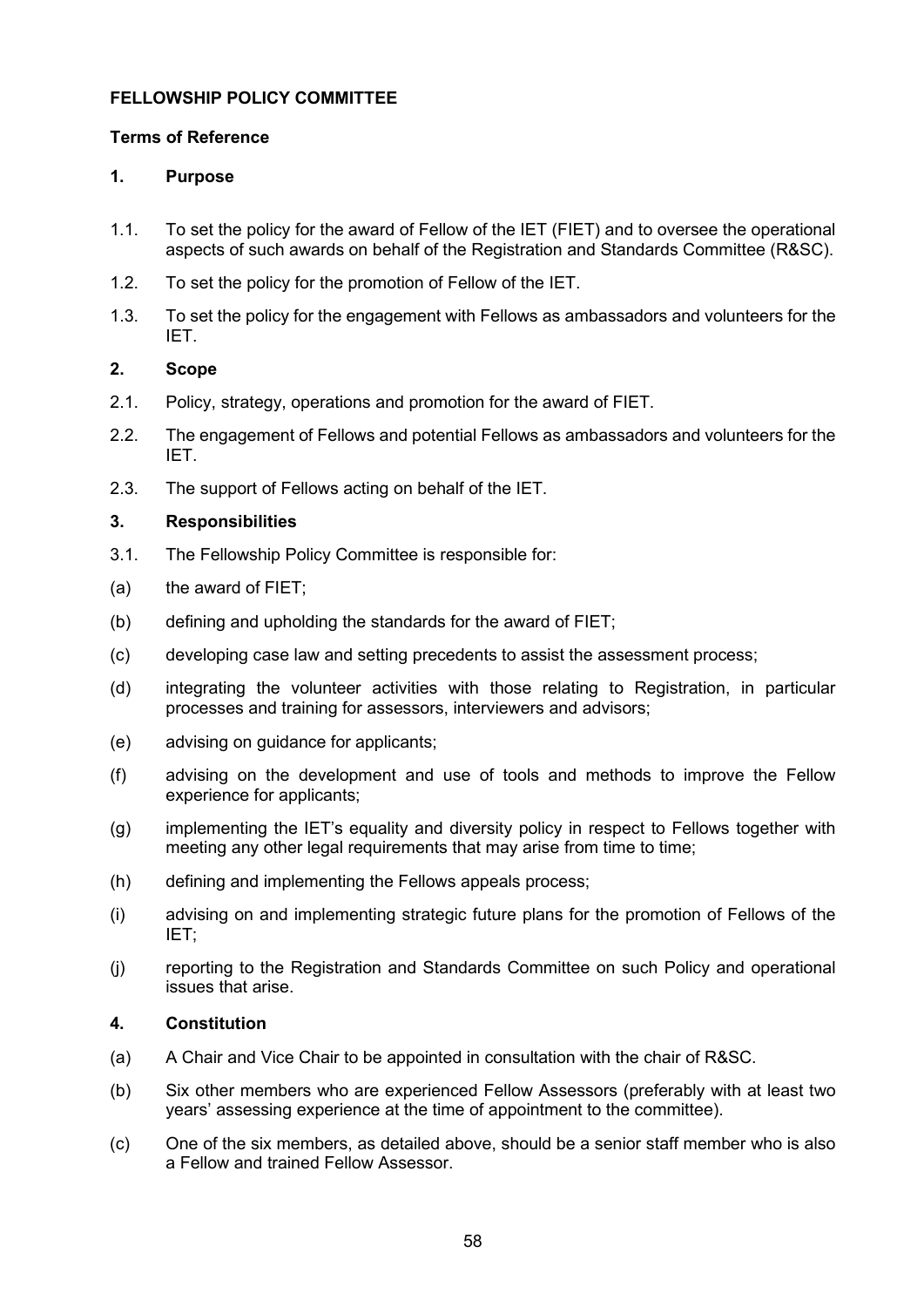(d) A quorum will comprise either the Chair or Vice Chair plus two other members (one of whom may be the Senior Staff Member).

### **5. Observers and Co-opted Members**

- (a) Observers, as appropriate, for training, etc;
- (b) Further members may be co-opted as necessary;
- (c) Staff may be invited to observe.

#### **Notes**

Decisions relating to individual assessment of candidates for Fellowship will be made only by persons who are themselves Fellows, have completed Fellow Assessor training and maintained their competence to assess through attendance at refresher training

Committee members are to be invited annually, via open invitation from the RSSU team (Registration & Standards Support Unit) and selected by the process used by R&SC for all Registration and Fellow committee applicants, taking into account the need for a spread of sector representation.

The normal period of service for an elected member of the committee is three years. Chairs and Vice Chairs may extend to six years in total. It is the normal practice of this committee for the Vice Chair to later become Chair. For elected members, re-election is only possible after an interval of at least one year. For co-opted members, the period of service will be determined by their reason for that service but cannot be extended beyond a maximum of three years. It is customary for one third of the members of a board or committee to retire each year, to ensure a regular turnover. It is also customary that appointees to the Committee attend as observers in the year prior to their appointment as committee members: this year is not included in the periods just outlined.

The senior staff member identified in 4(c) will remain a member of the Committee for so long as they remain a member of staff, a Fellow and have maintained their Fellow Assessment training. Note that the President is ex-officio member of all boards and committees.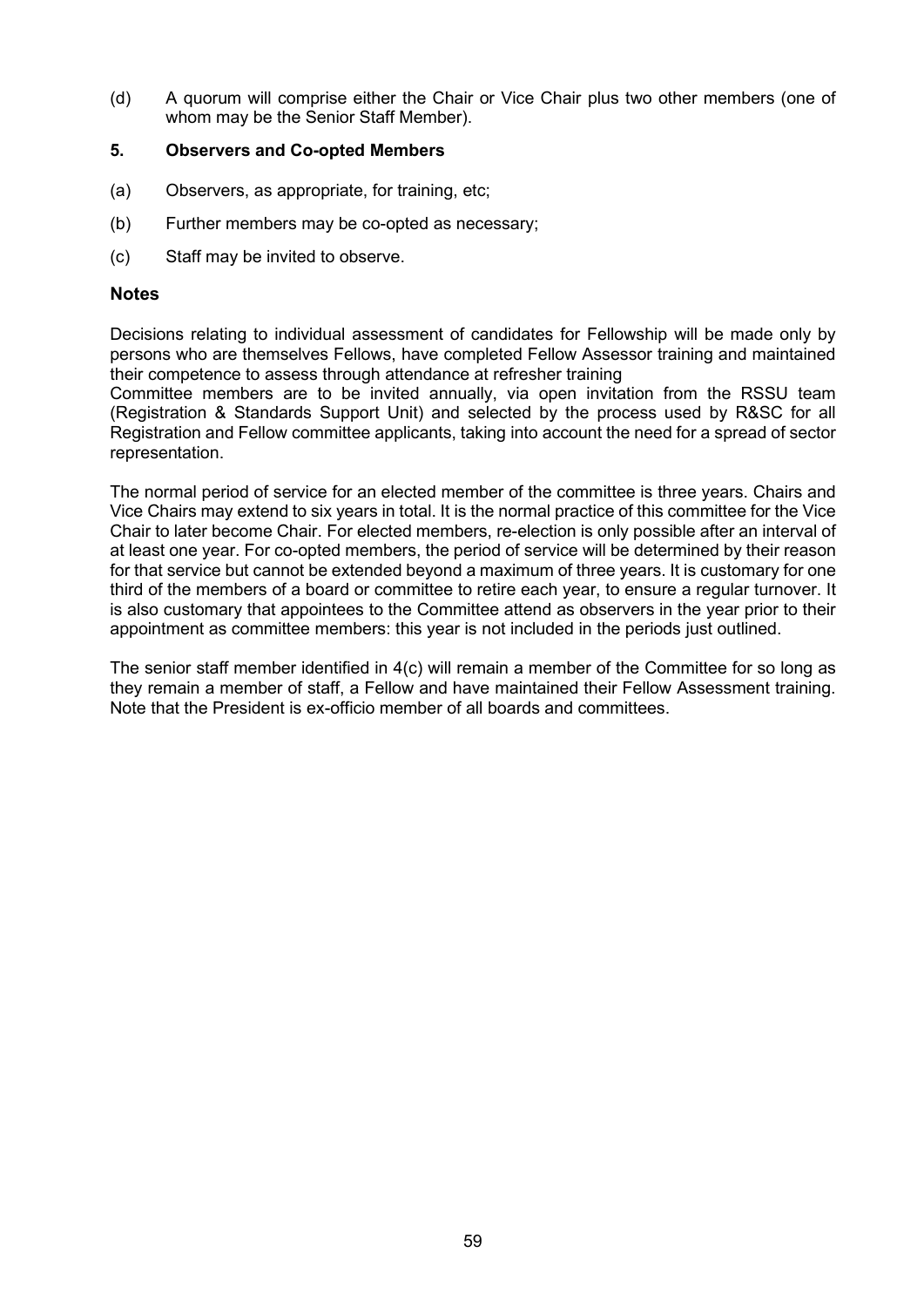## **PROFESSIONAL DEVELOPMENT OPERATIONS COMMITTEE**

### **Terms of Reference**

#### **Purpose**

To develop, implement and review policies and procedures for the accreditation or approval of Employers' Professional Development Schemes, Apprenticeship Schemes and Technician qualifications.

#### **Scope**

On behalf of the IET, to grant accreditation or approval of Professional Development Schemes, Apprenticeship Schemes and Technician qualifications.

#### **Responsibilities**

Appoint panels from its number and from a pool of suitably trained people approved by the Committee, as required;

Delegate authority to panels to make accreditation or approval decisions;

Operate an online forum to make or ratify accreditation or approval decisions outside of Committee;

Report to the Registration and Standards Committee.

#### **Constitution**

Chair, Vice Chair and members appointed by the current Chair following consultation with the Employer Accreditation Team;

Chair will become a member of the Registration and Standards Committee (R&SC) on appointment into the role;

Chair may delegate responsibility to a member of the committee other than Vice Chair if they are unable to attend a meeting at short notice;

Not less than eight other members appointed by the Professional Development Operations Committee selected for their knowledge and experience of current best practice in Professional Development Schemes, Mentoring, Work Based Learning, Apprenticeships and Engineering / Business Management.

#### **Quorum**

The Committee will meet as frequently as necessary to conduct its business (at least once per annum) and its quorum will be 1/3 of Committee members plus one.

#### **Notes**

#### **Period of Service**

The normal period of service for an elected or appointed member of any Board or Committee is three years. For elected members, re-election is only possible after an interval of at least one year. For nominated members, the period of service on a board or committee cannot be extended beyond a maximum of six years.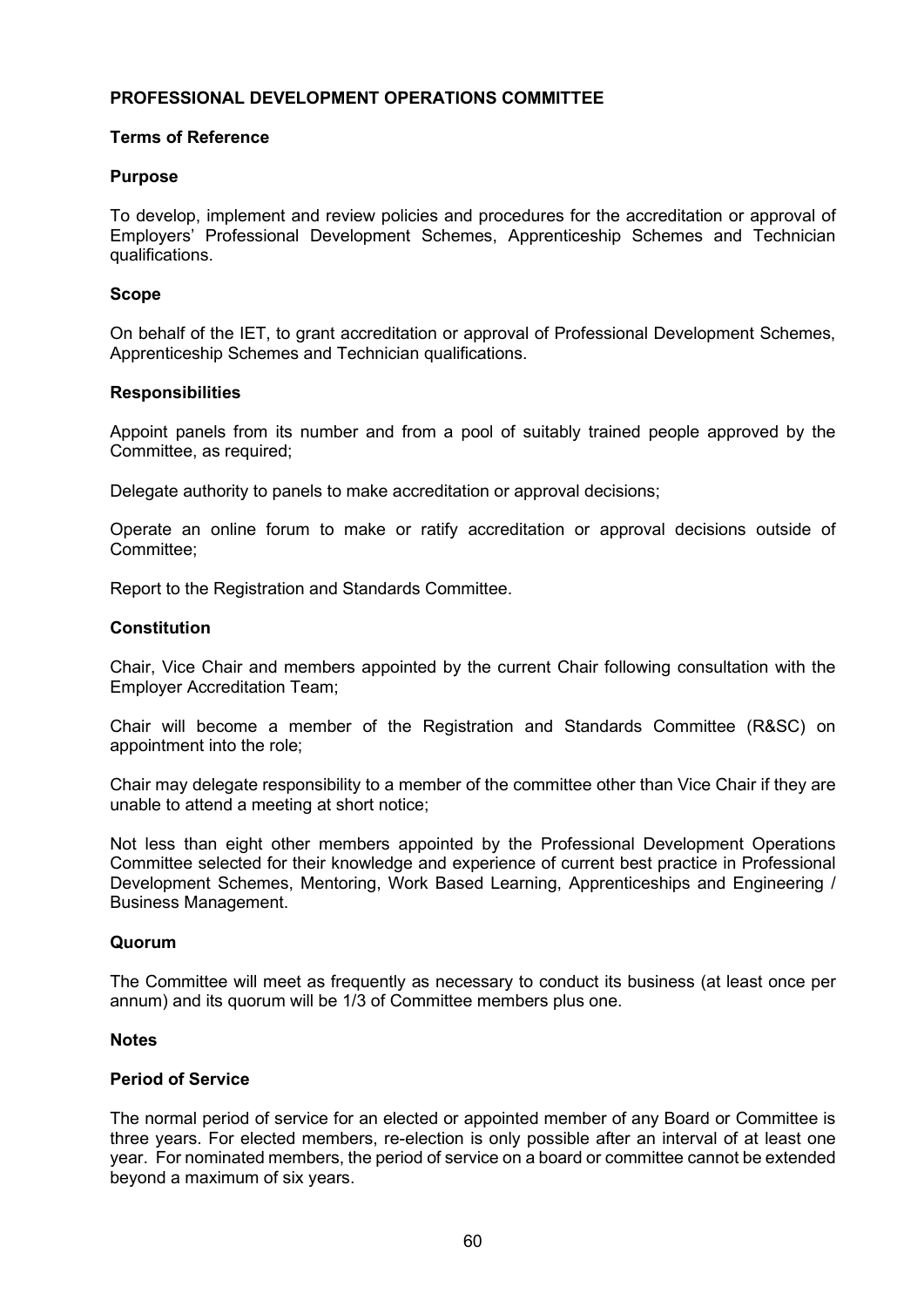It is customary for one third of the members of a board or committee to retire each year, to ensure a regular turnover.

## **Observers**

An observer appointed by the Engineering Council, if not a member in another capacity.

Observers may be appointed from other organisations to support the work of the committee.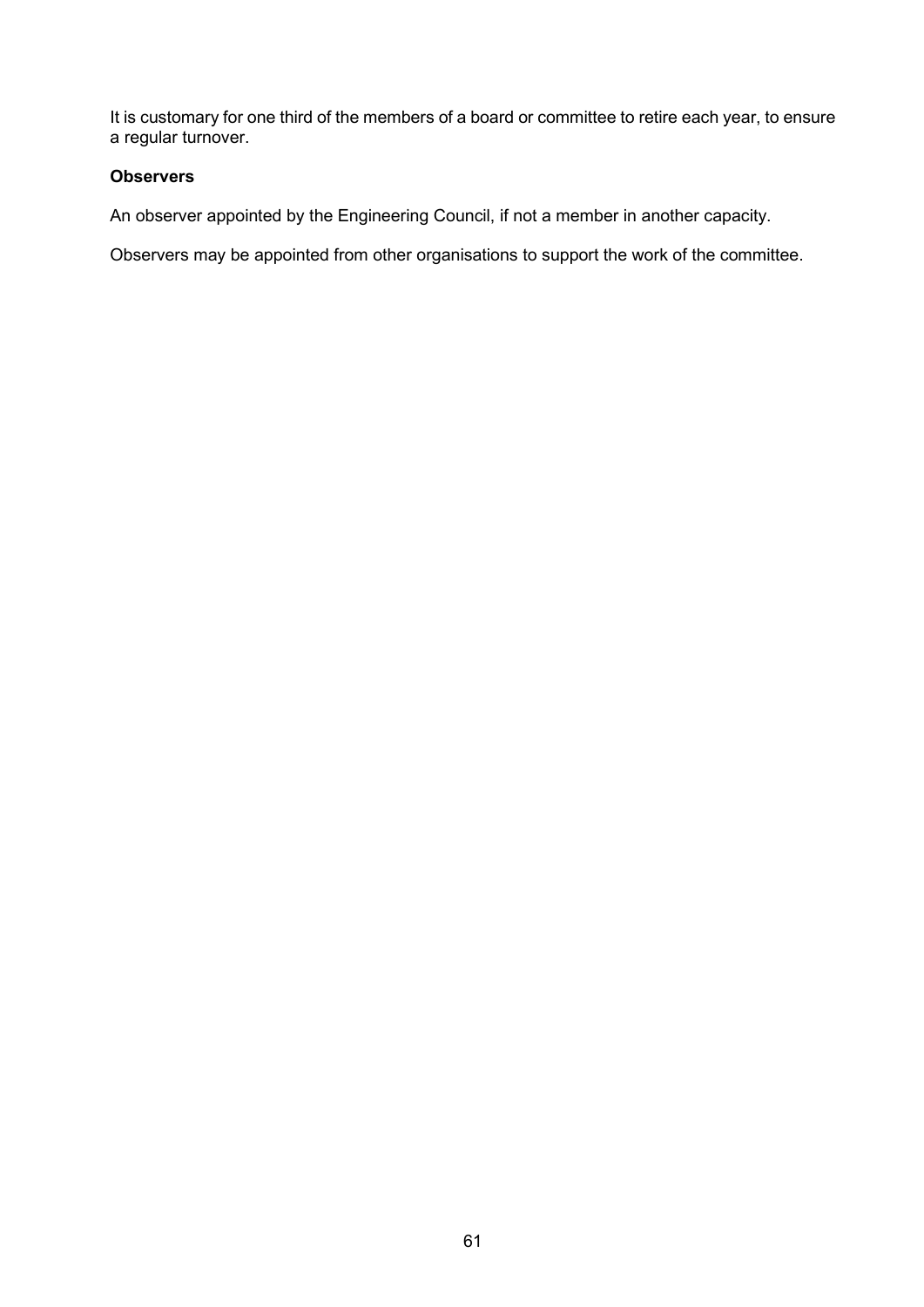## **REGISTRATION GROUP**

## **Terms of Reference**

## **Purpose**

The operational responsibility for the assessment of applications for registration on behalf of the Registration and Standards Committee, which in turn holds the delegated authority from the Membership and Professional Development Board, and the maintenance of the benchmark standards against which individuals are assessed.

## **Scope**

Award of CEng, IEng, EngTech and ICT*Tech* registration.

## **Responsibilities**

The Registration Group has delegated responsibility from the Registration and Standards Committee for:

- (a) recommending of the award, under licence from the Engineering Council, successful applications for professional registration;
- (b) contributing to defining and upholding of the standards of qualifications awarded by the IET;
- (c) contributing to the development of case law and setting precedents to assist the assessment process;
- (d) contributing to the development of volunteer activities associated with registration;
- (e) approving the appointment of all volunteers associated with registration, including Registrars and Moderators;
- (f) contributing to the development of processes and guidelines used in assessing the competence of applicants for professional registration and other qualifications;
- (g) contributing to the development of advice and guidance for applicants;
- (h) contributing to the development and use of processes to improve the registration experience for applicants;
- (i) auditing a sample of registration applications to monitor process compliance and consistency between panels;
- (j) implementing the IET's equality and diversity policy within the scope of the registration process;
- (k) reporting to Registration and Standards Committee;

## **Constitution**

**Chair** 

Vice Chair

A minimum of three additional registered members, Observers as required by the Engineering Council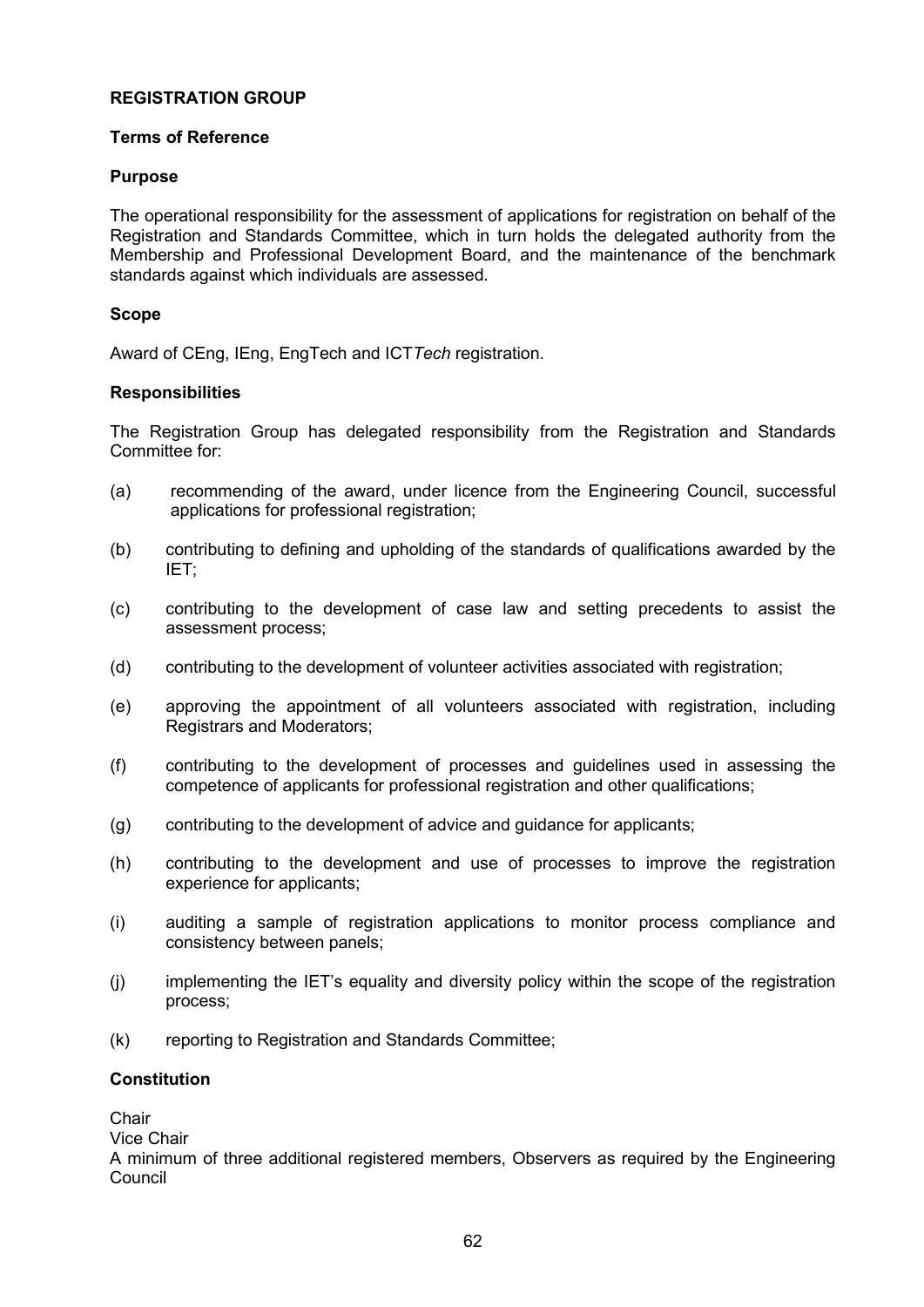- (a) The Chair and the members of the Group shall be appointed by the Nominations Panel of the Registration and Standards Committee.
- (b) The Group may request the Registration and Standards Committee to appoint additional members to ensure the Group has the right balance of skills and knowledge to achieve its task.
- (c) Registrants from at least two sections of the Engineering Council register should be represented on the Group
- (d) Group decisions can be made by the Group but decisions relating to individual assessment of candidates for registration will be made only by registered members who are Registrars.

## **Quorum**

- (a) One more than half of the voting members of the group to include the Chair or their Vice Chair shall be present at each meeting to conduct the business of the Group.
- (b) For decisions on registration, the Chair or the Vice Chair and at least two other registered voting members must be present.

#### **Note**

The normal period of service for appointed members of the Group is three years.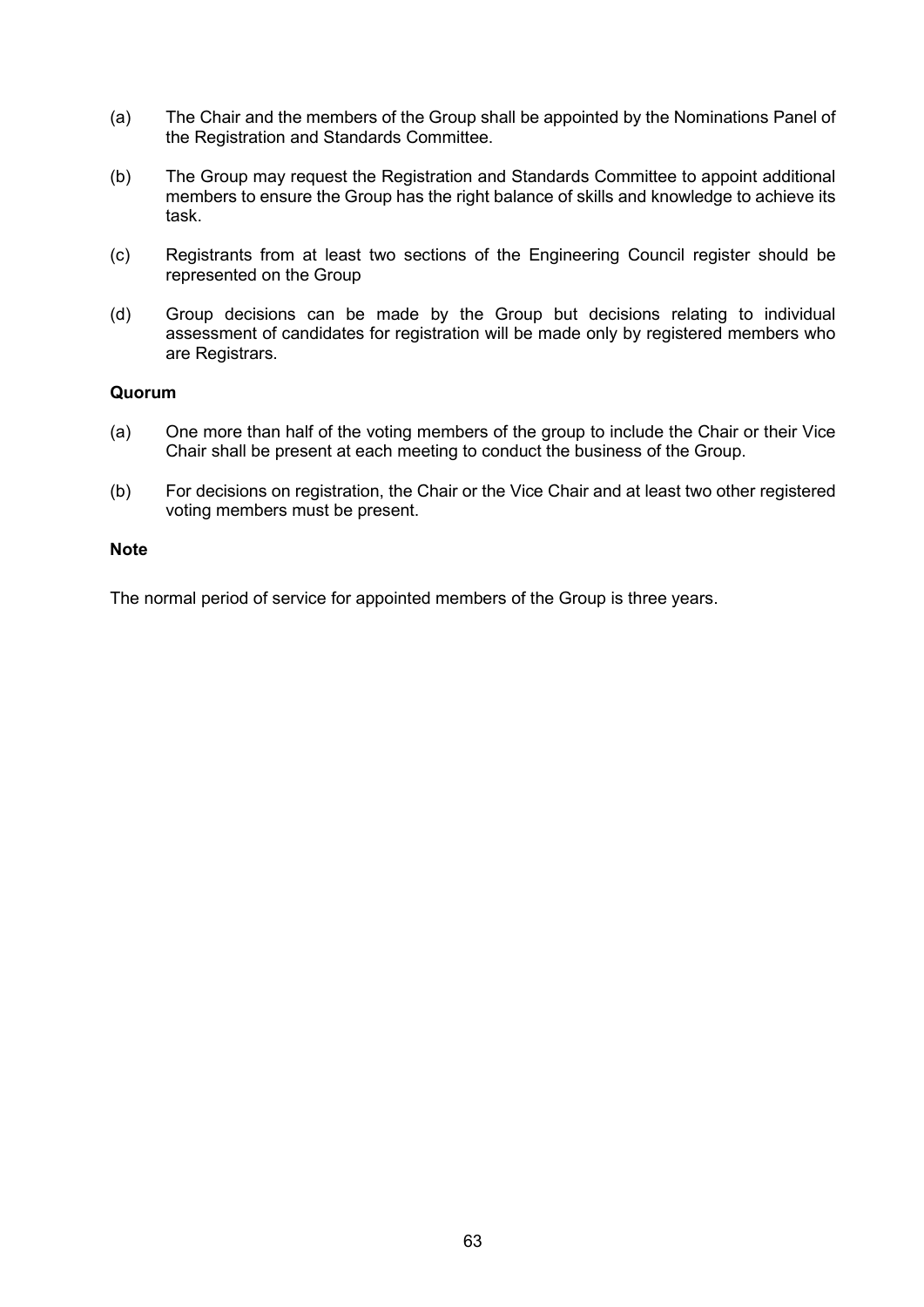## **VOLUNTEER ENGAGEMENT BOARD**

## **Terms of Reference**

## **1. Purpose**

The purpose of the Volunteer Engagement Board is:

- (a) to be responsible to the Board of Trustees for the planning and implementation of the IET's volunteer engagement strategy;
- (b) to provide assurance to the Board of Trustees concerning the effective delivery of strategic programmes as delegated by the Board of Trustees; and
- (c) to monitor performance of strategic programmes as delegated by the Board of Trustees.

## **2. Terms of Reference**

The Board shall:

## **Strategic Advice and Support**

- (a) oversee the creation of capability to deliver the volunteer engagement strategy;
- (b) recommend changes to the IET's volunteer engagement strategic direction;<br>(c) support the development and enhancement of the volunteer engagement st
- support the development and enhancement of the volunteer engagement strategy.

# **Supporting the Effective and Efficient Delivery of the IET Plan**

- (d) provide input during the creation of the IET Plan, identifying requirements for new initiatives, and the adjustment or cessation of activities;
- (e) provide assurance to the Board of Trustees that the final draft IET Plan is aligned to their longer range strategic objectives and that they have had the appropriate opportunity to input to the planning process;
- (f) keep under review the portfolio of volunteer engagement products and services to ensure that they are continuing to meet user needs;
- (g) ensure members are placed at the heart of the IET, recognising the importance of volunteers and active members and their ambassadorial role in realising IET strategy;
- (h) ensure there are sufficient volunteers, with appropriate skills and experience, empowered and supported to meet the IET's needs in fulfilling its objects;
- (i) engage with networks and communities of volunteers to keep well informed on the overall volunteering experience and approve proposals for the establishment of communities and networks, monitoring their performance, and, when appropriate, closing them down.
- (j) approve proposals for named lectures and lectures of broad interest outside the programme of the communities and networks.
- (k) encourage innovation in ways for members to become engaged in volunteering;
- (l) co-ordinate cross-organisational initiatives supporting volunteers embedded in operational teams, to deliver a consistent volunteering experience;
- (m) promote the advancement of IET one-team working culture, values, behaviours and standards for volunteers;
- (n) ensure policies are in place for the safety and compliance of teams delivering IET activities;
- (o) benchmark engagement with Professional Engineering Institutions and relevant organisations to monitor good practice.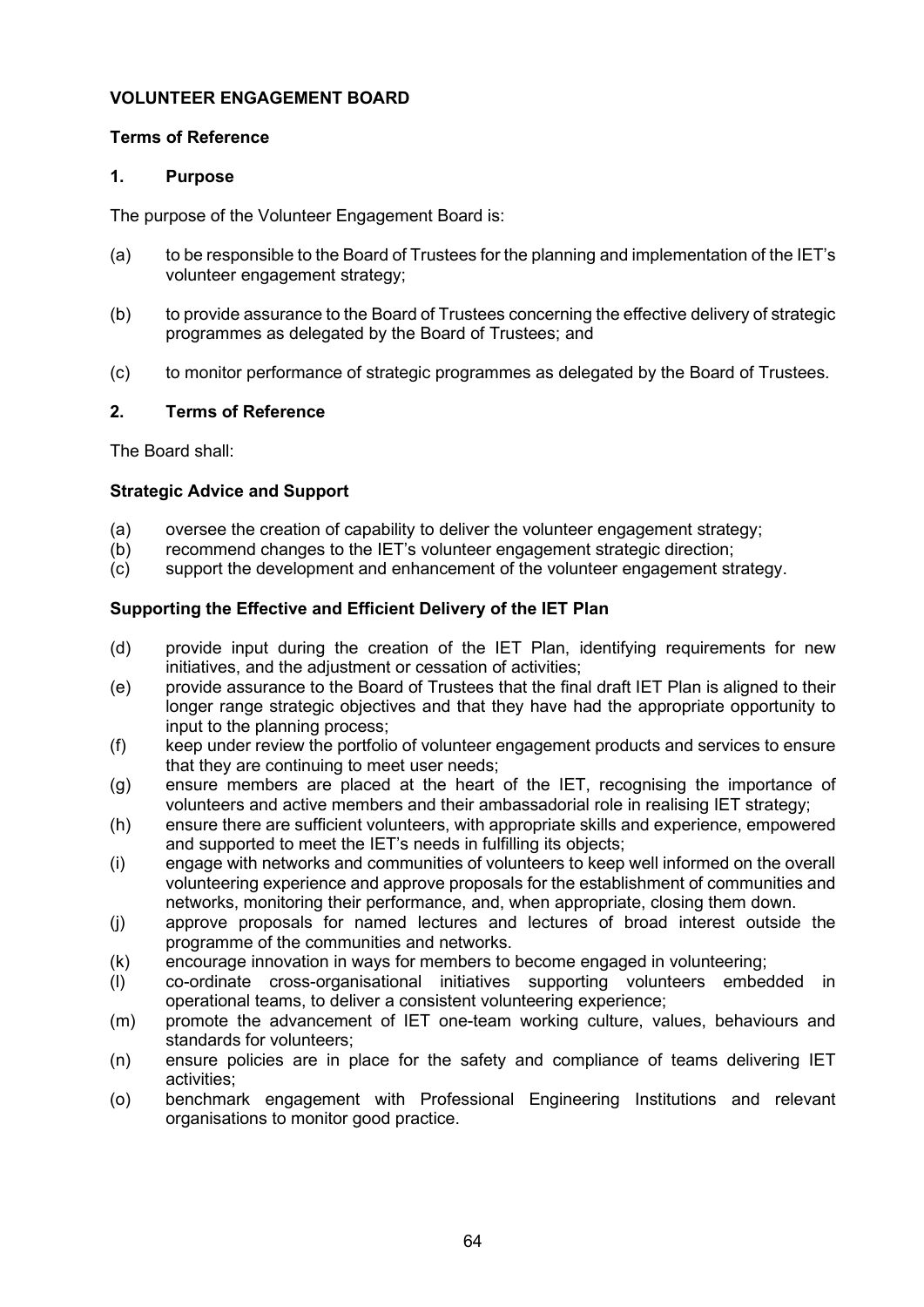## **Stewardship, Assurance and Risk Management**

- (p) recommend to the Board of Trustees the creation and dissolution of governance, community, member and volunteer groups which report through the Board;
- (q) monitor performance using KPIs, as defined in the IET Plan, and ensure that progress is being made;
- (r) provide advice to the Board of Trustees and the staff on longer range issues that might impact the effective and efficient delivery of the IET Plan, identifying suggestions for mitigating action;
- (s) ensure that effective risk management plans are in place for those risks delegated to the Board, in accordance with the IET's risk management process;
- (t) monitor performance of strategic programmes as delegated by the Board of Trustees.

## **Stakeholder Management**

- (u) operate a process to identify and manage all key stakeholders;
- (v) identify key issues and creating an action plan to engage members and other stakeholders both pro-actively and in response to their needs and expectations;
- (w) ensure that the portfolio of volunteer engagement products and services takes full account of the needs of Young Professionals;
- (x) liaise with other Main Boards.

# **Reporting**

- (y) provide written and/or oral progress reports and assurances to the Board of Trustees at least quarterly;
- (z) notify the Board of Trustees immediately of emerging risks or issues that might adversely impact on the delivery of the strategy or IET Plan are identified.

## **3. Constitution**

Subject to the remainder of this paragraph 3, the Volunteer Engagement Board shall be made up as follows:

Chair – appointed by the Board of Trustees from the elected Trustees

Senior staff member – Director of Governance and Policy

Chairs of Committees reporting to the Board

Nine Ordinary Members, who are Ordinary Members of Council, appointed to the Volunteer Engagement Board by the Board of Trustees on the recommendation of the Nominations and Succession Committee.

Representatives of the Registration and Standards Committee and one of the Professional Development Committees.

A Deputy President

The Honorary Treasurer

The Board may request the Board of Trustees to appoint additional members to ensure the Board has the right balance of skills and knowledge to achieve its task.

Casual vacancies will be filled in accordance with clause 17 of the Council Regulations.

## **4. Quorum**

Eight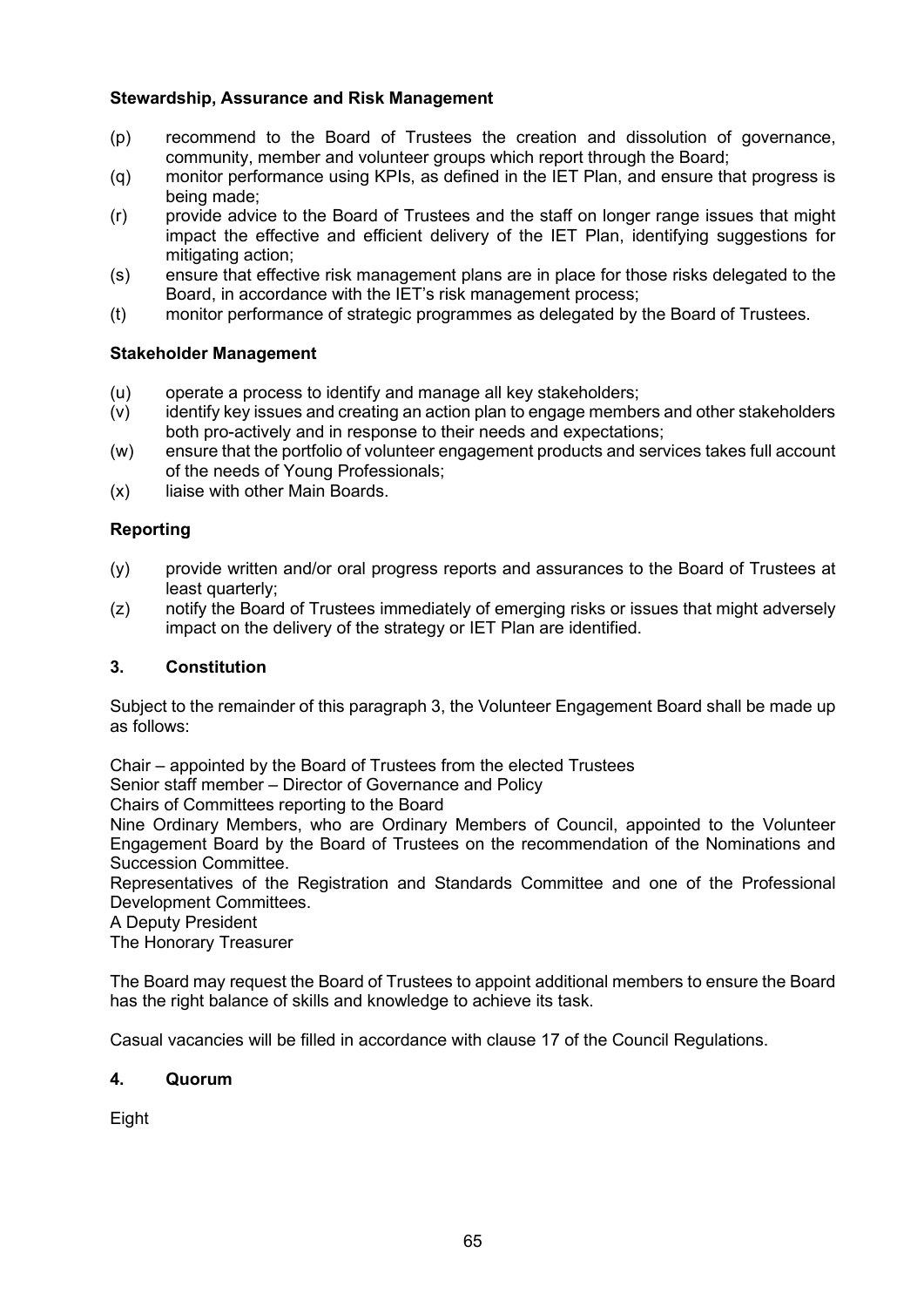## **5. Meetings**

- (a) The Volunteer Engagement Board shall meet at least twice per year and otherwise as required.
- (b) Members of the Volunteer Engagement Board participate in a meeting of the Volunteer Engagement Board when:
	- (i) the meeting has been called in accordance with paragraph (c) below; and  $(ii)$  they can each communicate to the others any information or opinions the
	- they can each communicate to the others any information or opinions they have on any particular item of the business of the meeting.
- (c) In determining whether members of the Volunteer Engagement Board are participating in a meeting of the Volunteer Engagement Board, it is irrelevant where any such member is or how they communicate with each other. If all the members of the Volunteer Engagement Board participating in a meeting of the Volunteer Engagement Board are not in the same place, they may decide that the meeting is to be treated as taking place wherever any of them is.
- (d) Meetings of the Volunteer Engagement Board shall be called by the Chair.
- (e) Unless otherwise agreed, notice of each meeting of the Volunteer Engagement Board confirming the venue, time and date, together with an agenda of items to be discussed, shall be forwarded to each member of the Volunteer Engagement Board and any other person required to attend, no later than 5 working days before the date of the meeting. Where available, supporting papers shall be sent to Volunteer Engagement Board members and to other attendees as appropriate, at the same time.
- (f) The Volunteer Engagement Board shall keep minutes of the proceedings and resolutions of all Volunteer Engagement Board meetings, including the names of those present and in attendance.
- (g) Draft minutes of Volunteer Engagement Board meetings shall be circulated promptly to all members of the Volunteer Engagement Board. Once approved, minutes should be circulated to all members of the Board of Trustees unless in the opinion of the Chair (acting reasonably) it would be inappropriate to do so.

## **6. Other Matters**

The Volunteer Engagement Board shall:

- (a) have access to sufficient resources to carry out its duties, including the access to the Governance Team for assistance as required;
- (b) be provided with appropriate and timely training, both in the form of an induction programme for new members and on an ongoing basis for all members;
- (c) give due consideration to laws and regulations and any applicable rules as appropriate; and
- (d) arrange for periodic reviews of its own performance and, at least annually, review its constitution and terms of reference to ensure it is operating at maximum effectiveness and recommend any changes it considers necessary to the Board of Trustees for approval.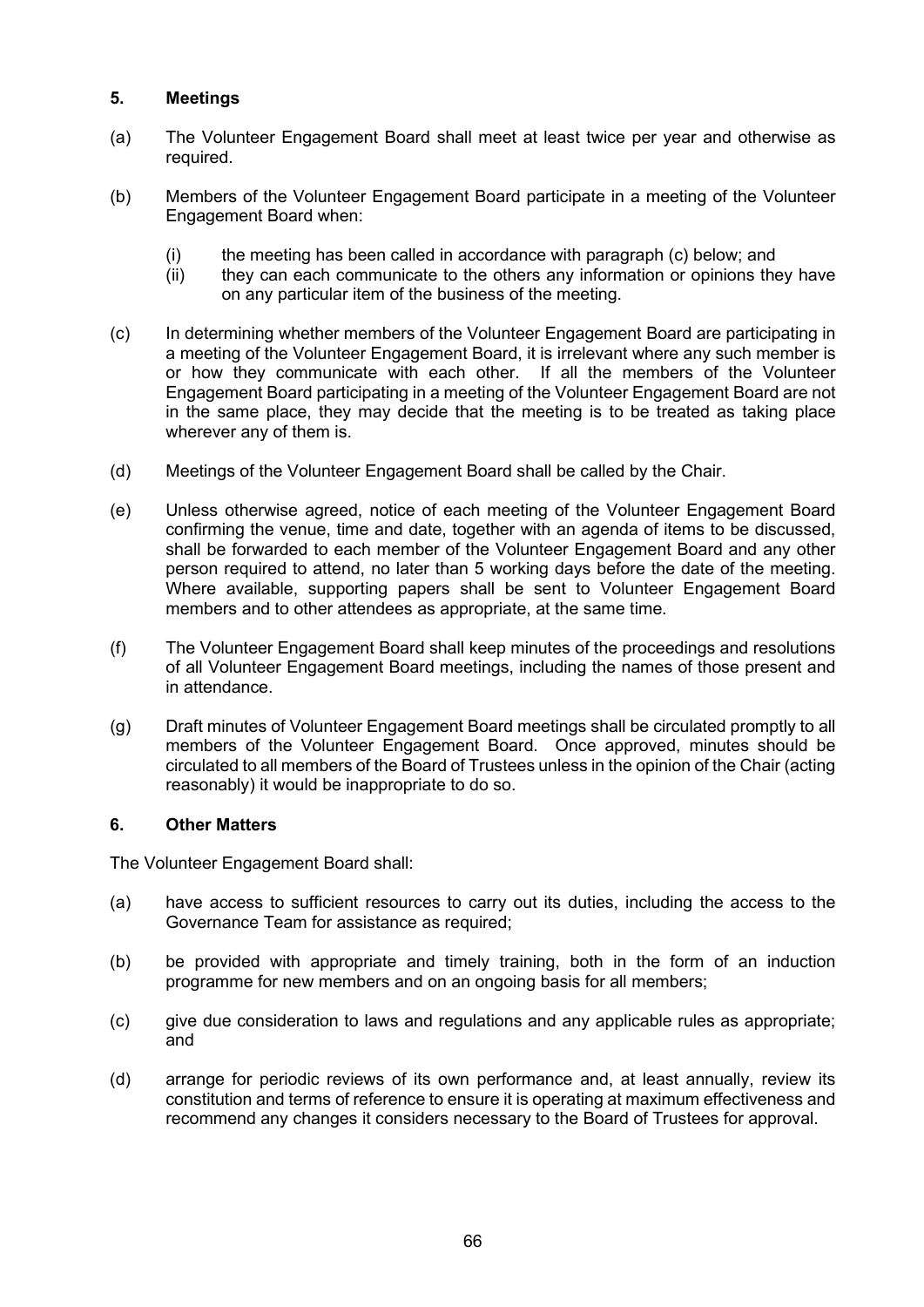# **COMMUNITIES RESOURCING COMMITTEE**

## **Terms of Reference**

## **Purpose**

1. The Communities Resourcing Committee is the overarching group responsible for leading the work of the IET's volunteer communities around the world, including its Local and Technical Networks. The Communities Resourcing Committee:

- (a) facilitates communications between all communities;<br>(b) ensures that the work the communities do is aligned
- (b) ensures that the work the communities do is aligned to the IET's strategy;  $(c)$  allocates resources to the communities;
- (c) allocates resources to the communities;<br>(d) monitors the communities' performance.
- monitors the communities' performance.
- 2. It does this with support from a number of governance teams, as follows:
- (a) Communities Committees five geographic governance teams that cover the world, each responsible for community activity in their region;
- (b) Technical Networks Communities Committee the governance team that leads and represents the interests of the technical networks.

3. The five regional Communities Committees represent the IET world regions: (1) Americas, (2) Asia Pacific, (3) Europe, Middle East, and Africa, (4) South Asia, (5) United Kingdom.

4. The Communities Resourcing Committee supports all IET communities, whether geographical, technical, demographic (eg age related) or otherwise.

### **Planning and Resourcing**

- (a) Co-ordinate the planning and resourcing of community activities around the world;
- (b) Agree priorities for communities activities with the Volunteer Engagement Board to be communicated to the Communities Committees as the basis for planning;
- (c) Secure overall funding and other resources for IET communities around the world, including development funds that can be allocated to opportunities and initiatives arising in-year;
- (d) Agree and monitor community KPIs with Communities Committees and promote remedial action where required;
- (e) Allocate funding and other resources to the five Communities Committees for distribution by them to the Local Networks in their region; allocate funding and resources to the Technical Networks Communities Committee to distribute to the Technical Networks;
- (f) Evaluate initiatives and opportunities generated by inter-regional communities in-year and allocate development funding as appropriate;

## **Communications**

- (g) Develop, maintain and promulgate guidelines and best practice guidelines to help support and ensure consistency between communities;
- (h) Receive input and advice on community issues from the five Communities Committees and provide input and advice to the Volunteer Engagement Board as appropriate;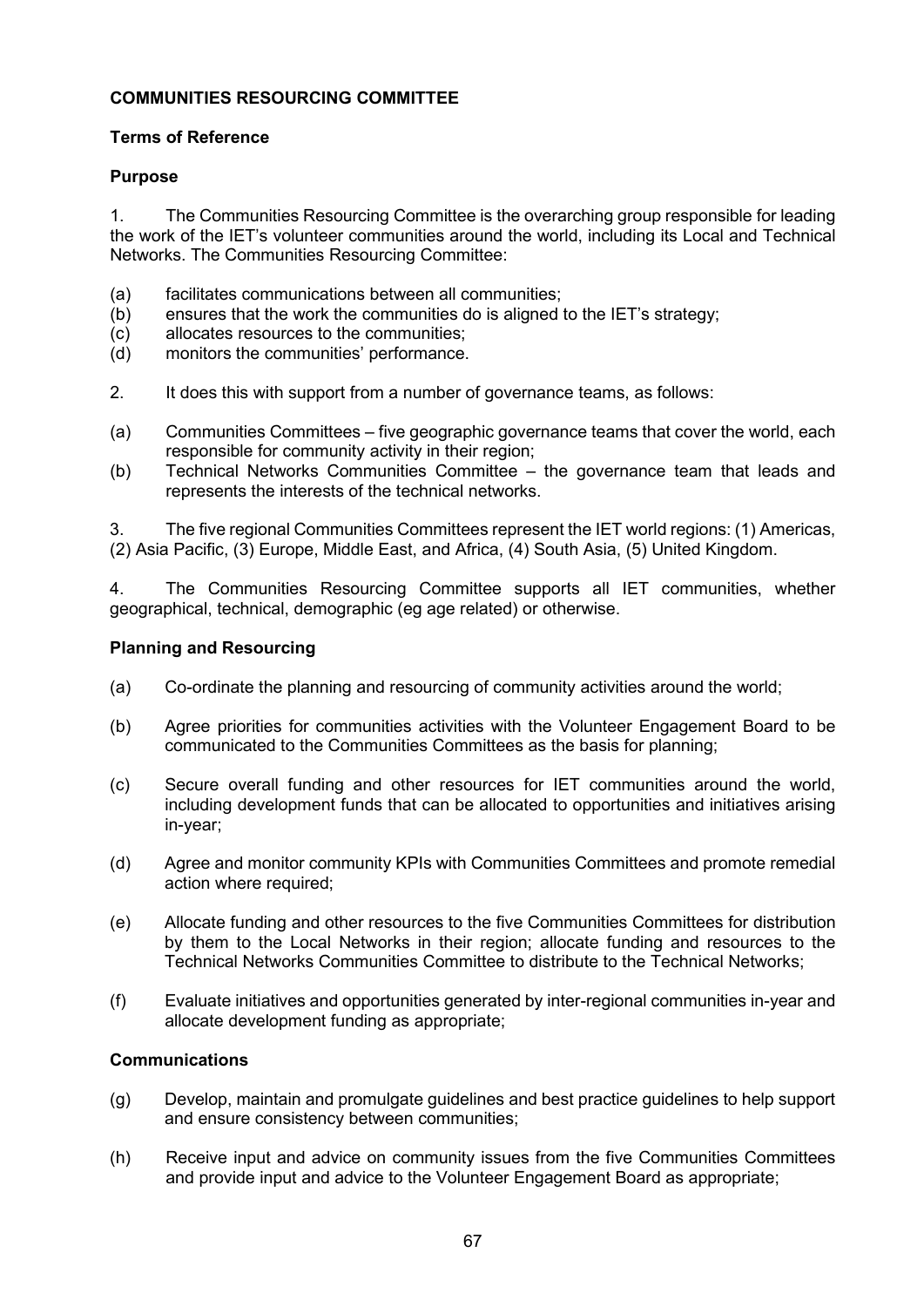- (i) Propose changes to IET products and services to the Knowledge Services and Solutions Board, the Membership and Professional Development Board and the Volunteer Engagement Board as applicable;
- (j) Report to the Volunteer Engagement Board;

# **Supporting Communities Activities**

- (k) The Communities Resourcing Committee will co-ordinate, guide and support the governance teams to:
	- (i) Proactively review the programme of communities activities to highlight gaps in coverage to the communities;
	- (ii) Enable a more integrated approach between communities around the world (eg between Local Networks and Technical Networks);
	- (iii) Identify required community tools and facilities;<br>(iv) Make decisions regarding the creation, closu
	- Make decisions regarding the creation, closure, merger or re-focus of Local Networks, Technical Networks and other formal communities to the Volunteer Engagement Board as deemed necessary, taking into account any recommendations received from the Communities Committees and other communities;
	- (v) Resolve difficult communities issues, as required.

## **Constitution**

5. The Communities Resourcing Committee should be constituted of fourteen members, including a Chair, appointed by the Volunteer Engagement Board and a Senior Staff Member.

6. The fourteen include Chairs from each of the five geographic Communities Committees, and the Chair of the Technical Networks Communities Committee.

7. The fourteen include three members, who must be actively involved in one or more IET communities, elected from and by the membership. At least one of these three members should be under the age of 30 at the time of their election.

8. The fourteen include three members, who must be actively involved in one or more IET communities, appointed by the Volunteer Engagement Board. At least one of these three members should be under the age of 30 at the time of their appointment.

9. The Communities Resourcing Committee will meet virtually as required for short meetings and will require up to three physical meetings per year.

10. The quorum is one half of the Communities Resourcing Committee membership (excluding vacancies), plus one.

## **Expectation of Attendance and Contribution of Members**

11. Any member who has not attended three or more consecutive Committee meetings (physical or virtual) spanning a period of more than six months, and has not contributed to the work of the Committee outside meetings during the same period, may be considered as being eligible for removal from the Committee. The decision to start the removal notification process from the Committee shall be agreed by the Committee by majority vote at the next Committee meeting. In the event that the Committee agrees that the member should be removed from the Committee, the following process shall apply: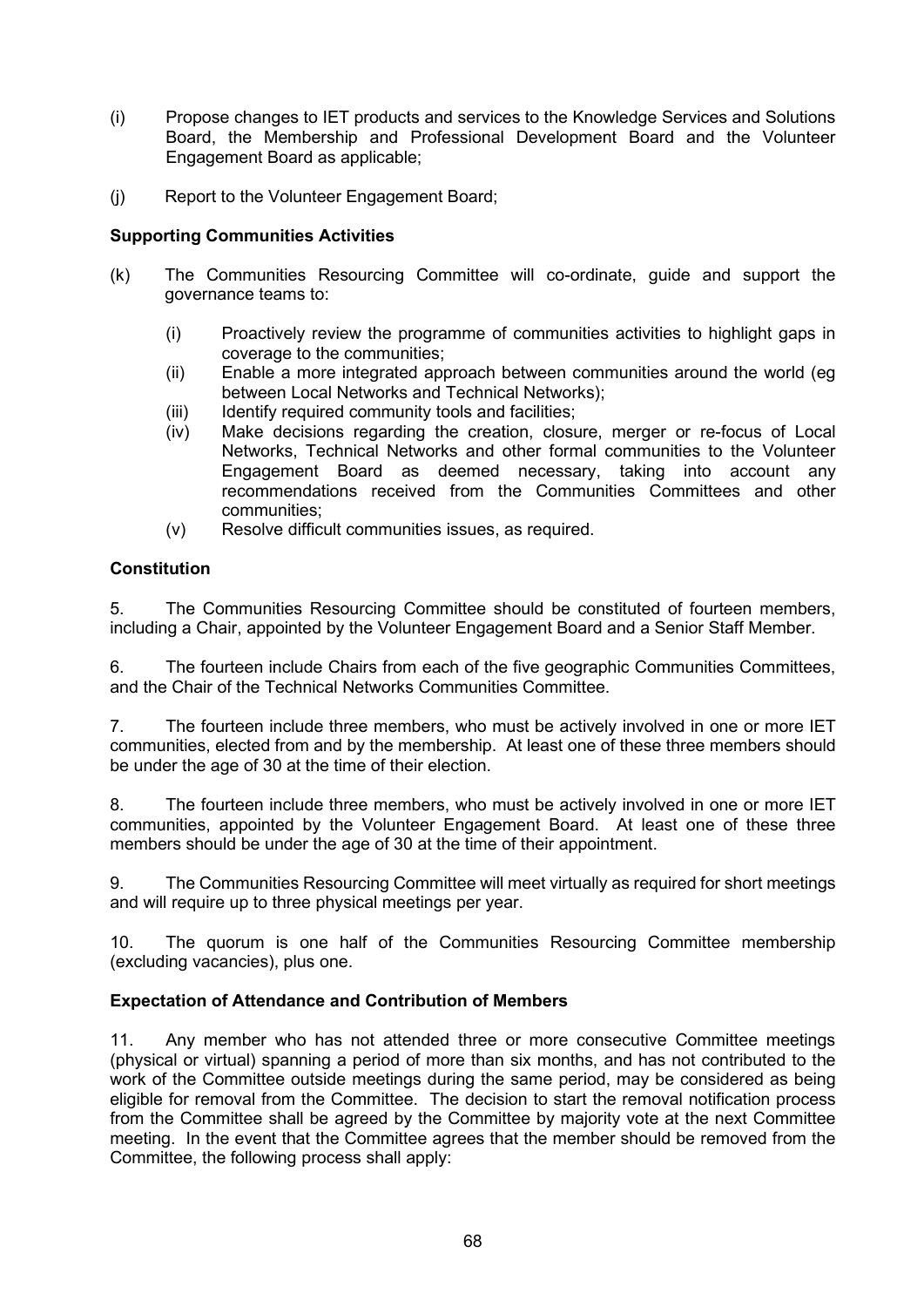12. A senior staff member from another Committee should be asked to try to contact the member via each form of communication once more. Then, if no reply is received, a formal letter (signed by the Head of Governance) should be sent from the IET to the member's last known registered address, by recorded delivery, saying: "The IET has been unable to make contact with you over the past 6 months to discuss your membership of the xxxx Committee. In view of this, unless we hear otherwise from you, we shall assume that you no longer wish to continue to be a member of the Committee."

13. After twenty-one days, in the event of no satisfactory reply, the member shall be removed from the Committee and a suitable replacement sought.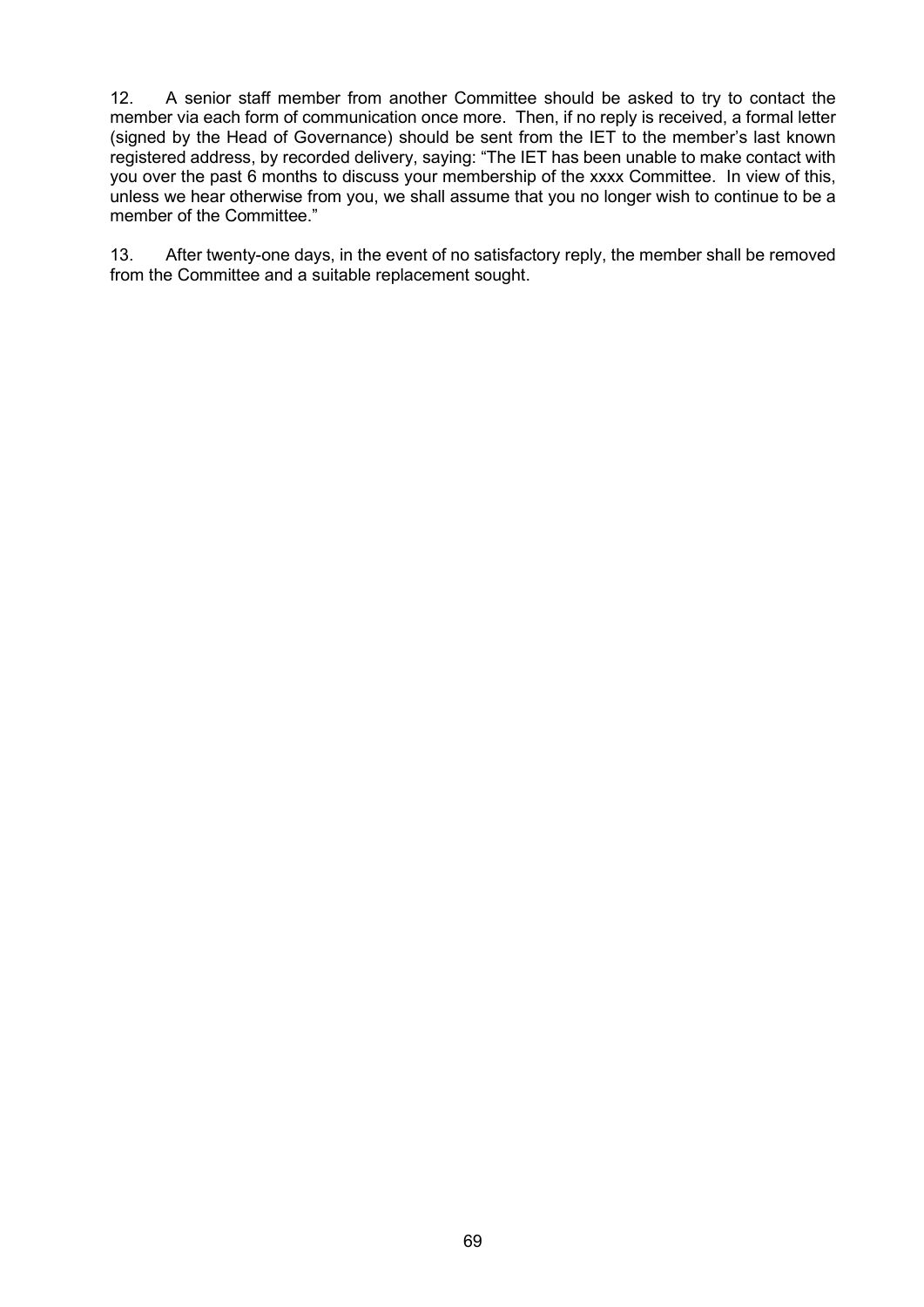## **COMMUNITIES COMMITTEE**

## **Terms of Reference**

## **Purpose**

1. To support communities activities in the region; to facilitate effective communication between communities in the region and the sharing of best practice on community matters.

2. The Communities Committee supports all IET communities in the region, whether geographical, technical, demographic (eg age related) or otherwise.

## **Planning and Resourcing**

- (a) Co-ordinate the planning of community activities in the region and advise the Communities Resourcing Committee on allocation of resourcing to the region.
- (b) Agree and monitor community KPIs with the Communities Resourcing Committee and promote remedial action where required.
- (c) Allocate funding and other resources to communities in region (total regional fund allocated to the region by the Communities Resourcing Committee).

## **Supporting Communities Activities**

- (d) Build and maintain excellent relationships with all communities in the region (local, technical and otherwise).
- (e) Proactively review the programme of communities activities to highlight gaps in coverage to the communities.
- (f) Enable a highly integrated approach between communities in region (eg between Local Networks and Technical Networks).
- (g) Identify required community tools and facilities.
- (h) Reinvigorate existing communities activities in the region where required.
- (i) Make recommendations to the Communities Resourcing Committee regarding the creation, closure, merger or re-focus of Local Networks, Technical Networks and other formal communities.
- (j) Ensure that the needs of Young Professionals in region are reflected in the portfolio of communities activities in the region.
- (k) Increase member participation in other 'non-community' IET activities (eg submissions to IET journals, school fairs, candidates for prizes).
- (l) Increase membership and registration in region.
- (m) Identify high profile and influential individuals in the region to act as thought leaders and ambassadors for the IET.
- (n) Encourage more members to volunteer.
- (o) Recommend nominees for IET Boards and Committees.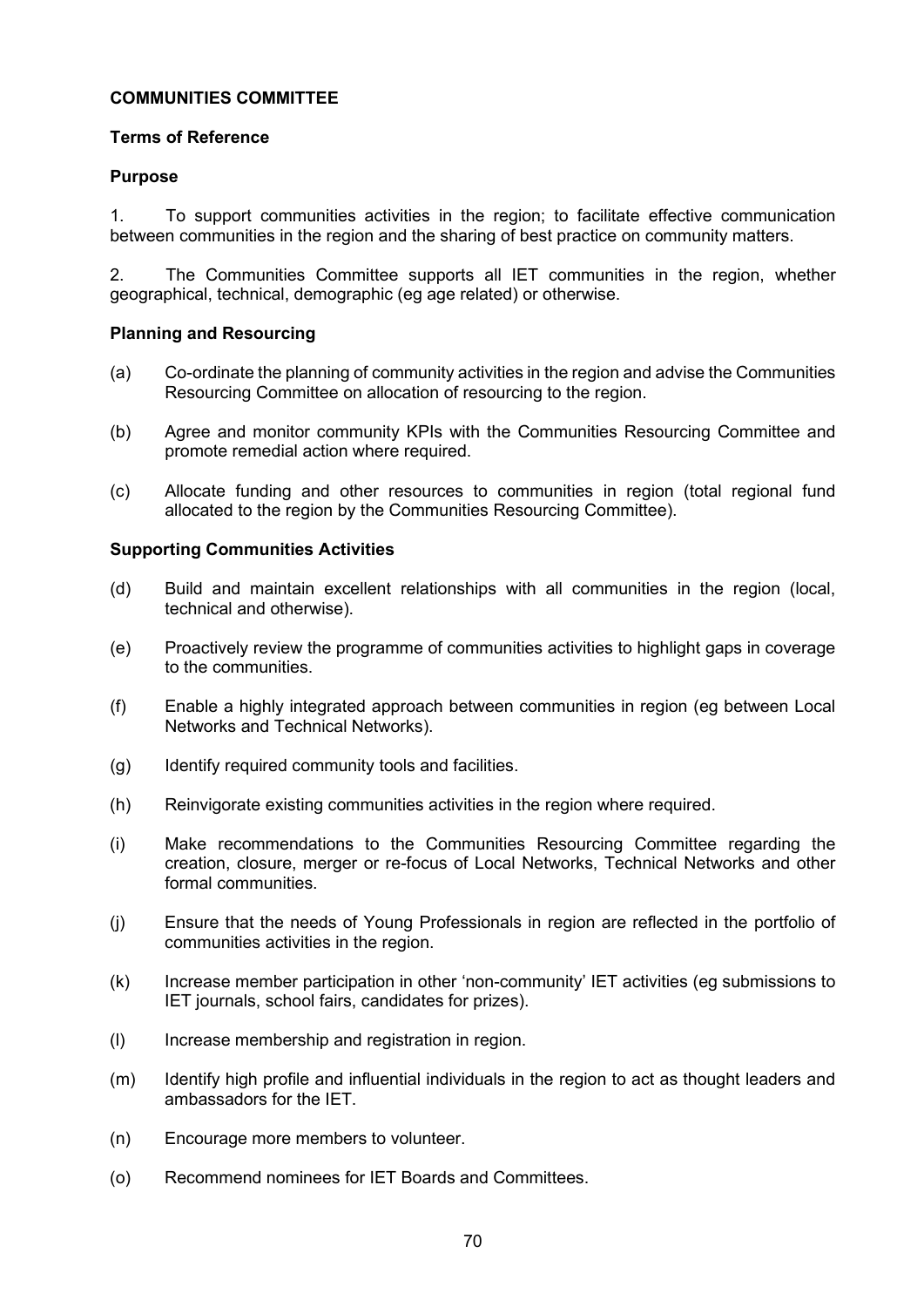- (p) Ensure that volunteers are well motivated and equipped to deliver the IET Plan.
- (q) Resolve difficult community issues.
- (r) Collaborate with local professional bodies and other relevant organisations on communities activities as appropriate.
- (s) Ensure that all activities are appropriate, in accordance with the Royal Charter and Byelaws and the Regulations of the IET, and uphold the highest standards of ethical and professional behaviour.

#### **Communications**

- (t) Share best practice between communities (both within country and between countries in the region).
- (u) Ensure that the IET keeps abreast of cultural issues in region to avoid acts that might prejudice the interests of the IET.
- (v) Provide input and advice on communities issues from members in the region to the Communities Resourcing Committee.
- (w) Communicate effectively with members in the region, including those not catered for by a Local Network, around the IET Strategy and Plan, as well as other items as appropriate.
- (x) Raise awareness of the IET in the region with a view to growing the membership base.
- (y) Propose changes to IET products and services to the Communities Resourcing Committee for communication to the Knowledge Services and Solutions Board, the Membership and Professional Development Board and the Volunteer Engagement Board as applicable.
- (z) Report to the Communities Resourcing Committee.

#### **Constitution**

- 3. The Committee should be constituted of at least eight members.
- (a) Chair appointed by the Communities Resourcing Committee.
- (b) Senior Staff Member.
- (c) Six Ordinary Members resident in the region, of whom at least two must be aged less than 30 years at the commencement of their period of office, should be appointed by the Communities Resourcing Committee based on proposals from the Committee.
- (d) The Chairs of any Sub-Committees that report to the Committee, ex officio.

4. To ensure the interests of all types of communities (technical, geographical, demographic etc) within the region are represented, the Committee will appoint members to complement the competences and interests of the members of the Sub-Committee.

5. The Chair of the Committee will be an ex-officio member of the Communities Resourcing Committee.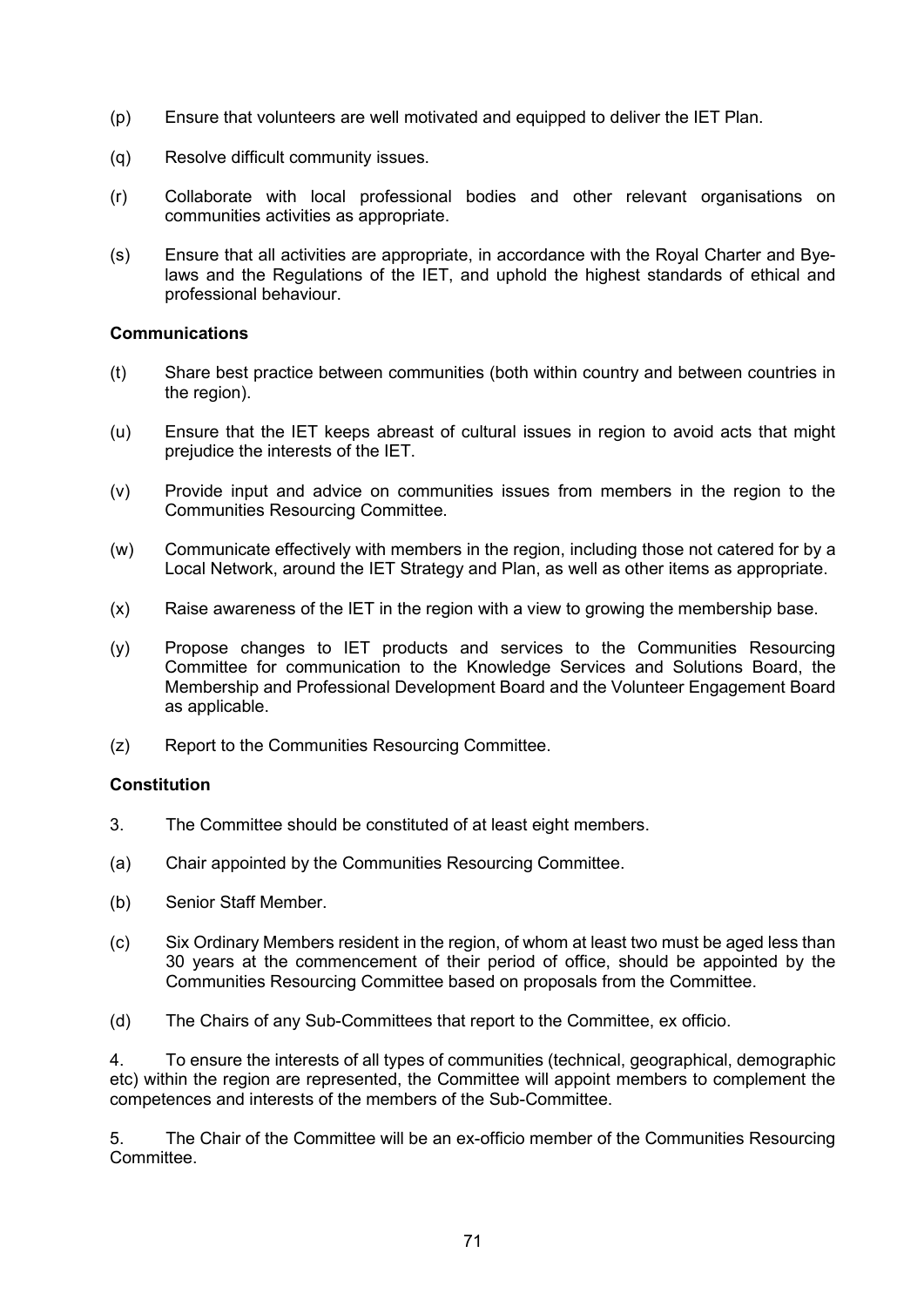6. The number of meetings required by each Committee will vary, but all Committees should make effective use of technology to conduct as much business as possible virtually. In addition it is expected that Committees will wish to meet physically, up to a maximum of three times per year.

# **Expectation of Attendance and Contribution of Members**

7. Any member who has not attended three or more consecutive Committee meetings (physical or virtual) spanning a period of more than six months, and has not contributed to the work of the Committee outside meetings during the same period, may be considered as being eligible for removal from the Committee. The decision to start the removal notification process from the Committee shall be agreed by the Committee by majority vote at the next Committee meeting. In the event that the Committee agrees that the member should be removed from the Committee, the following process shall apply:

8. A senior staff member from another Committee should be asked to try to contact the member via each form of communication once more. Then, if no reply is received, a formal letter (signed by the Head of Governance) should be sent from the IET to the member's last known registered address, by recorded delivery, saying: "The IET has been unable to make contact with you over the past 6 months to discuss your membership of the xxxx Committee. In view of this, unless we hear otherwise from you, we shall assume that you no longer wish to continue to be a member of the Committee."

9. After twenty-one days, in the event of no satisfactory reply, the member shall be removed from the Committee and a suitable replacement sought.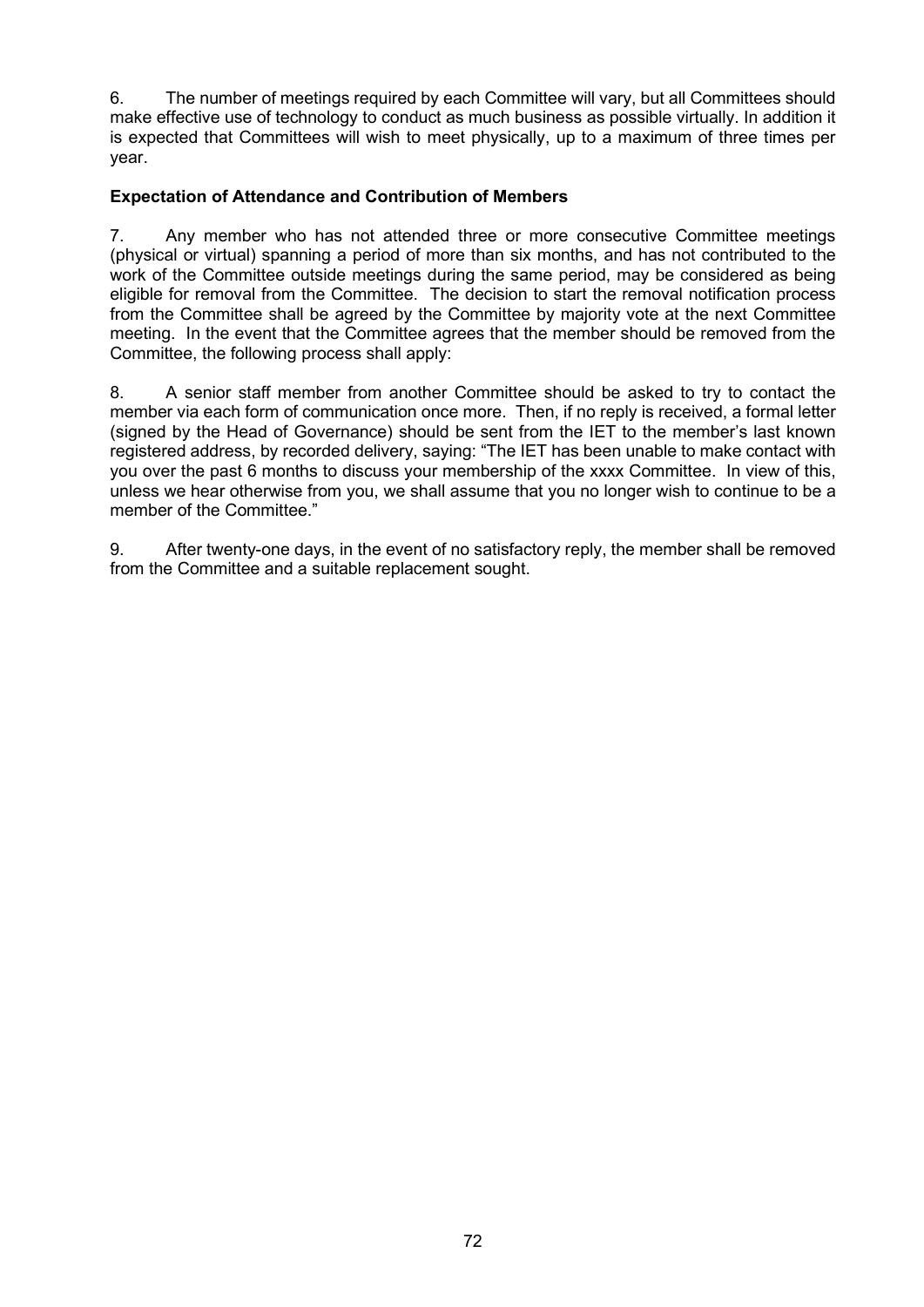# **TECHNICAL NETWORKS COMMUNITIES COMMITTEE**

### **Terms of Reference**

## **Purpose**

1. To support communities activities; to facilitate effective communication between communities and the sharing of best practice on community matters.

2. The Technical Networks Communities Committee supports all IET technical communities.

## **Planning and Resourcing**

- (a) Co-ordinate the planning of community activities and advise the Communities Resourcing Committee on allocation of resourcing.
- (b) Agree and monitor community KPIs with the Communities Resourcing Committee and promote remedial action where required.
- (c) Allocate funding and other resources to communities (total budget for technical communities allocated to the Communities Committee by the Communities Resourcing Committee).

### **Supporting Communities Activities**

- (d) Build and maintain excellent relationships with all technical communities.
- (e) Proactively review the programme of communities activities to highlight gaps in coverage to the communities.
- (f) Enable a highly integrated approach between communities (eg between Technical Networks, and between Local and Technical).
- (g) Identify required community tools and facilities.
- (h) Reinvigorate existing communities activities where required.
- (i) Make recommendations to the Communities Resourcing Committee regarding the creation, closure, merger or re-focus of technical networks.
- (j) Ensure that the needs of Young Professionals are reflected in the portfolio of technical communities activities.
- (k) Increase member participation in other 'non-community' IET activities (eg submissions to IET journals, candidates for prizes).
- (l) Increase membership and registration.
- (m) Identify high profile and influential individuals to act as thought leaders and ambassadors for the IET.
- (n) Encourage more members to volunteer.
- (o) Recommend nominees for IET Boards and Committees.
- (p) Ensure that volunteers are well motivated and equipped to deliver the IET Plan.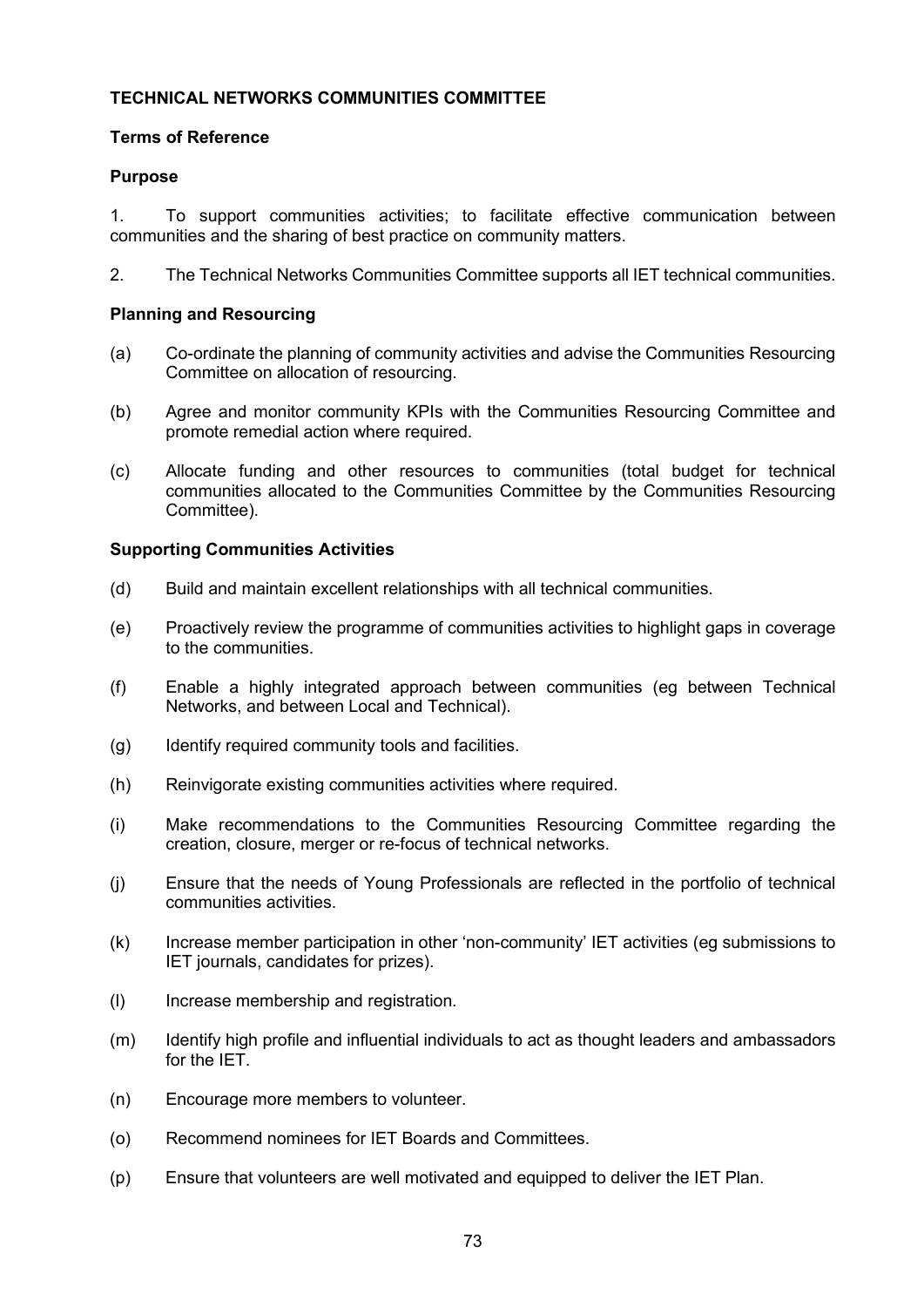- (q) Resolve difficult community issues.
- (r) Collaborate with technical professional bodies and other relevant organisations on communities activities as appropriate.
- (s) Ensure that all activities are appropriate, in accordance with the Royal Charter and Byelaws and the Regulations of the IET, and uphold the highest standards of ethical and professional behaviour.

#### **Communications**

- (t) Share best practice between communities.
- (u) Provide input and advice on communities issues from members to the Communities Resourcing Committee.
- (v) Communicate effectively with members around the IET Strategy and Plan as well as other items as appropriate.
- (w) Raise awareness of the IET with a view to growing the membership base.
- (x) Propose changes to IET products and services to the Communities Resourcing Committee for communication to the Knowledge Services and Solutions Board, the Membership and Professional Development Board, and the Volunteer Engagement Board as applicable.
- (y) Report to the Communities Resourcing Committee.

### **Constitution**

- 3. The Committee should be constituted of at least eight members.
- (a) Chair appointed by the Communities Resourcing Committee.
- (b) Senior Staff Member.
- (c) Six Ordinary Members with experience of serving on or working closely with a Technical Network, of whom at least two must be aged less than 30 years at the commencement of their period of office, should be appointed by the Communities Resourcing Committee based on proposals from the Committee.
- (d) The Chairs of any Sub-Committees that report to the Committee, ex officio.

4. To ensure the interests of all types of technical are represented, the Committee will appoint members to complement the competences and interests of the elected members.

5. The Chair of the Committee will be an ex-officio member of the Communities Resourcing Committee.

6. The number of meetings required by each Committee will vary, but all Committees should make effective use of technology to conduct as much business as possible virtually. In addition it is expected that Committees will wish to meet physically, up to a maximum of three times per year.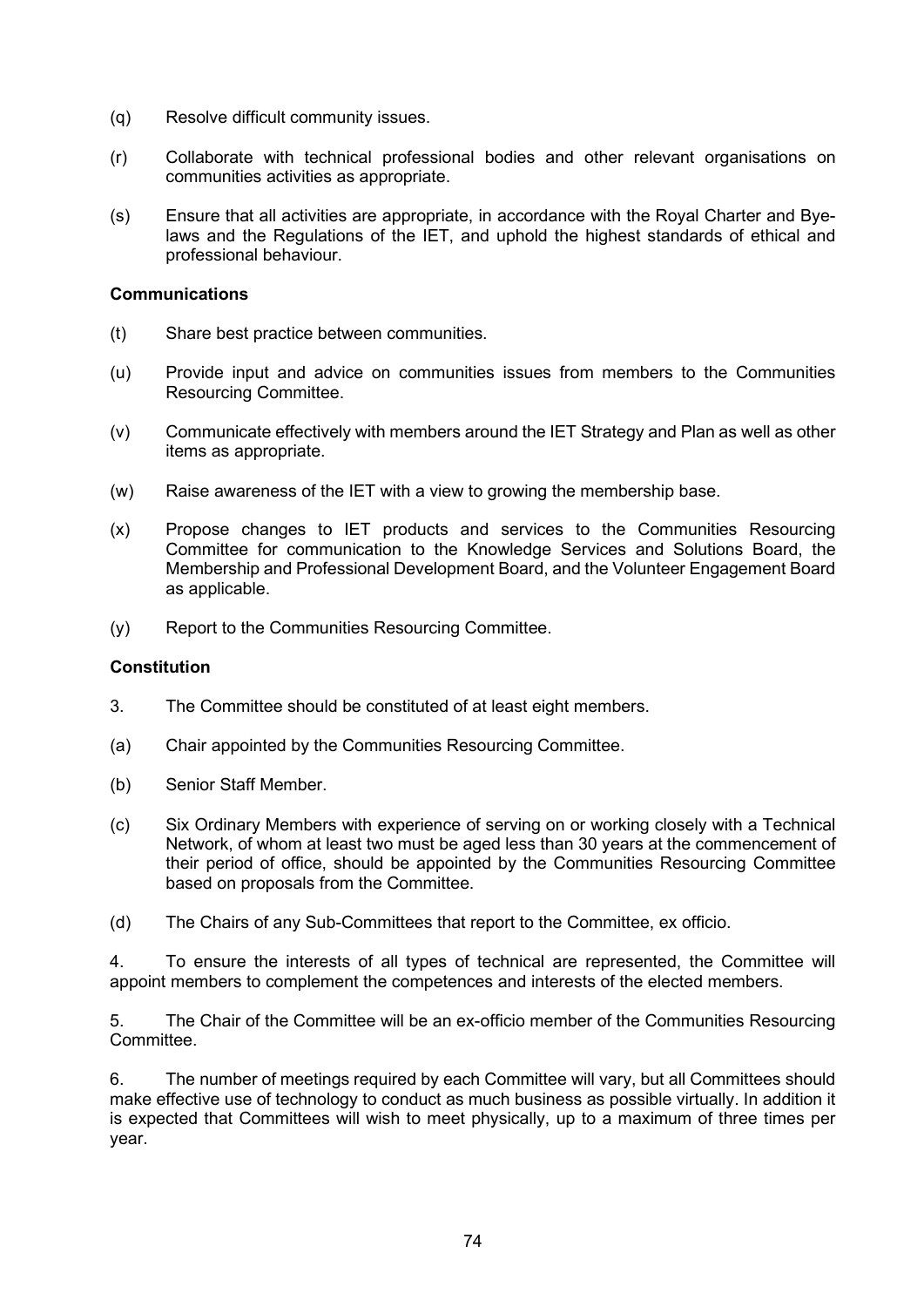# **Expectation of Attendance and Contribution of Members**

7. Any member who has not attended three or more consecutive Committee meetings (physical or virtual) spanning a period of more than six months, and has not contributed to the work of the Committee outside meetings during the same period, may be considered as being eligible for removal from the Committee. The decision to start the removal notification process from the Committee shall be agreed by the Committee by majority vote at the next Committee meeting. In the event that the Committee agrees that the member should be removed from the Committee, the following process shall apply:

8. A Senior Staff Member from another Committee should be asked to try to contact the member via each form of communication once more. Then, if no reply is received, a formal letter (signed by the Head of Governance) should be sent from the IET to the member's last known registered address, by recorded delivery, saying: "The IET has been unable to make contact with you over the past 6 months to discuss your membership of the xxxx Committee. In view of this, unless we hear otherwise from you, we shall assume that you no longer wish to continue to be a member of the Committee."

9. After twenty-one days, in the event of no satisfactory reply, the member shall be removed from the Committee and a suitable replacement sought.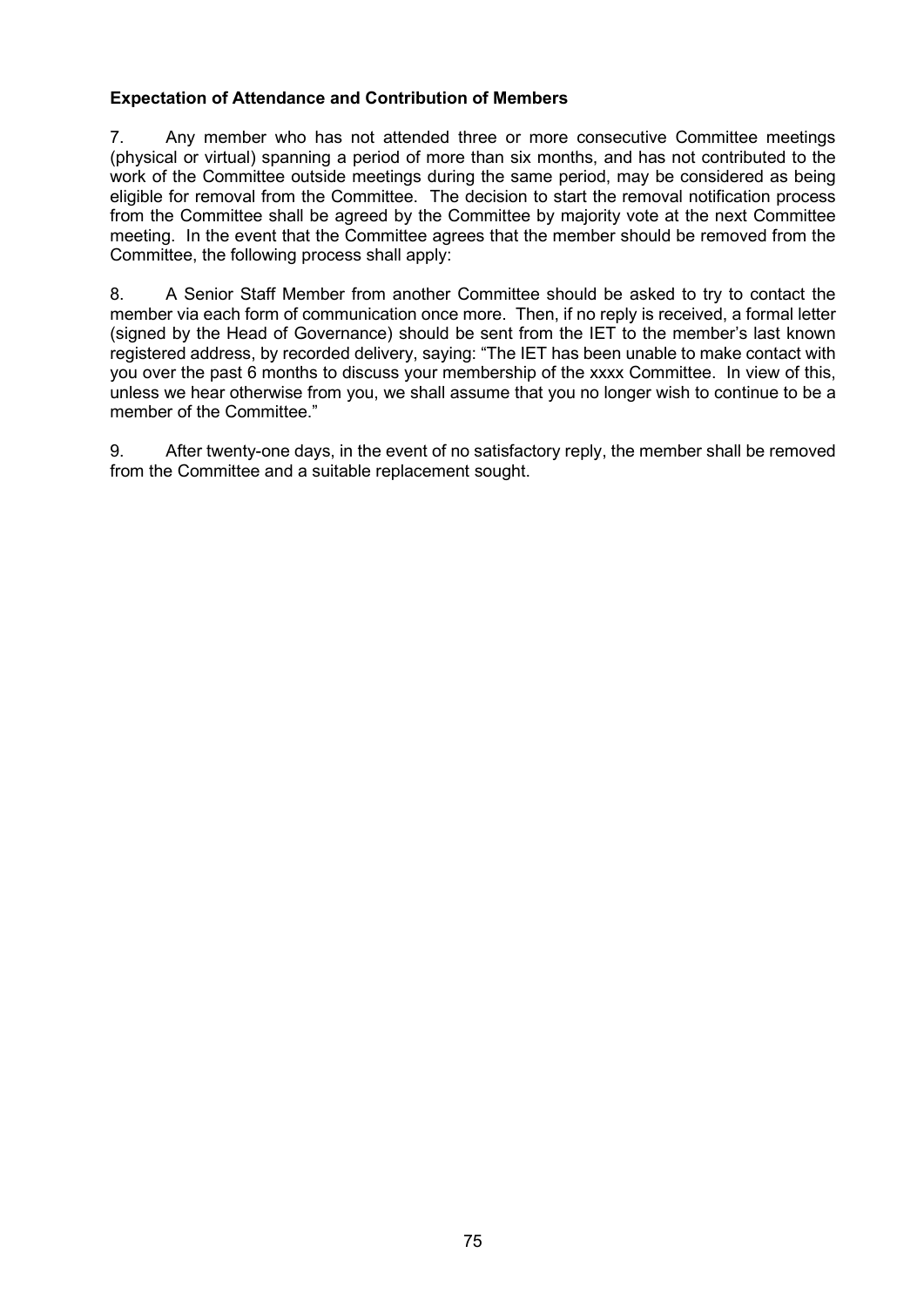# **ENGTALKS COMMITTEE**

# **Terms of Reference**

## **Aims of the EngTalk Series**

- (a) To be at the cutting edge of engineering and deliver thought provoking and inspiring talks.<br>(b) To deliver events that inspire a younger audience to take up or carry on STEM learning
- To deliver events that inspire a younger audience to take up or carry on STEM learning and working towards an engineering career.
- (c) To attract diverse and stimulating speakers that can deliver talks in an engaging and creative manner.
- (d) To build a reputation of high quality talks and become the "go to" events for industry, academia and school.
- (e) To deliver events that are performed in a manner that is exciting and novel to the audience.<br>(f) To showcase the IET and Savoy Place to its very best capabilities showing that the
- To showcase the IET and Savoy Place to its very best capabilities showing that the Institution is a home for members and non-members alike.

# **Objectives of the Committee**

- (a) To promote the image of the IET and the profession through the planning of a high quality EngTalk series in accordance with IET Strategy.
- (b) To take responsibility for the arrangements for the 4 annual EngTalks and the IET President's Address.
- (c) To work with the Event Production Team to identify topics and speakers, consider any speaker proposal from the business and agree speakers for the EngTalks.
- (d) To regularly review the topic coverage of the EngTalks and the broader range of named and non-named lectures and make any necessary adjustments.
- (e) To consider any other related matters referred to the EngTalks Committee by the Volunteer Engagement Board.
- (f) To engage and inform decision makers or other high-level non-members.
- (g) To keep abreast of the needs and expectations of the wider IET membership and to seek to engage members in an effort to improve and develop EngTalks.
- (h) To ensure the topic and speaker selection suits the EngTalk brand and aims; to be relevant and inspiring to members and non-members, engineers and the general public.
- (i) To report to the Volunteer Engagement Board.

# **Constitution**

- 1. The EngTalks Committee shall be constituted of at least:
	- A Chair, appointed by the Volunteer Engagement Board.
	- A Senior Staff Member who is a full voting member of the Committee.
	- Up to eight ordinary members, reflecting the audiences and interests of the IET as identified in the IET Strategy.
	- At least two ordinary members will be a Young Professional aged less than 30 at the time of appointment.
	- The President-elect shall be invited to join for one year prior to their presidency as a co-opted ordinary member.
	- Plus Staff members from the Communities and Events team shall be invited to meetings as guests as required, but without voting rights.
- 2. The Committee may have a maximum of eleven members in total.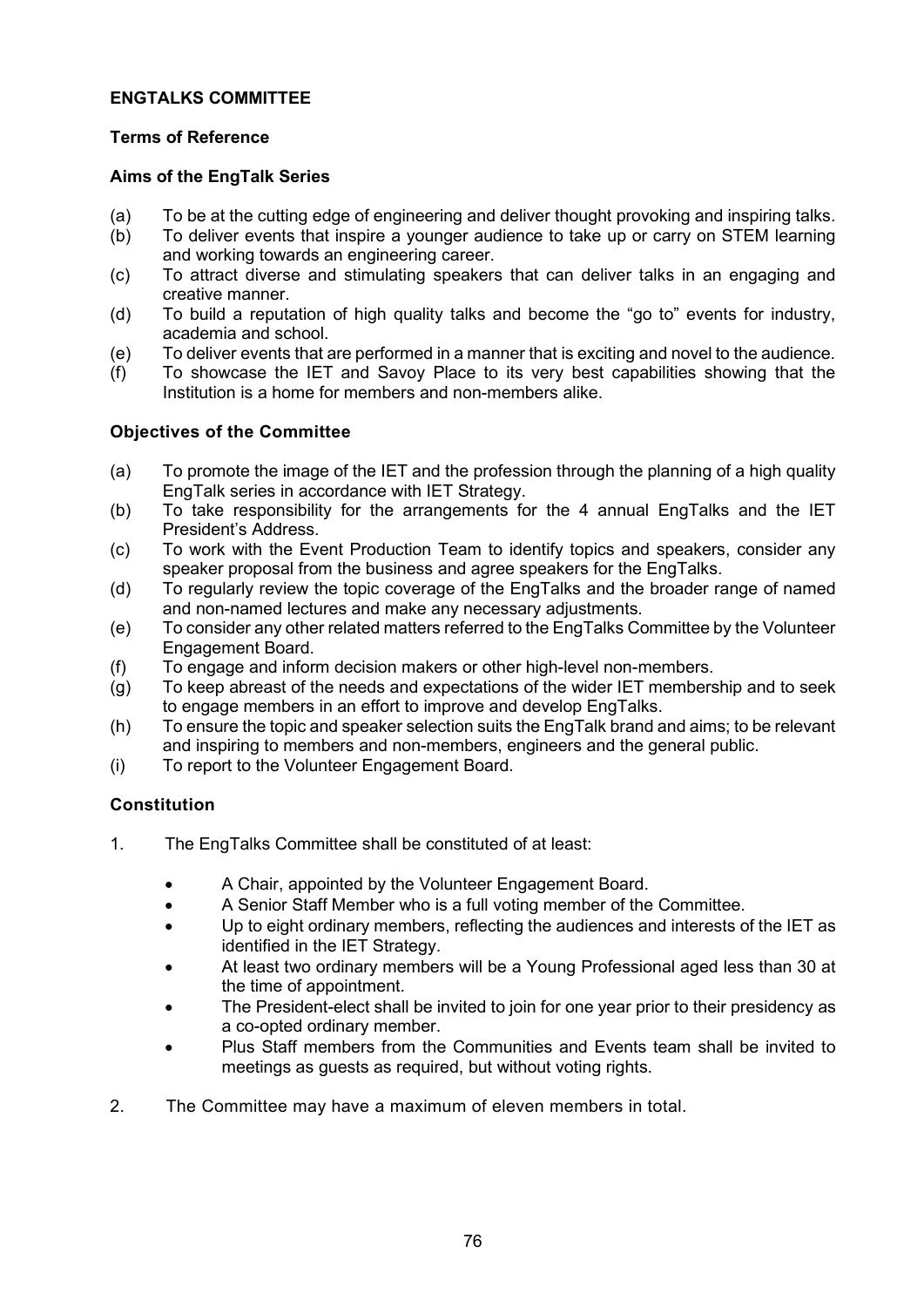- 3. Membership of the Committee is by invitation. Each year a long-list of nominations will be reviewed against a set of agreed criteria, to ensure a balance on the committee of relevant expertise in key subject areas, background – academic and industry, geography. Nominations will be accepted to the long list from suggestions from the existing committee members, and IET Staff. The Chair and Senior Staff Member will agree the shortlist and make final recommendations to the Volunteer Engagement Board.
- 4. The period of service on the EngTalks Committee should not be extended beyond a maximum of three years. Appointments should be staggered to ensure that there is not a sudden loss of experience. In line with the IET's other Boards and Committees up to three appointments should be made each year to replace three members whose terms are ending (one of whom is the President-elect).
- 5. There shall be a Chair and Vice Chair; however the Vice Chair does not automatically become the Chair when that position becomes vacant. The Chair should serve a maximum period of 3 years in that position.
- 6. The Committee is supported by IET Staff including: Group Manager, Event Services.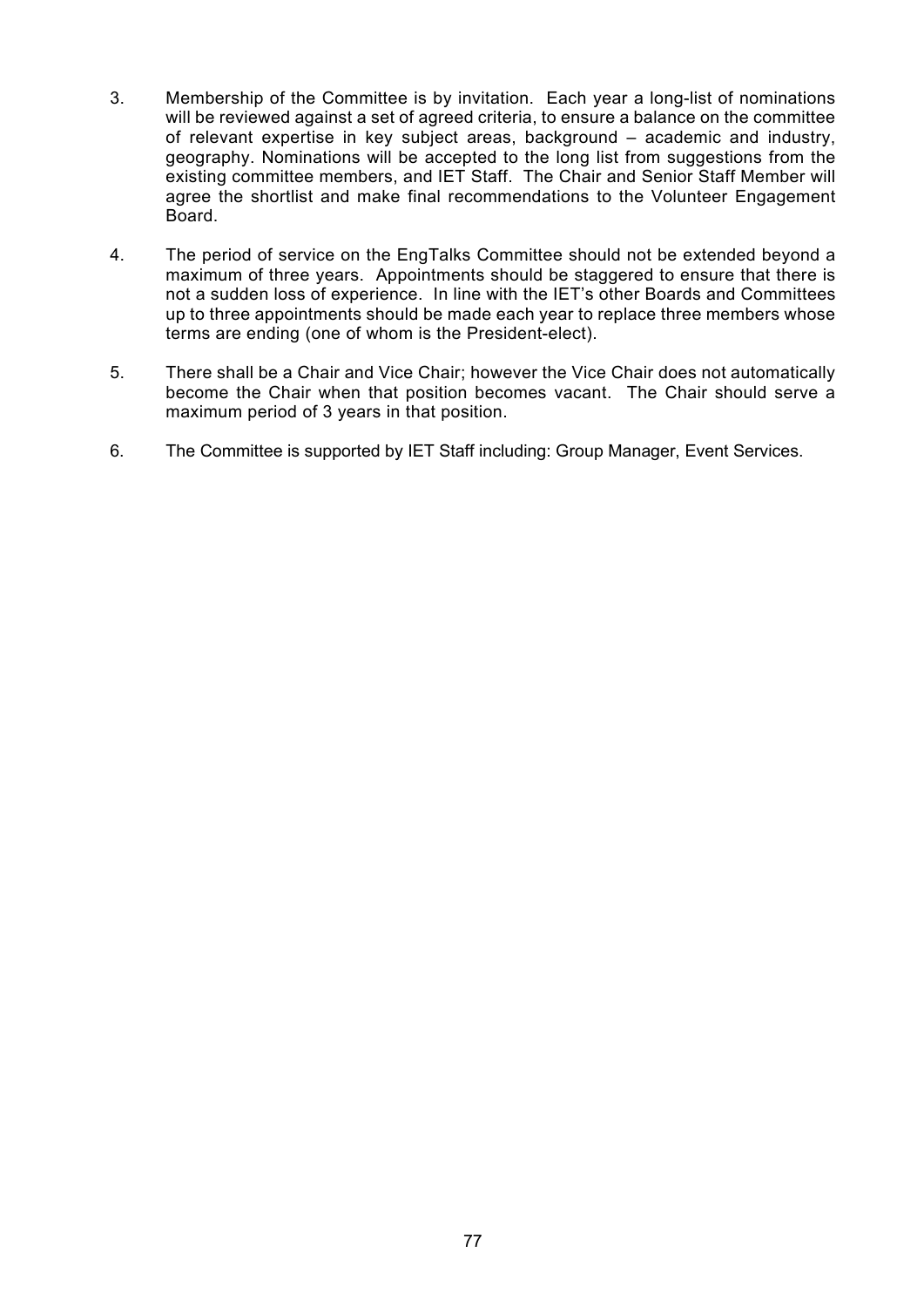# **VOLUNTEER SUPPORT WORKING PARTY**

### **Terms of Reference**

Reporting to the Volunteer Engagement Board, the Working Party's purpose is to develop the approach and guide implementation of IET activities related to the recruitment, training, support and recognition of volunteers. The Working Party's mission is to build one skilled team to inspire, inform, influence and deliver the IET's strategy around the world. To do this it seeks to ensure a culture of one-team working across volunteers and staff and the engagement of an appropriately talented pool of volunteers.

### **Terms of Reference**

#### **Responsibilities**

- To monitor the satisfaction of volunteers and delivery of support activities.
- To make recommendations to ensure volunteer engagement is appropriate to supply a sufficient talent-pool for delivery of the IET strategy.
- Identifying areas for improvement.
- To work with staff to identify appropriate resolution actions and lead benchmarking with other volunteer bodies – ensuring changes adopted are appropriate, effective and can be consistently applied across the full range of volunteering roles.
- The scope of the Working Party encompasses all volunteering roles within the IET including both governance and operational; and is concerned with all aspects of support of volunteers including:
	- $\circ$  recruitment, induction and training,
	- o succession planning and the supply of suitable volunteer talent,
	- o communications, feedback and the one-team culture;
	- o recognition.

### **Reporting**

The Working Party is to report matters of interest to the Volunteer Engagement Board.

### **Constitution**

Terms of office are normally three years but may be extended to retain particular skills or representation if needed. Term of office for the Chair is limited to three years.

- Chair drawn from the Working Party members (note that the Chair is, for the purposes of reporting, a member of the Volunteer Engagement Board)
- Director of Governance and Policy
- Head of Volunteer Support
- Three member representatives from areas of the Institution that rely heavily on volunteers (eg Communities, Professional Registration and Professional Development).
- A Young Professional.
- Three staff members representing the breadth of volunteer management activities.
- Other members as required to provide the skills and experience required to complete the Party's work.
- Member of staff from the Volunteer Support function (to act as secretary to the group).

Members may be co-opted onto the Working Party to ensure representation of required functions or demographic groups as required.

An individual member of the Party may represent more than one body.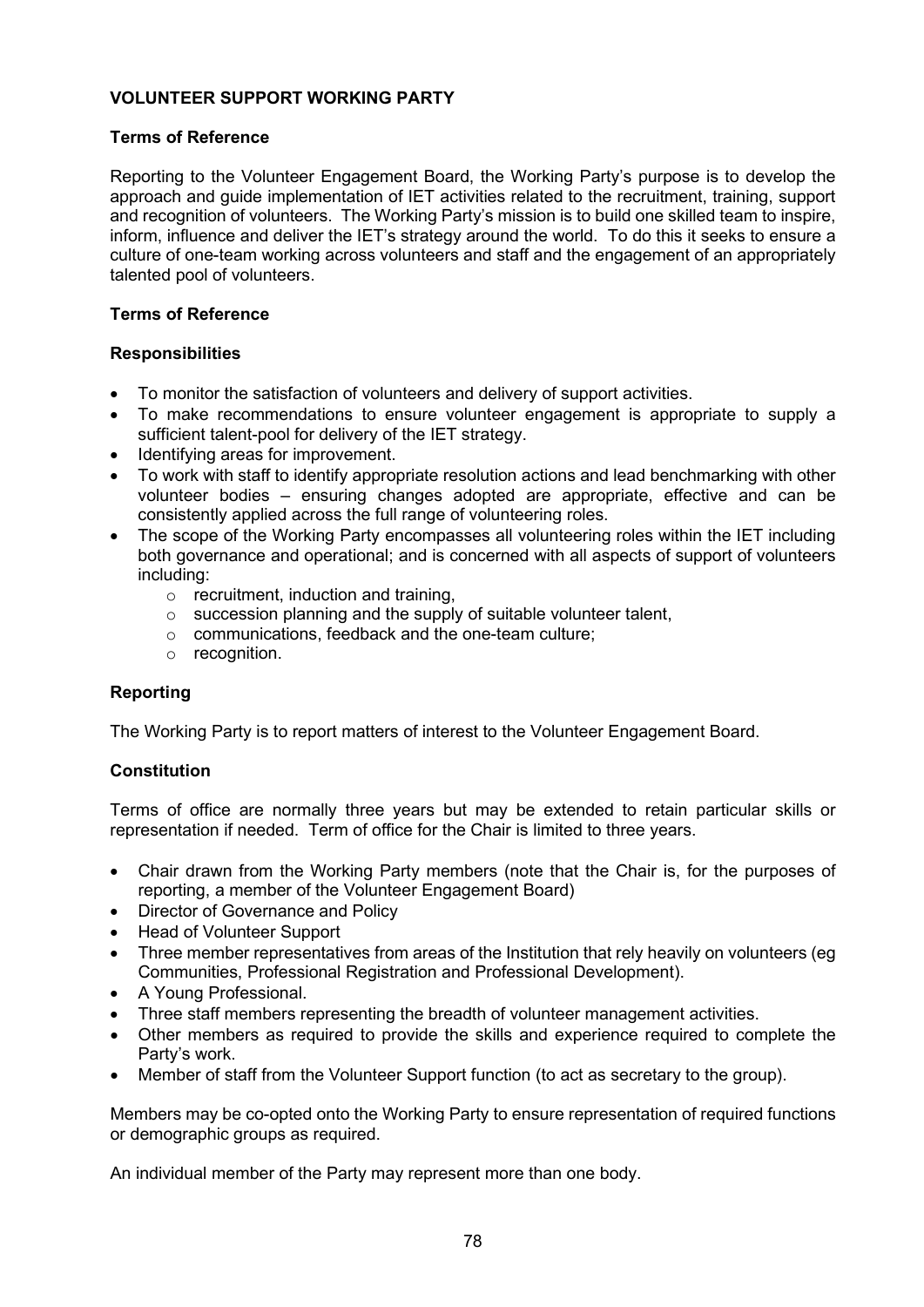# **Meetings and Timeframe**

- The Working Party will meet physically a minimum of two times per year, with interim virtual work ad hoc if required.
- The Working Party is a standing working party to the Volunteer Engagement Board.

# **Quorum**

One half of the group plus one.

## **Person Specification**

Each Working Party member should be able to demonstrate as many as possible of the following skills:

- Understanding and commitment to the IET and its objectives;
- Integrity;
- The ability to make good, independent judgements;
- The ability to develop policy;
- High level strategic thinking and vision;
- Ability to think creatively;
- Willingness to speak their mind;
- Ability to work effectively as a member of a team and to accept consensus decisions and act upon them;
- Experience in one or more of the volunteer engagement areas of the IET;
- Influencing stakeholders;
- Public relations/communication/marketing;
- Change management;
- Awareness of cultural differences;
- Awareness of the issues and attitudes of engaged members, in particular Fellows and Young Professionals.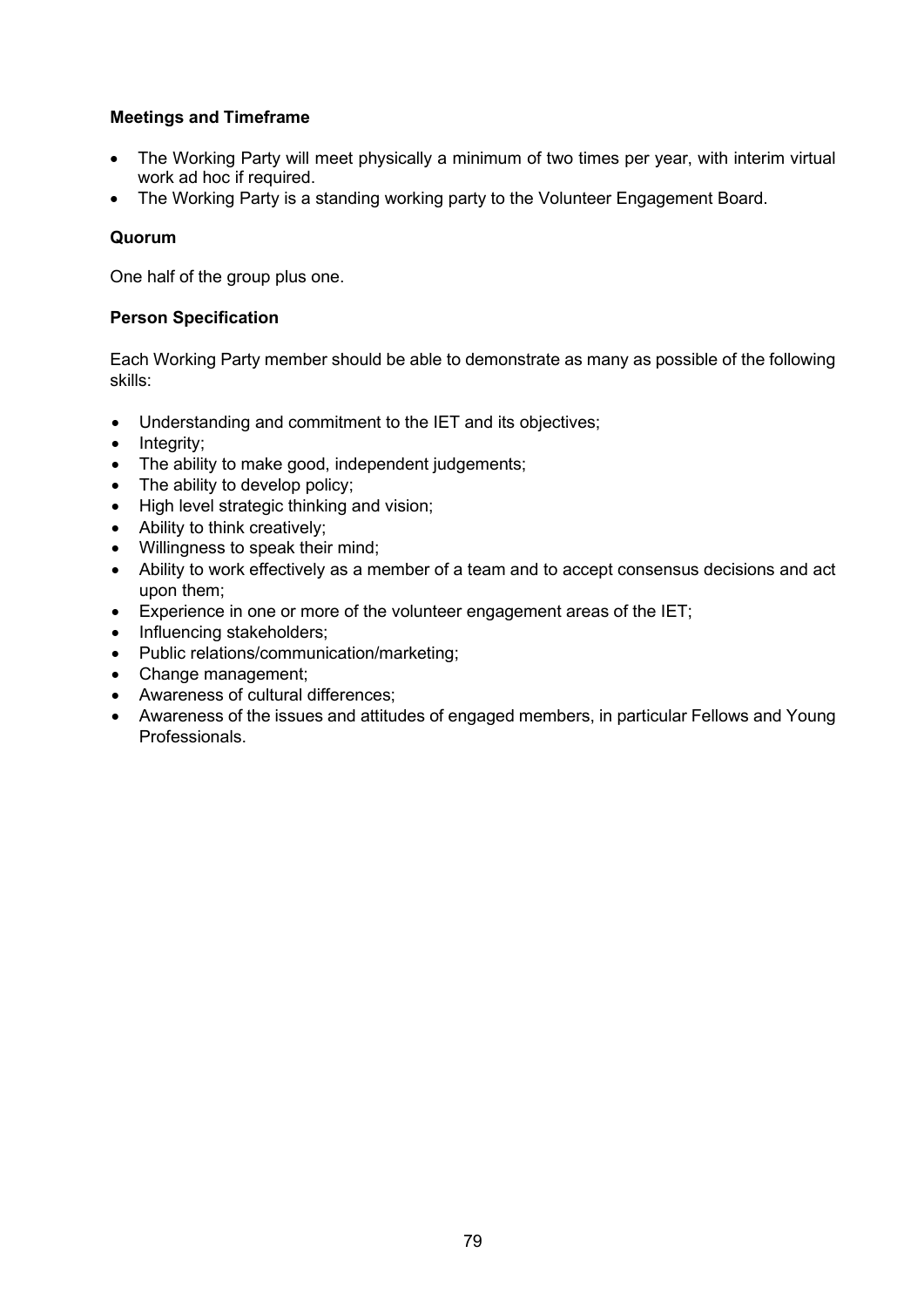# **YOUNG PROFESSIONALS COMMITTEE**

### **Terms of Reference**

The purpose of the Young Professionals Committee (YPC) is to be the voice of Young Professionals within the IET and work with them to help the IET achieve its overall aims and objectives.

## **Mission Statement (of the Committee)**

To inspire, inform and influence the global community of young professional engineers, supporting and promoting technology innovation to meet the needs of society.

### **Objectives**

- Ensure YPs are contributing to the IET's wider strategy.
- **Ensure YPs understand and experience the value of being involved with the IET.**<br>Eacilitate YPs to have the opportunity to share knowledge and experience
- Facilitate YPs to have the opportunity to share knowledge and experience.
- Raise profile and awareness of Young Professionals within the IET and the wider engineering community.
- Drive the delivery of key YP competitions and initiatives.

The YPC will:

- Recommend to all appropriate stakeholders how best the IET can meet the needs of YPs by providing YP resource and expertise for development of YP strategies.
- Innovate, develop and deliver products and ideas to drive YP retention and growth throughout the IET.
- Clearly identify and communicate with all stakeholders on a timely, consistent basis to enhance the reputation of IET YPs within the IET and the wider engineering community
- Motivate, inspire and support active YPs globally to increase their active IET engagement and effectiveness by sharing of ideas and best practice, engendering a culture of volunteer excellence.
- Recognise the most active and effective YP volunteers for future YPC member recruitment.
- Maintain a sound awareness and knowledge of the state of YP engagement across the regions and of the YP participants contributing to that engagement. Capture and share engagement best practice and provide support (where possible) to areas struggling to engage YPs.
- Make arrangements for and strategic decisions on the Present Around The World competition; liaise with IET staff member/s to manage the tracking of participants through the procedure. Encourage Local Networks to participate in the competition.
- Support the delivery of existing and future regional YP activities such as the regional final of the Present Around The World competition.
- Support the delivery of any YP-led projects or initiatives.
- Review the terms of reference annually to ensure the YPC continues to operate in an agile way, delivering the greatest value possible to the IET.
- Act as role models for all YP volunteers, especially focusing on the YP Ambassador volunteer community to inspire them and encourage them to maximise their volunteering efforts.

### **Person Specification**

In order to be on the Committee, it would be desirable if candidates met some or all of the following criteria. This will vary each year dependent on the skills of current Committee members and gaps will be identified.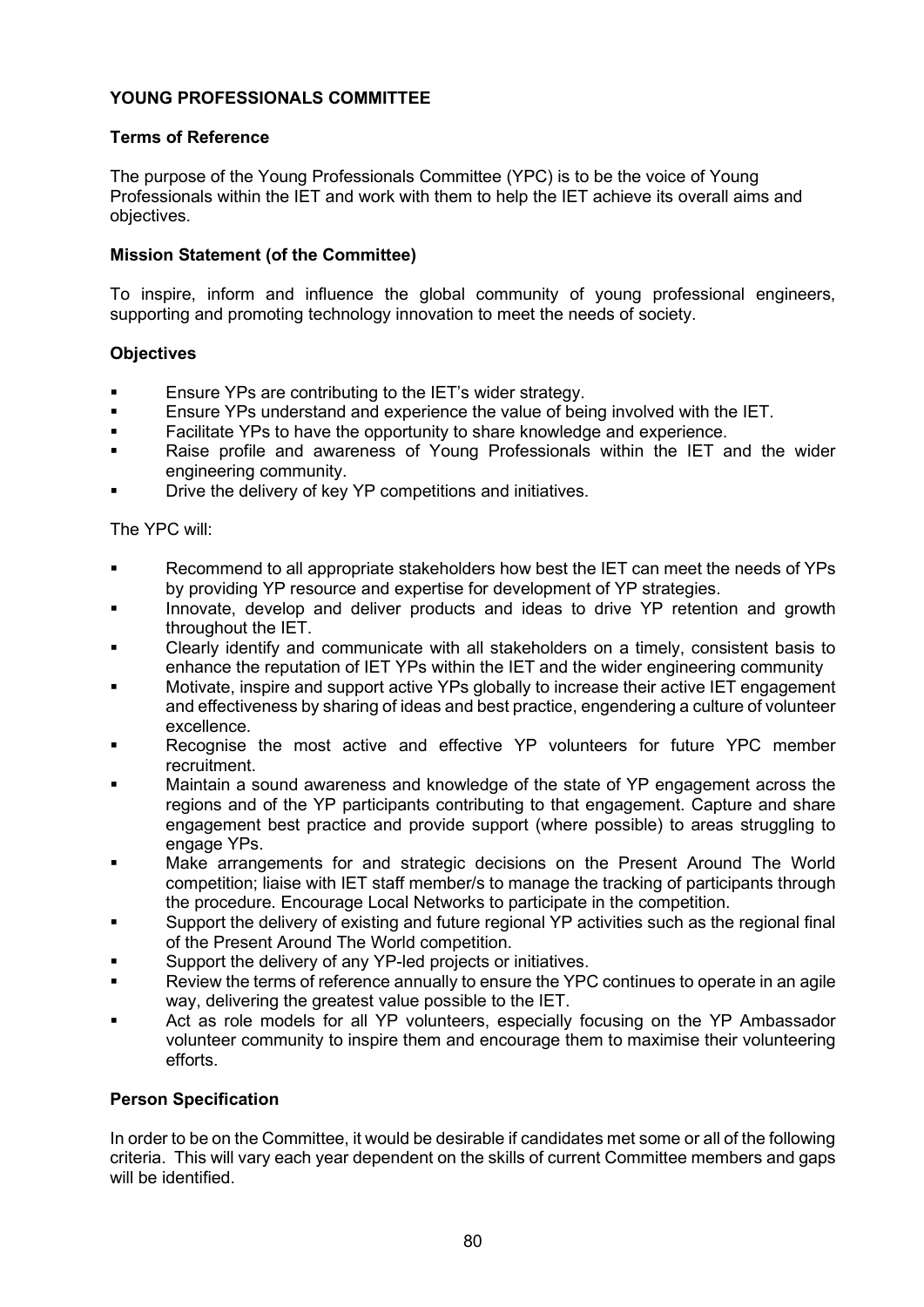### General skills:

- Awareness of young engineers' issues in their own country.
- **Knowledge of their local education system.**<br>**Example 1** Einancial management and budgeting
- **Financial management and budgeting.**<br>Ability to influence stakeholders.
- Ability to influence stakeholders.
- **Public relations/communications/marketing/social media knowledge.**<br>
I linderstanding of the international engineering and technology indus
- Understanding of the international engineering and technology industry.
- **Experience in project/programme management.**
- **Experience in planning or organising events or competitions.**
- **Previous experience on an On Campus group, a Local Network, Technical Network or** other Board or Committee.
- **Appreciation of the different routes into engineering, ie University or Apprenticeship.**
- **Management and leadership.**<br>Amenyledge of effective social
- Knowledge of effective social networking.
- Awareness of other Professional Engineering Institutions' offerings in their area.
- **Experience of volunteering in another role.**
- Passionate about developing YPs and considering effective ways to engage with them.

Specialist skills:

- **Experience in academia.**
- Web-based information dissemination experience.
- **Analytical and research skills.**
- **Diversity and ethical knowledge.**

Desirable skills:

- Legal.
- Publishing.

### **General**

For all members, the period of service on the Committee cannot be extended beyond a maximum of 6 years.

### **YPC Executive**

The Chair, Vice Chair, Past Chair and Senior Staff Member form the YPC Executive.

The Chair, Vice Chair and Past Chair positions only hold a term of one year each. The Vice Chair will step into the Chair role and then into the Past Chair role. This means that a Vice Chair – Chair – Past Chair will be on the YPC Executive for a maximum of three years.

An individual must be under the age of 33 at time of appointment into the Vice Chair role. This age is to allow for appointment to Vice Chair from within the Committee. An incoming Vice Chair can be selected from the current pool of YPC members or from Alumni members of the Committee. Any Alumni must have at least a break of 1 year from the YPC before joining the YPC Executive as Vice Chair.

With recommendation from the YPC Executive, the Volunteer Engagement Board will approve the suggested Vice Chair who will fill the role of Vice Chair for a year before moving in as the Chair the year after.

If the Past Chair position is vacant, the YPC Chair reserves the right to appoint any YPC Alumni from outside the YPC to fill the vacancy. This person must be 35 or under at time of appointment as 35 is the maximum age for the Past Chair. They can only stay on the YPC for a period of 1 year.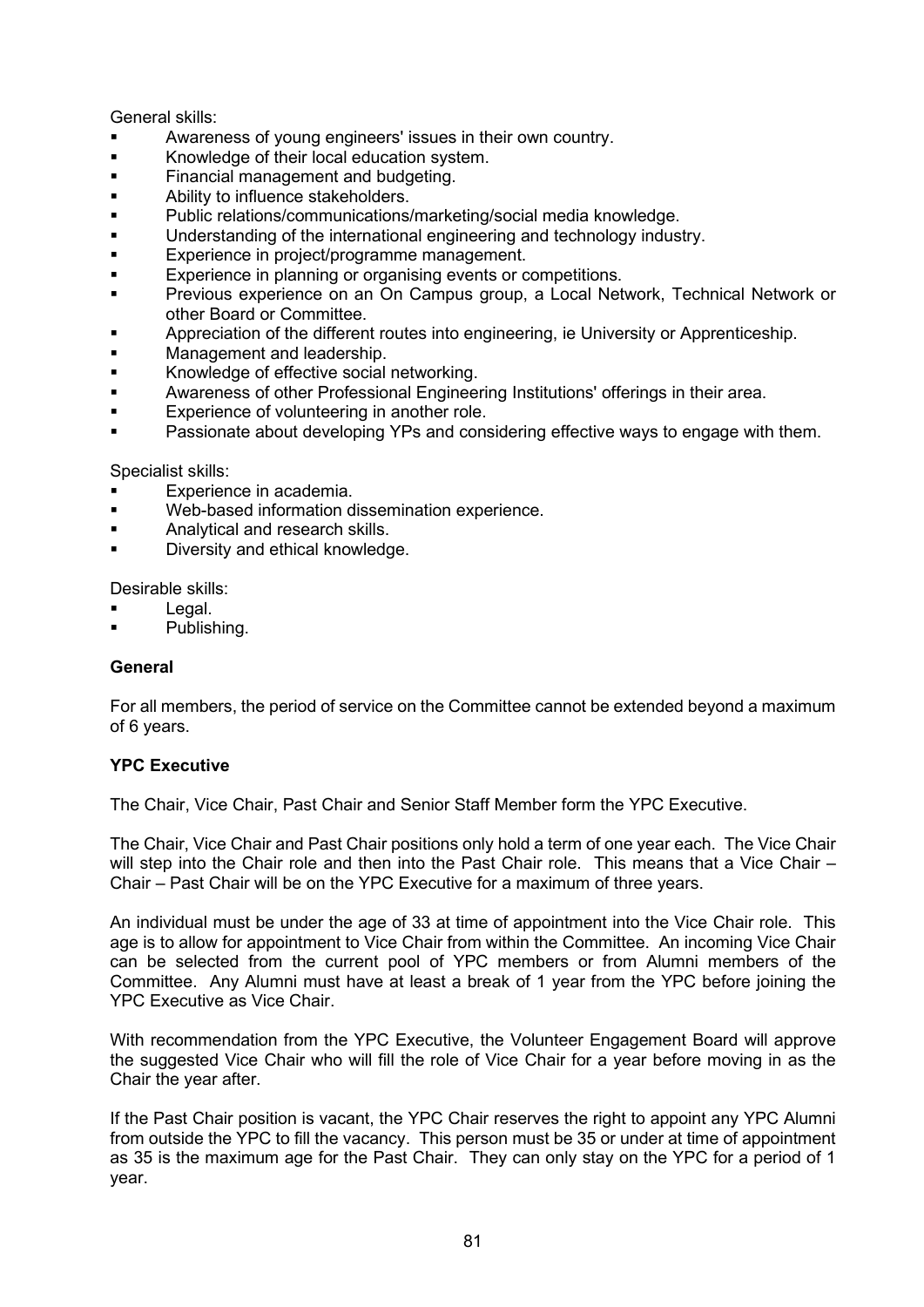### **Meetings and Performance**

The YPC will meet virtually on a regular basis (around every 4/6 weeks) and have 3 physical meetings a year (usually held in October, Feb/March and June).

Any member who has not attended at least one physical meeting or at least 3 virtual meetings will be considered to have resigned from the YPC. In some cases due to different time zones and any external YPC commitments, the YPC Executive has the authority to overrule this if it is considered that the member is making good progress against current YPC strategy and that the Executive feels that the member has provided adequate updates on a regular basis.

Members of the Committee are expected to actively participle in meetings, contributing their ideas and suggestions. The Committee operates a project-based approach to their strategy and therefore each member should be actively engaged with at least one project each year.

#### **Appointed YP Roles**

Any IET member under the age of 30 (when their term begins) can be considered for an appointed role on the YPC.

The YPC Executive will appoint new members based on their experience and skillset by considering how these will benefit the YPC and its current strategy. The current skillset of the YPC will also be taken into consideration and any gaps will be filled accordingly.

All appointed candidates will be asked to fill in a self-assessment skills matrix with the opportunity to also provide a cover letter and accompanying comments to each of the skills identified.

Regionality of candidates will also be considered to ensure the YPC has an even regional representation across the Committee.

Ordinary appointed YPC positions will be for a 2-year term with a minimum of two positions being available for appointment each year.

If Ordinary role vacancies exist on the YPC, members can be appointed at any time. If members are appointed mid-Session their term will not be extended; they will remain on the YPCC for the duration of the term for that role.

#### **Appointed Student and Apprentice Roles**

Any IET Student or Apprentice under the age of 30 (when term begins) can be considered for an appointed student and apprentice roles on the YPC ^^

The YPC will look to the existing database of Student and Apprentice volunteers (mainly On Campus) but will also look at the IET membership base as a whole.

The YPC Executive will appoint these roles based on the individuals' experience and skillset by considering how these will benefit the YPC and its current strategy.

All student and apprentice candidates will be asked to fill in a self-assessment skills matrix with the opportunity to also provide a cover letter and accompanying comments to each of the skills identified.

Appointed Student and Apprentice positions will be for a one-year term and the candidates must be a full-time student or apprentice for the majority of this one-year term.